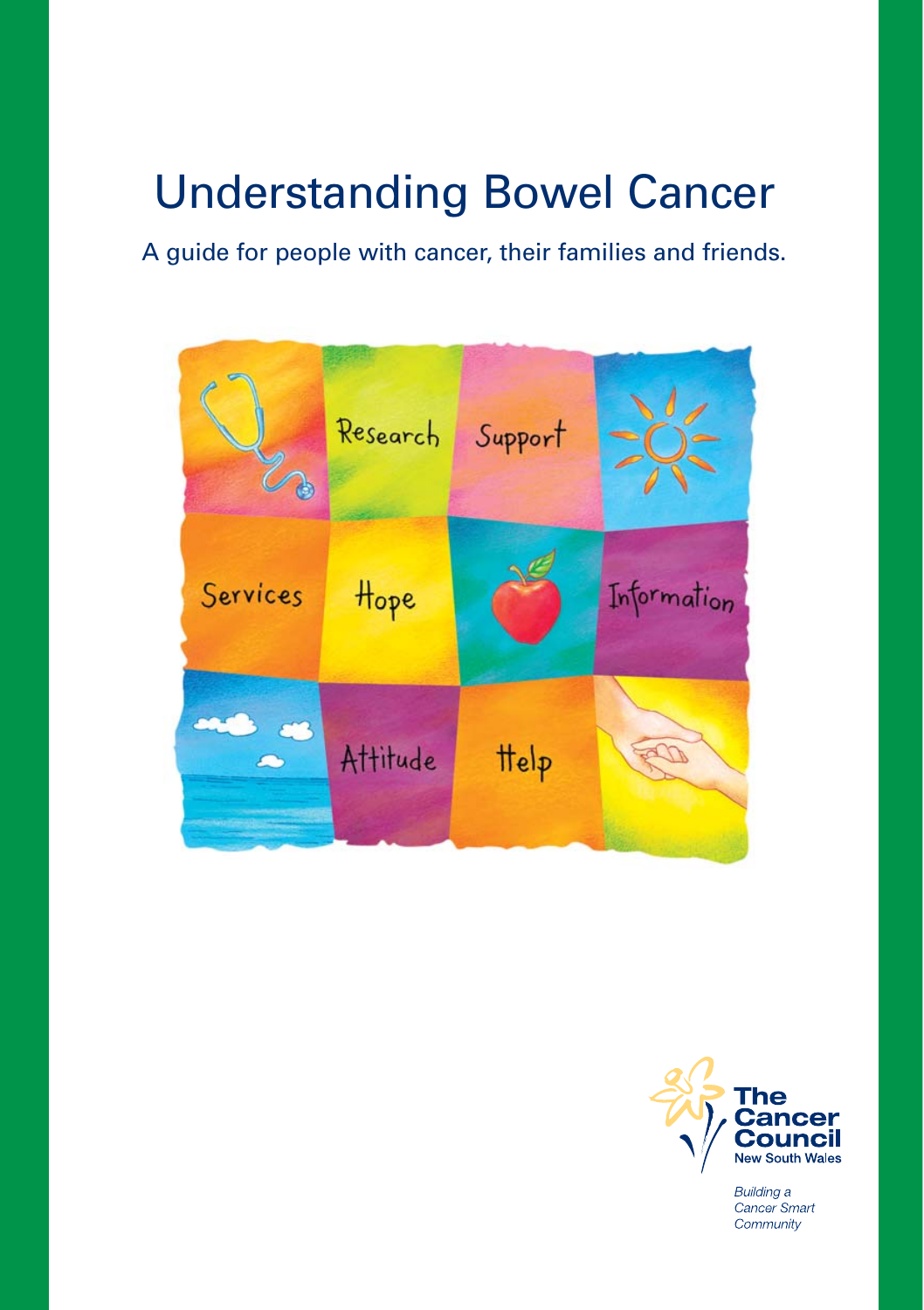#### **Understanding Bowel Cancer**

A guide for people with cancer, their families and friends.

First published January 2002 This edition July 2004 © The Cancer Council New South Wales 2004 ISBN 1 86507 053

#### **Acknowledgements**

The Cancer Council New South Wales acknowledges the National Health and Medical Research Council for kindly permitting its publication, Guidelines for the prevention, early detection and management of colorectal cancer: A guide for patients, their families and friends, to be used as the main source of this booklet.

We also thank Professor Terry Bolin, Chairman of the Gastrointestinal and Liver Unit of Prince of Wales Hospital, Sydney; Associate Professor John Cartmill, Colorectal Surgeon, Nepean Hospital; Sue Westcott, of the Bowel Cancer Support Network; and Libby Weir, Coordinator, The Cancer Council's Hereditary Cancer Register, for their valuable help with this booklet.

Editor: Marge Overs Cartoons: Greg Smith

#### **The Cancer Council New South Wales**

The Cancer Council is the leading cancer charity in New South Wales. It plays a unique and important role in the fight against cancer through undertaking high-quality research, advocating on cancer issues, providing information and services to the public and people with cancer, and raising funds for cancer programs.

This booklet is funded through the generosity of the people of New South Wales. To make a donation to help defeat cancer, visit The Cancer Council's website at www.cancercouncil.com.au or phone 1300 780 113.

Before commencing any health treatment, always consult your doctor. This booklet is intended as a general introduction to the topic and should not be seen as a substitute for your own doctor's or health professional's advice. All care is taken to ensure that the information contained here is accurate at the time of publication.

The Cancer Council New South Wales 153 Dowling Street Woolloomooloo NSW 2011

Cancer Helpline: 13 11 20 Telephone: (02) 9334 1900 Facsimile: (02) 9334 1741 Email: feedback@nswcc.org.au Website: www.cancercouncil.com.au.



**Building a** Cancer Smart Community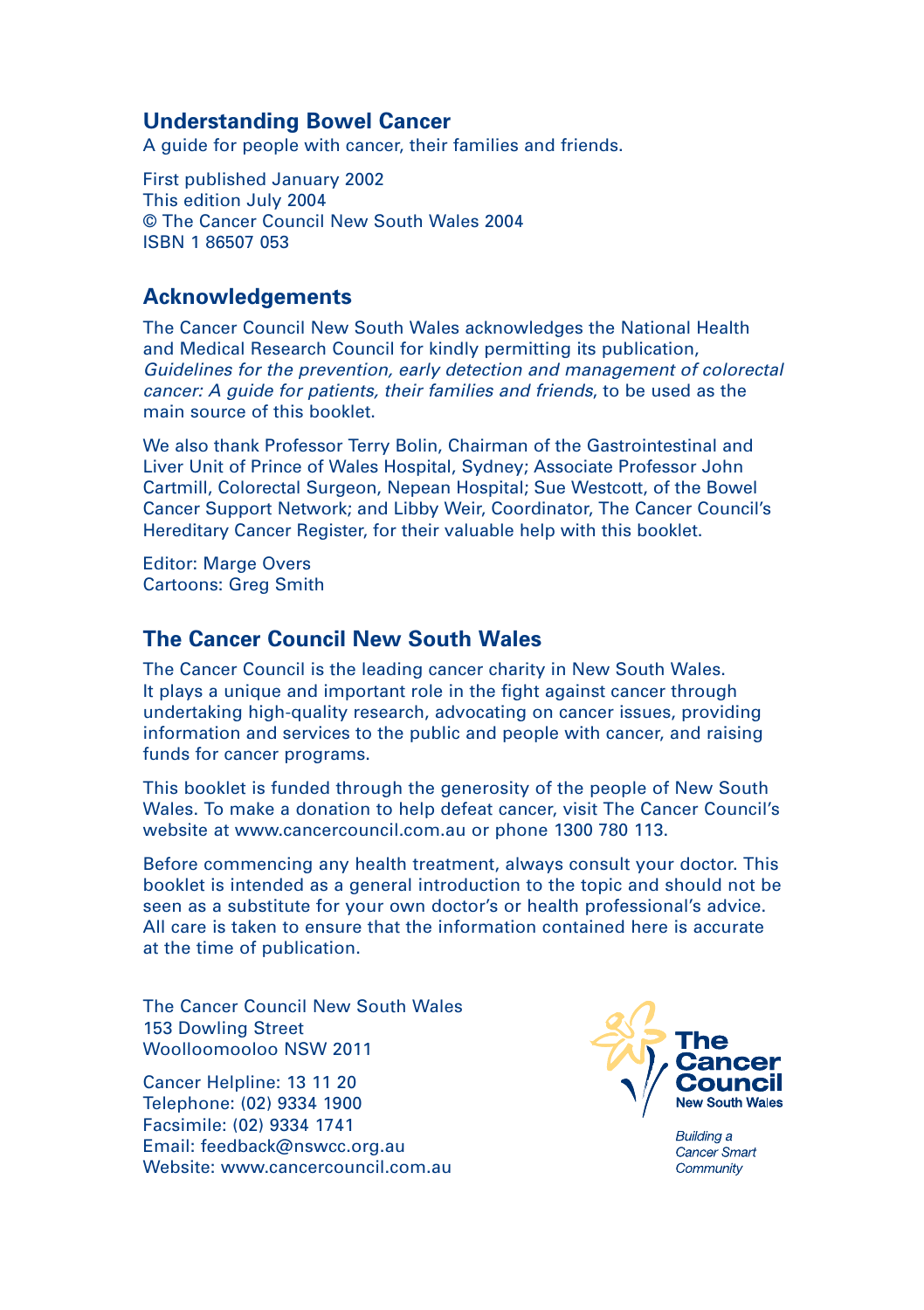# Introduction



This booklet has been prepared to help you understand more about bowel cancer.

Many people feel understandably shocked and upset when they are told they have bowel cancer. This booklet is intended to help you understand the diagnosis and treatment of bowel cancer. We also include information about support services.

We cannot advise you about the best treatment for you. You need to discuss this with your doctors. However, we hope this information will answer some of your questions and help you think about the questions you want to ask your doctors.

You may like to pass this booklet on to your family and friends for their information.

This booklet does not need to be read from cover to cover – just read the parts that are useful to you.

Some medical terms that may be unfamiliar are explained in the glossary.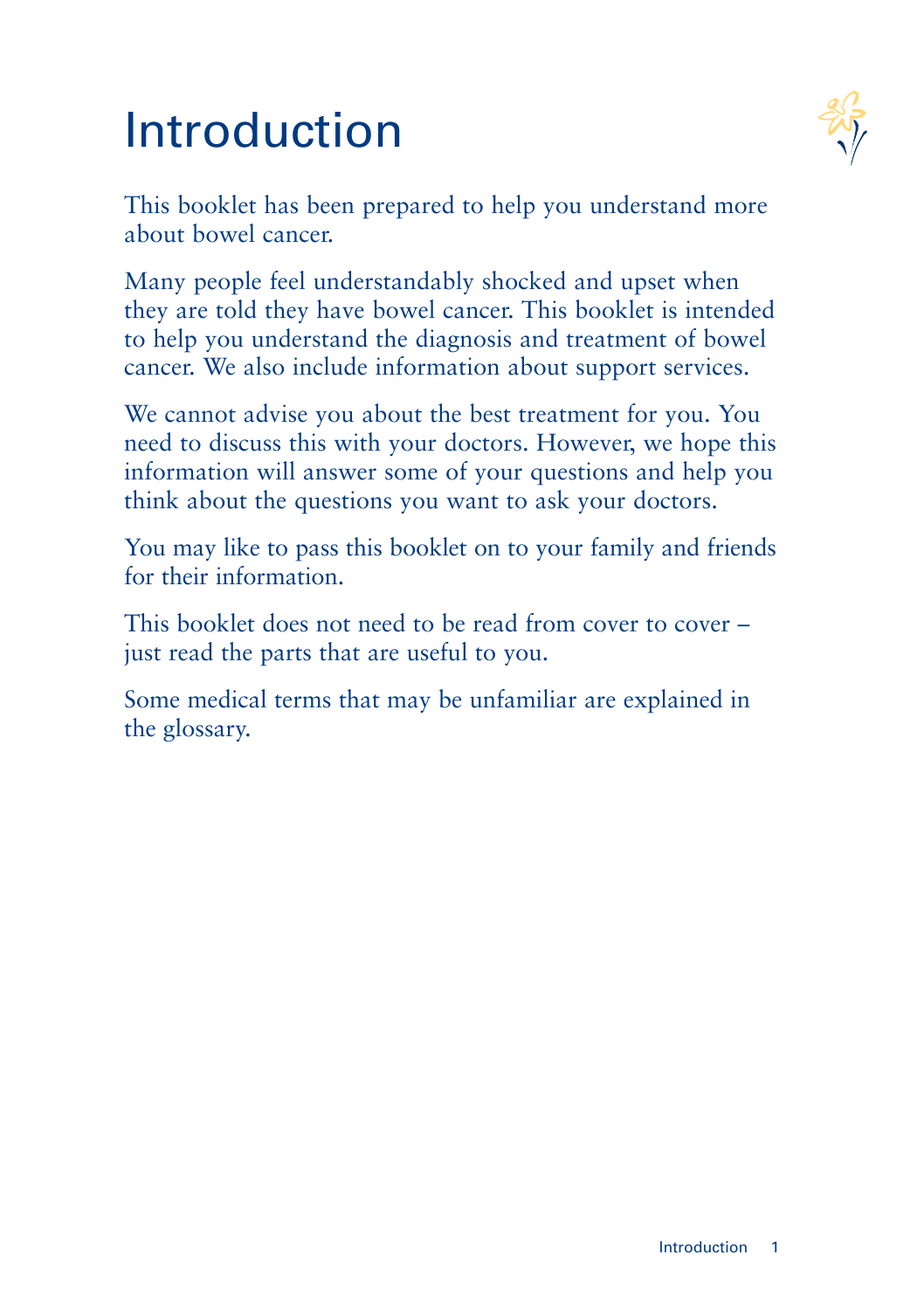

| $\overline{4}$ |
|----------------|
|                |
|                |
|                |
|                |
| 11             |
| 13             |
| 17<br>17<br>18 |
|                |
|                |
|                |
|                |
|                |
|                |
|                |
|                |
|                |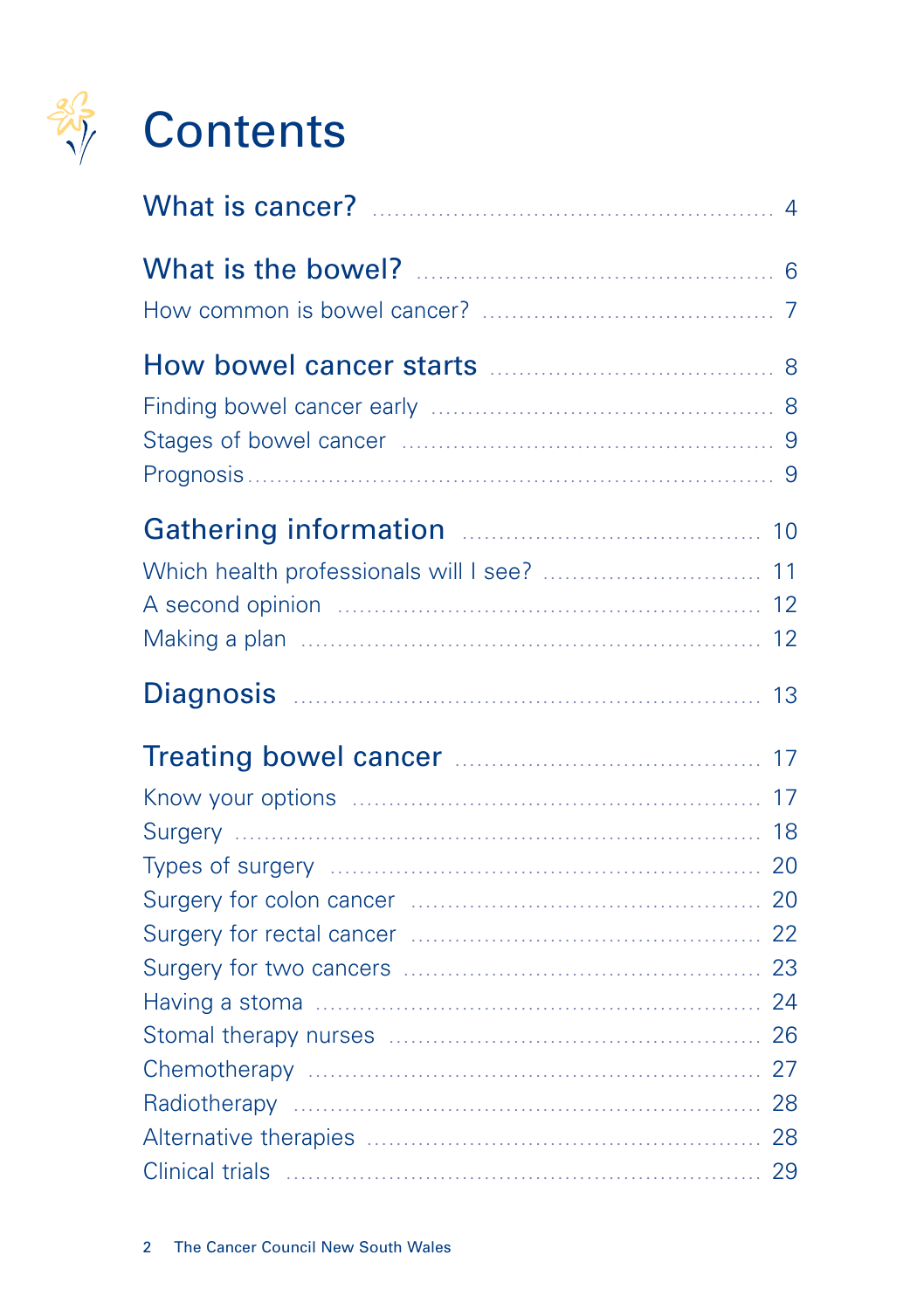|                                          | 30 |
|------------------------------------------|----|
|                                          | 32 |
|                                          | 33 |
|                                          | 33 |
|                                          |    |
|                                          | 34 |
|                                          |    |
|                                          | 36 |
|                                          |    |
|                                          |    |
|                                          |    |
|                                          |    |
|                                          |    |
| Living with Cancer Education Program  39 |    |
|                                          |    |
|                                          |    |
|                                          | 41 |
|                                          | 42 |
|                                          | 48 |
|                                          |    |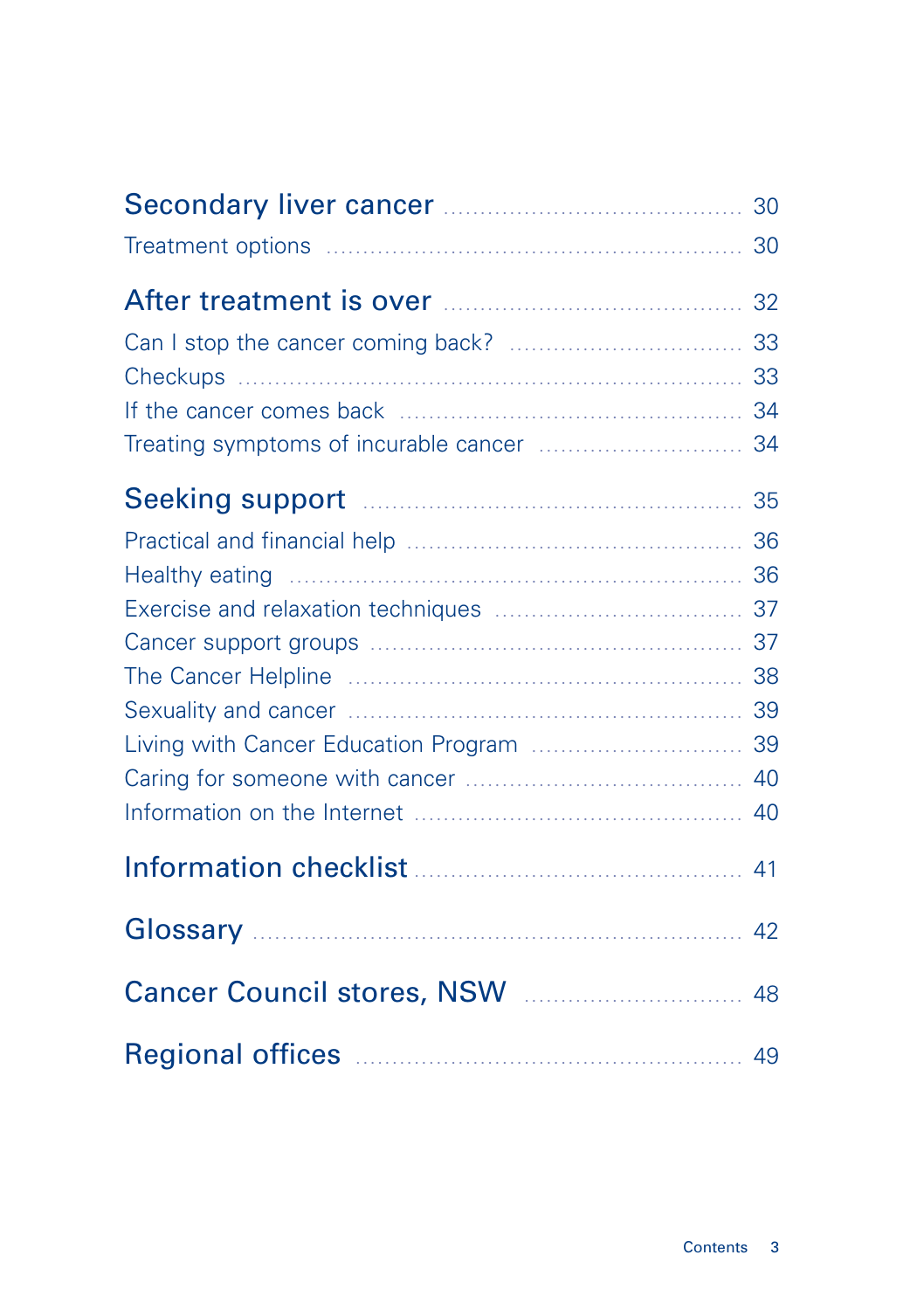

# What is cancer?

Cancer is a disease of the body's cells, which are the body's basic building blocks. Our bodies constantly make new cells: to enable us to grow, to replace worn-out cells, or to heal damaged cells after an injury.

Normally, cells grow and multiply in an orderly way, but sometimes something goes wrong with this process and cells grow in an uncontrolled way. This uncontrolled growth may result in a lump called a tumour.

Tumours can be benign (not cancer) or malignant (cancer). A benign tumour does not spread outside its normal boundary to other parts of the body.

A malignant tumour is made up of cancer cells. When it first develops, this malignant tumour may be confined to its original site. This is known as a cancer in-situ (or carcinoma in-situ). If these cells are not treated, they may spread beyond their normal boundaries into nearby tissues, becoming invasive cancer.

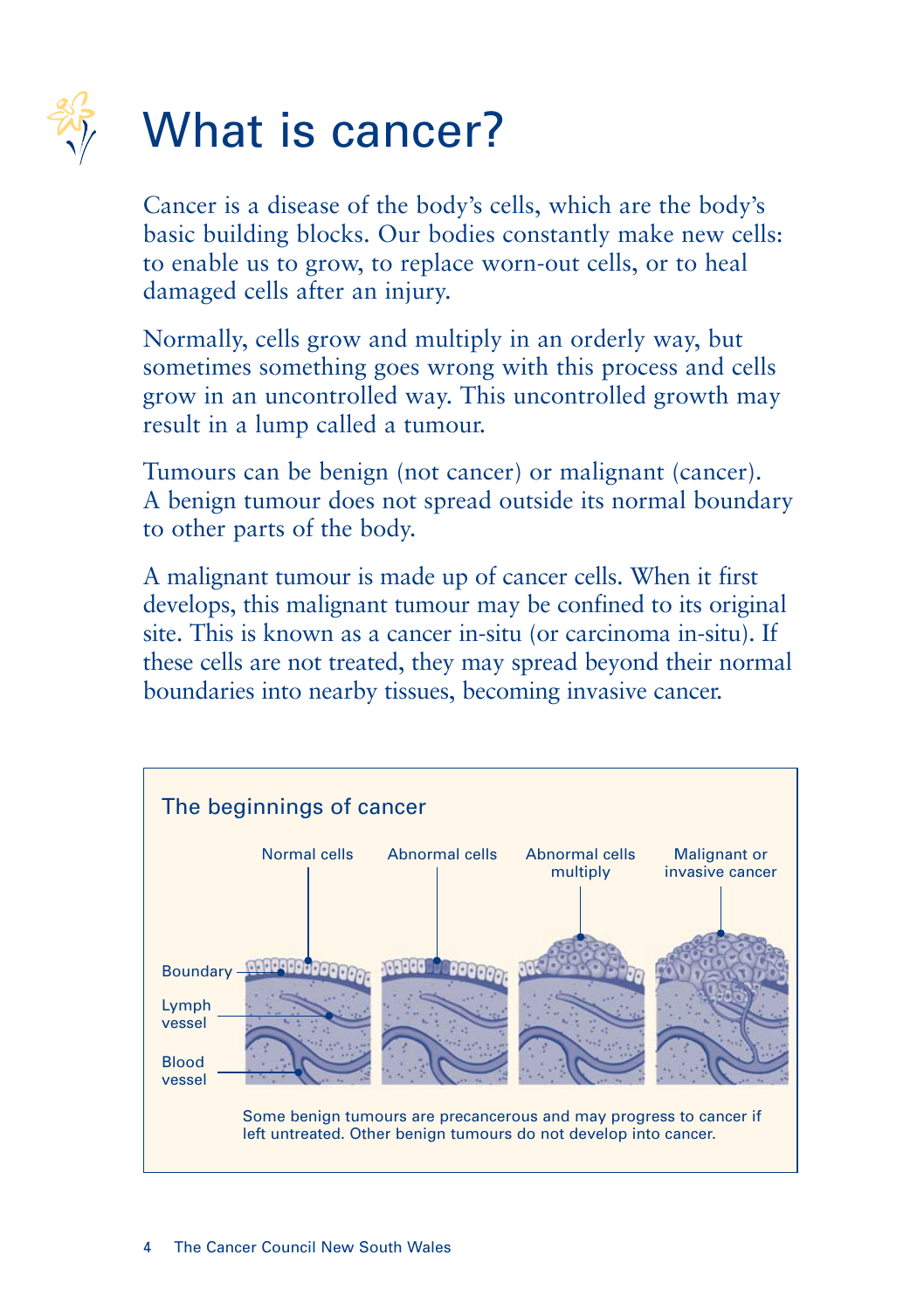

For a cancer to grow bigger than the head of a pin, it must grow its own blood vessels. This is called angiogenesis.

Sometimes cells move away from the original (primary) cancer, either by the local tissue fluid channels (lymphatics) or in the bloodstream, and invade other organs. When these cells reach a new site, they may continue to grow and form another tumour at that site. This is called a secondary cancer or metastasis.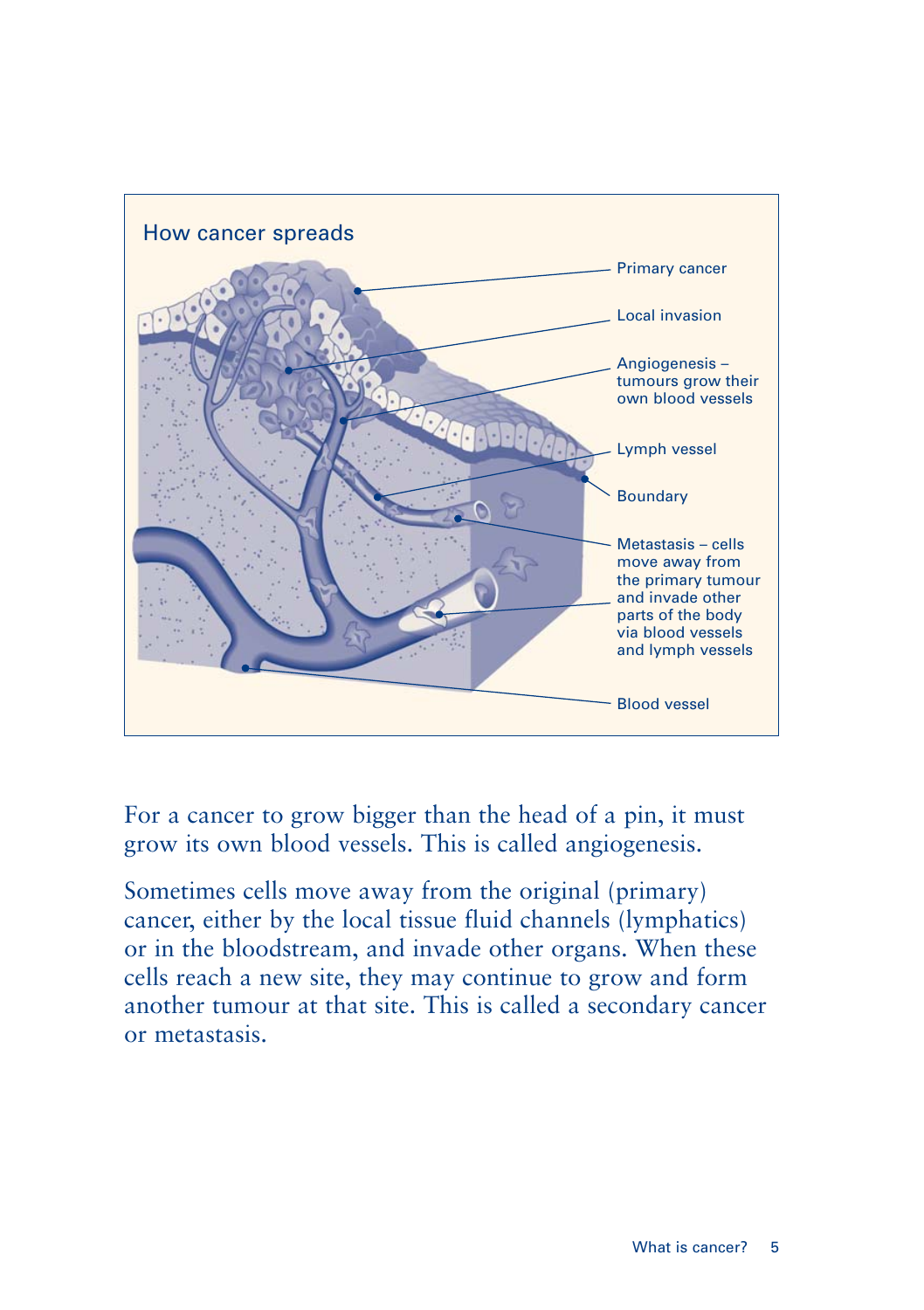

# What is the bowel?

The bowel is part of the digestive tract. Its function is to finish digesting food by absorbing water and nutrients, and to get rid of remaining waste.

The bowel has three main parts:

- Small bowel mainly absorbs nutrients from broken-down food.
- Colon mainly absorbs water.
- Rectum stores waste materials (faeces) until they are passed from the body through the back passage (anus).

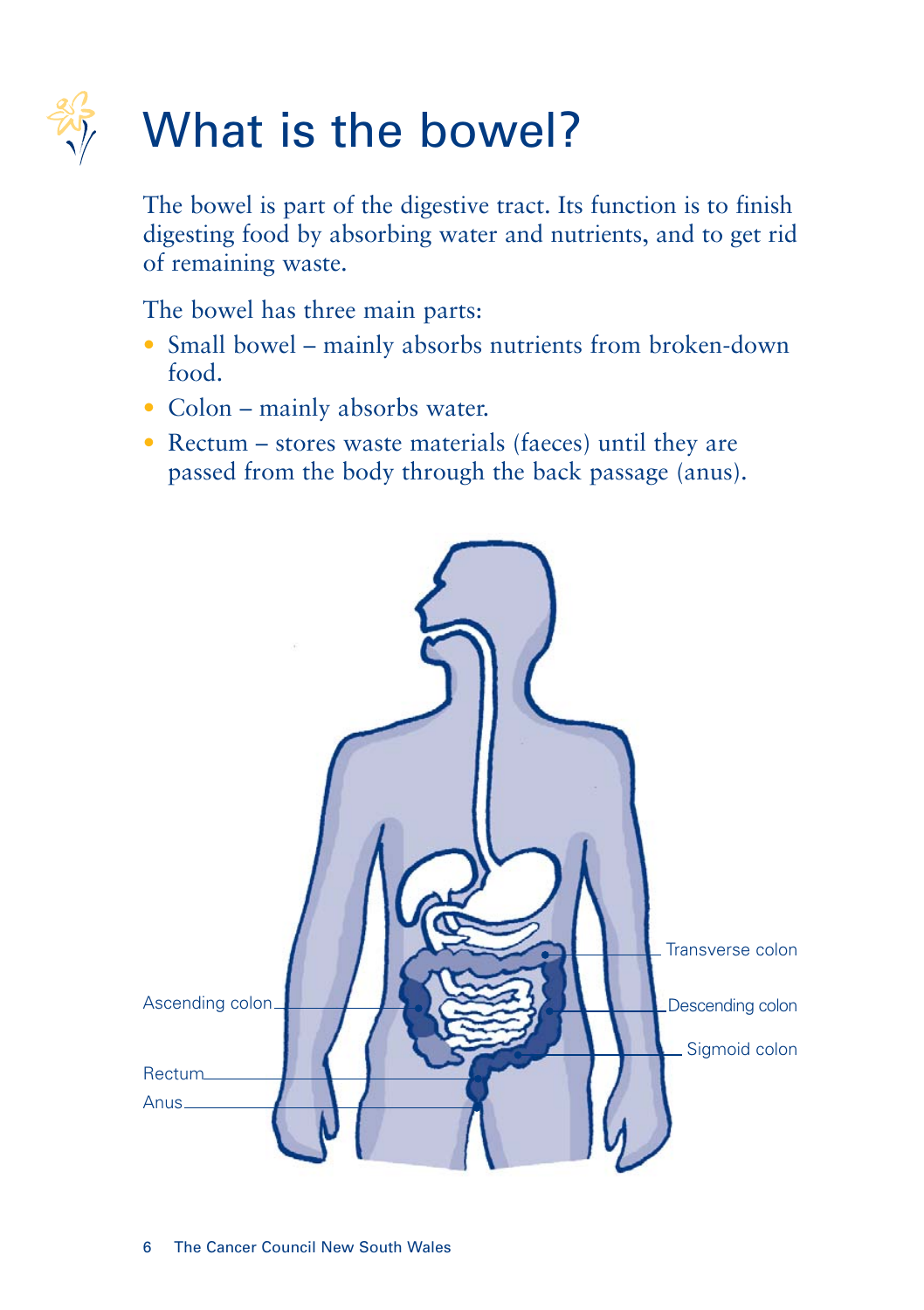The colon and rectum together are known as the large bowel. When we talk about bowel cancer, we generally mean cancer of the colon or rectum because cancer of the small bowel is rare. Bowel cancer is also known as colorectal cancer.

### How common is bowel cancer?

Bowel cancer is a major problem in Australia. Apart from skin cancer, it is the most common cancer affecting both men and women. About one in 18 men and one in 26 women will develop bowel cancer before the age of 75.

The older you are, the greater your chance of developing bowel cancer – it affects mainly people over 50 but can occur at any age.

Some people who develop bowel cancer inherit damaged genes from their parents but, for most people, age and diet contribute to developing bowel cancer.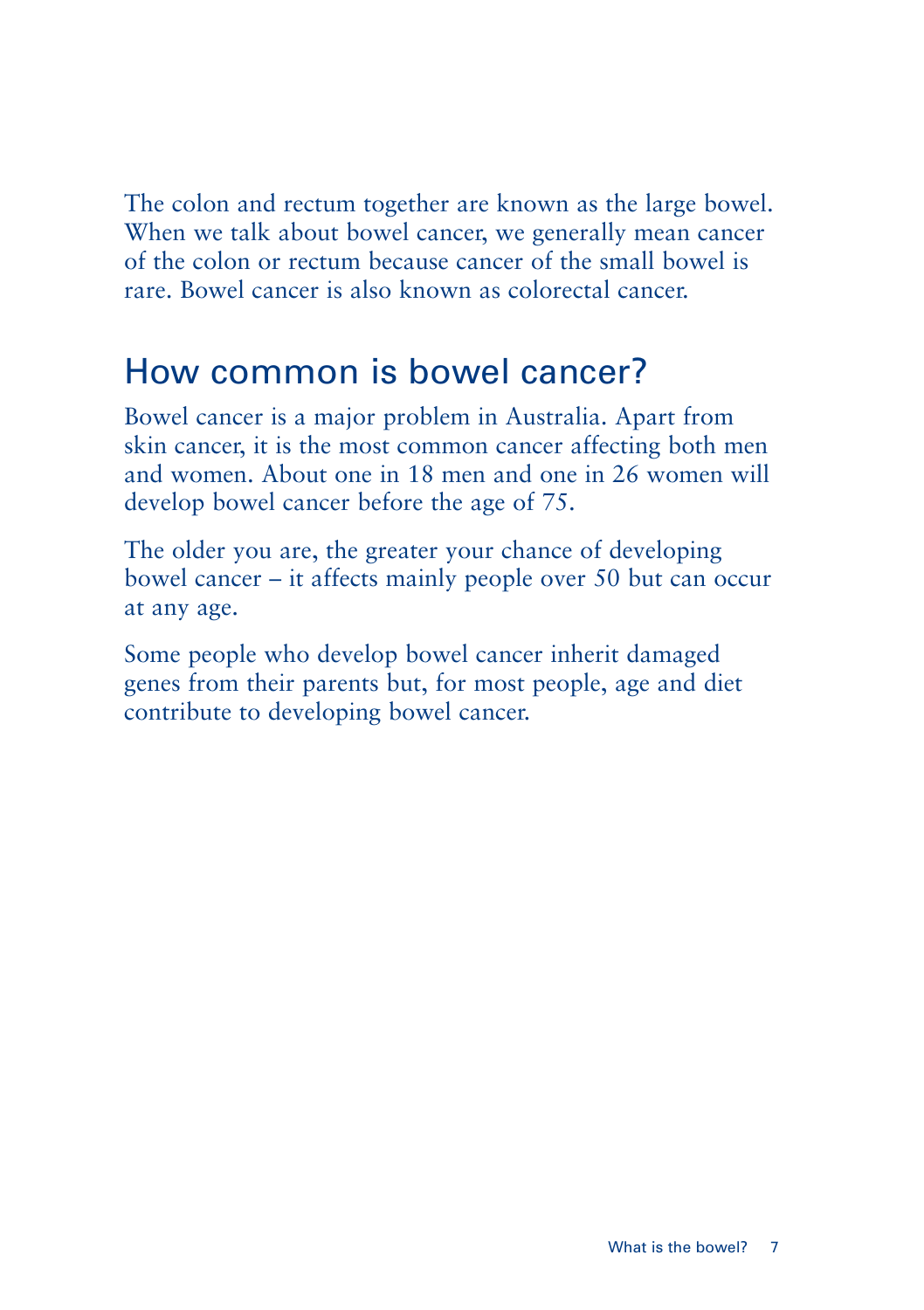# How bowel cancer starts

Bowel cancer seems to start in two ways. It can grow from the inner bowel lining or from a small raised area that looks like a mushroom and is called a polyp. These polyps are usually harmless (benign) but some can become cancerous (malignant) and spread.

If you have already had bowel cancer, polyps increase your risk of developing a second cancer. After being treated for bowel cancer, your doctor will give you regular checkups to look for new signs of cancer or polyps.

These checkups can also be arranged for members of your family if your doctor thinks they have a higher-than-average risk of developing bowel cancer.

## Finding bowel cancer early

Bowel cancer spreads (metastasises) outside the bowel if it is not treated. It spreads fairly slowly and can stay in the bowel for months or years before moving outside it, first to the lymph nodes, then to other organs. This gives doctors a chance to remove and cure the cancer using surgery.

Lymph nodes are more commonly known as glands. We have them in many parts of our body and can feel them in our neck, groin and under arms. We also have them around our bowel.

Bowel cancer is highly treatable when detected early, even if it has spread to nearby lymph nodes. When it has spread to other organs, such as the liver, many treatments can help, but a cure is more difficult (see *Secondary liver cancer*, page 30). That is why it is so important to detect bowel cancer early, before it has spread to other organs.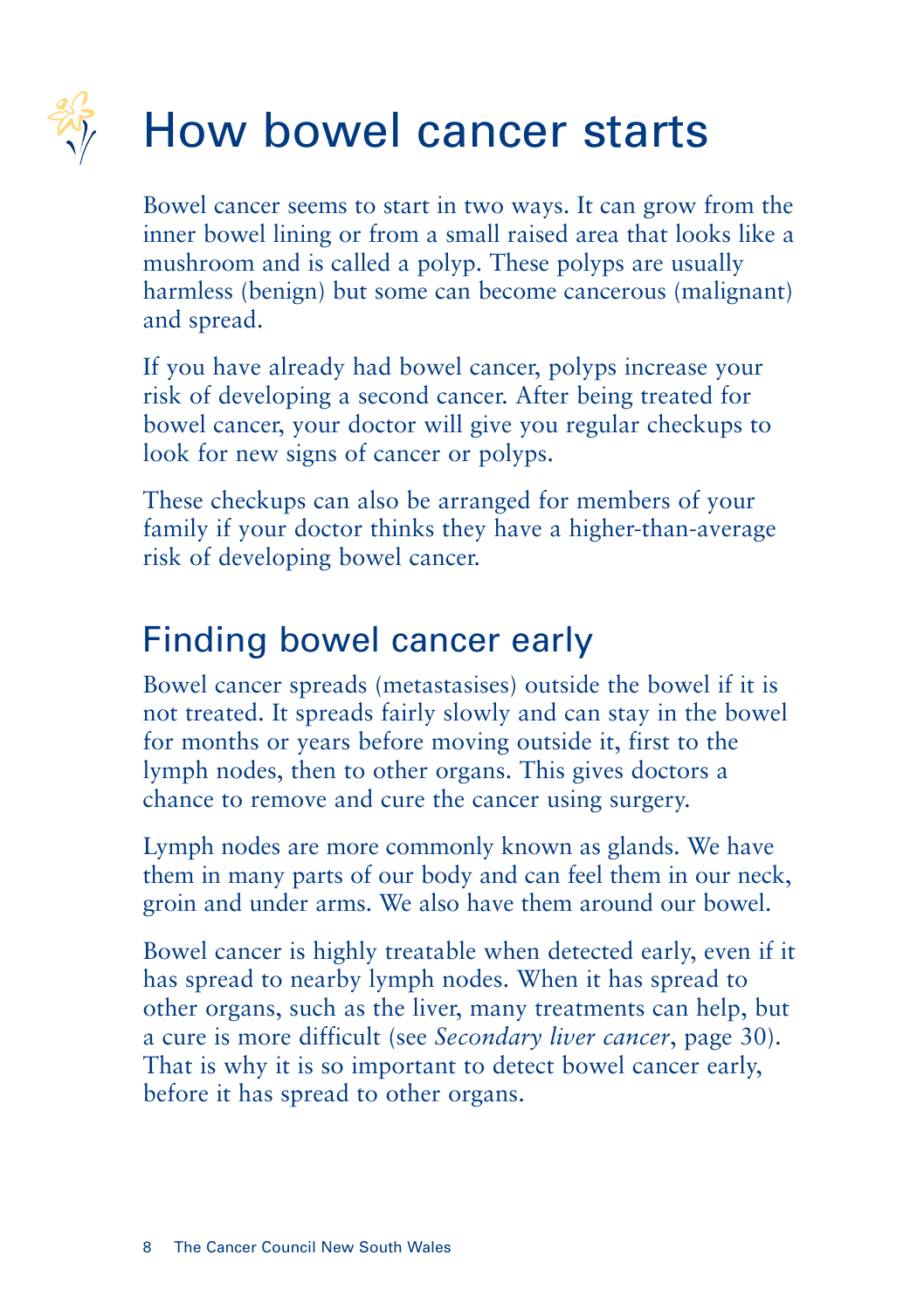## Stages of bowel cancer

Your chance of cure depends on the stage at which your cancer is diagnosed. One way to describe the stages of bowel cancer is listed below:

- Stage A: the cancer is confined to the bowel wall.
- Stage B: the cancer has spread to the outer surface of the bowel wall and not beyond.
- Stage C: the cancer has spread to lymph nodes outside the bowel wall and not beyond.
- Stage D: the cancer has spread to liver and bones.

### Prognosis

The sooner bowel cancer is diagnosed, the better the likely outcome (prognosis). Survival statistics have shown that 88% of people with stage A bowel cancer and 70% of people with stage B bowel cancer will be alive five years after their diagnosis.

Overall, about 56% of people who have had their bowel cancer successfully removed are alive five years after their diagnosis.

But these survival statistics represent the average number of people alive five years after their diagnosis and do not represent a single person's chance of survival. Many factors influence prognosis and it is best to talk to your doctor about your own situation.

Although it is not a hard and fast rule, bowel cancer is unlikely to come back in people who are well and have no signs of it after five years.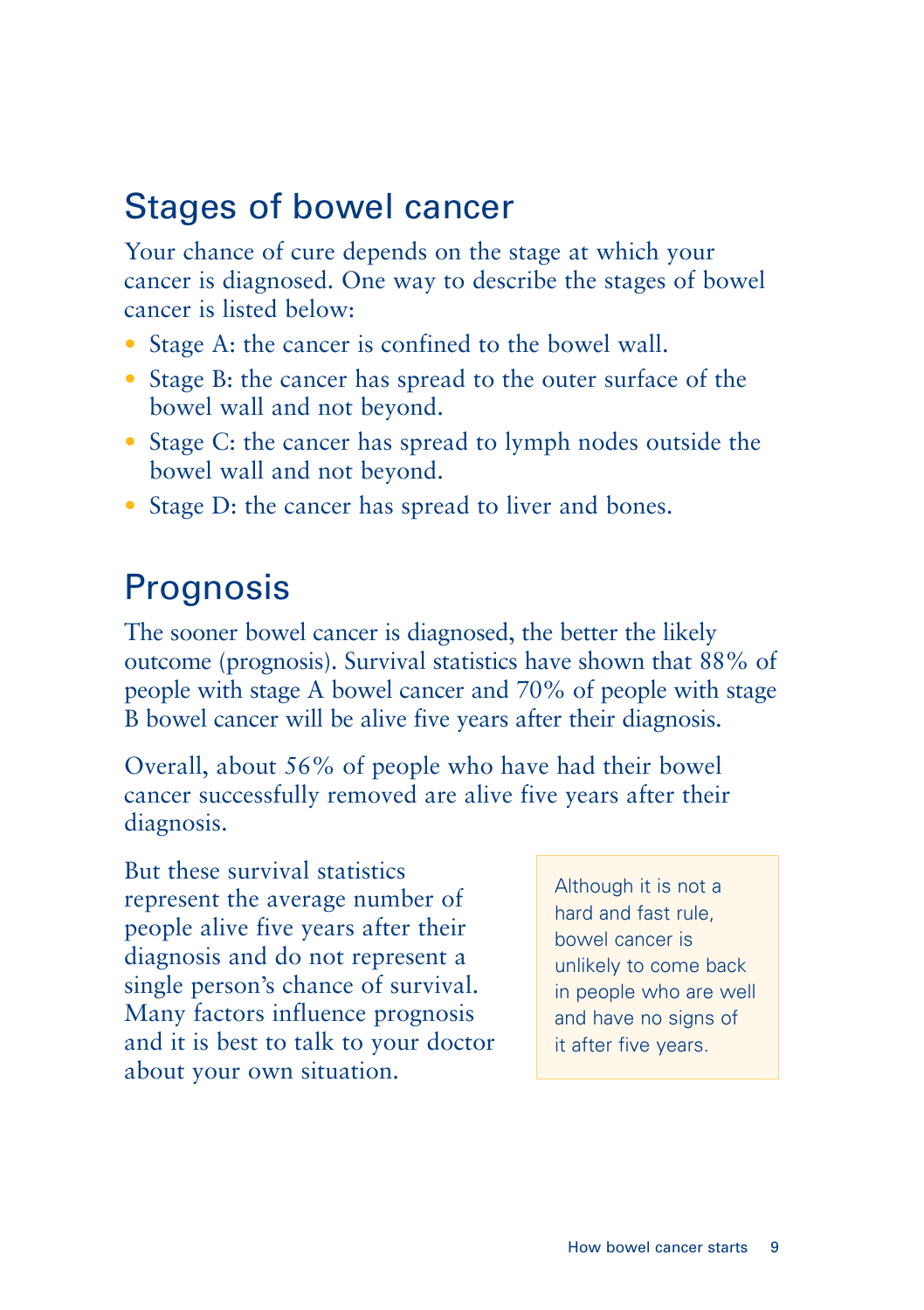# Gathering information

Hearing the word cancer may come as a shock. Some people find it hard to think of anything else for some time. You need time to collect information, to think about it, and to get support from family and friends. This can help you understand the disease and choose the best treatment for you.

Your doctor must tell you everything you want to know, but it can be hard to remember everything you're told, especially if you've just found out you have cancer. These tips may help:

- Ask for more information at each visit to your doctor.
- Ask a relative or friend to go with you.
- Read pamphlets and booklets.
- Tape-record your visits so you can go through what the doctor said later.
- Write down questions as they come to mind, so you can ask your doctor at your next visit, or in stages at each visit.

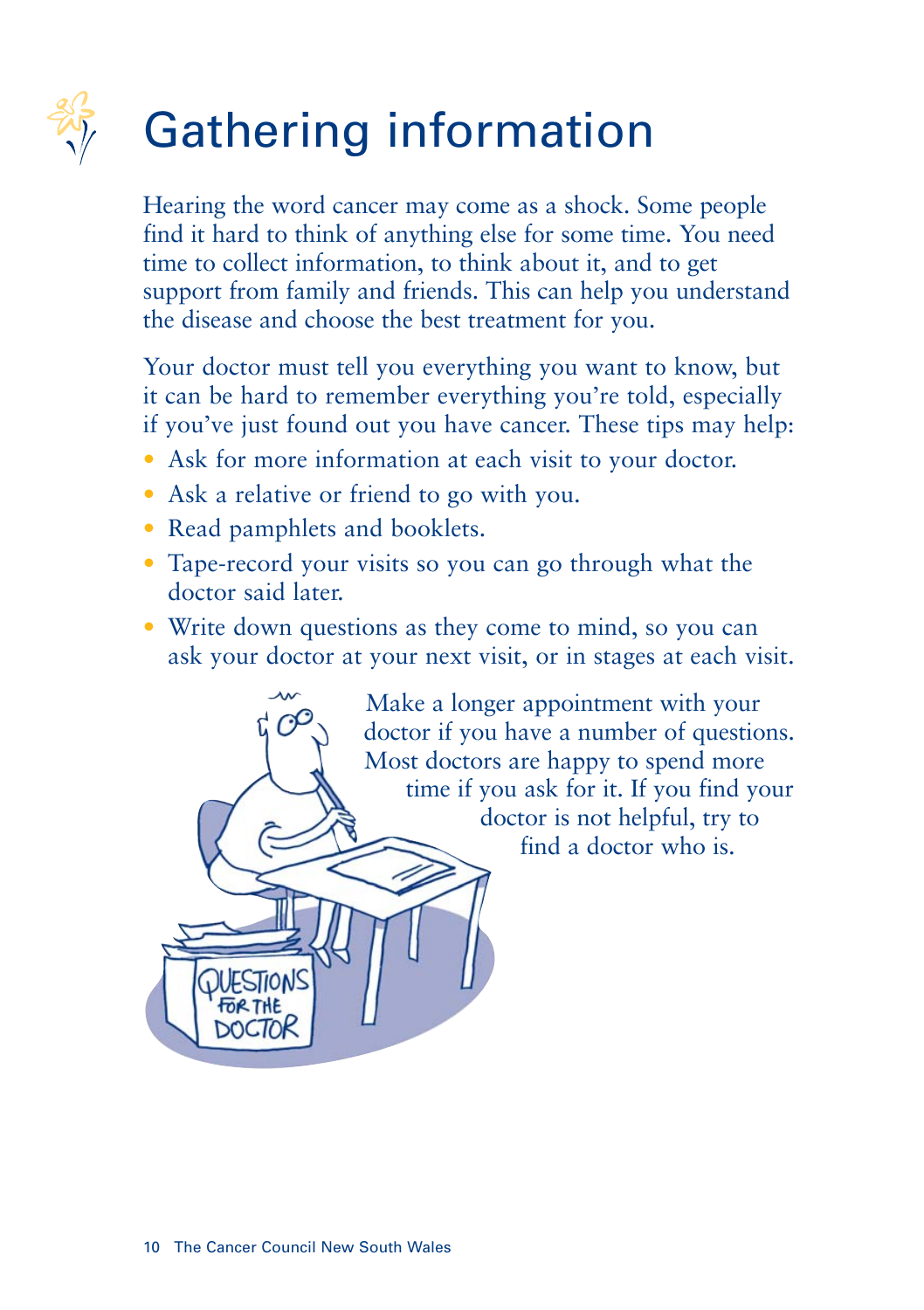# Which health professionals will I see?

A number of doctors and health care workers will care for you, including:

- Your GP has an important role in your ongoing care.
- A surgeon either a colorectal surgeon or general surgeon who specialises in bowel care.
- Radiation oncologist is responsible for radiotherapy.
- Medical oncologist is responsible for chemotherapy.
- Gastroenterologist specialises in colonoscopy.
- Dietitian recommends the best diets to follow while you are in treatment and recovery.
- Nurses assist you through all stages of your hospitalisation and cancer experience.
- Social workers, physiotherapists and occupational therapists – advise you on support services and help you get back to your normal activities.

These health care workers, with their collection of different skills, are a team. You and your family are part of that team. Communication keeps the team working well.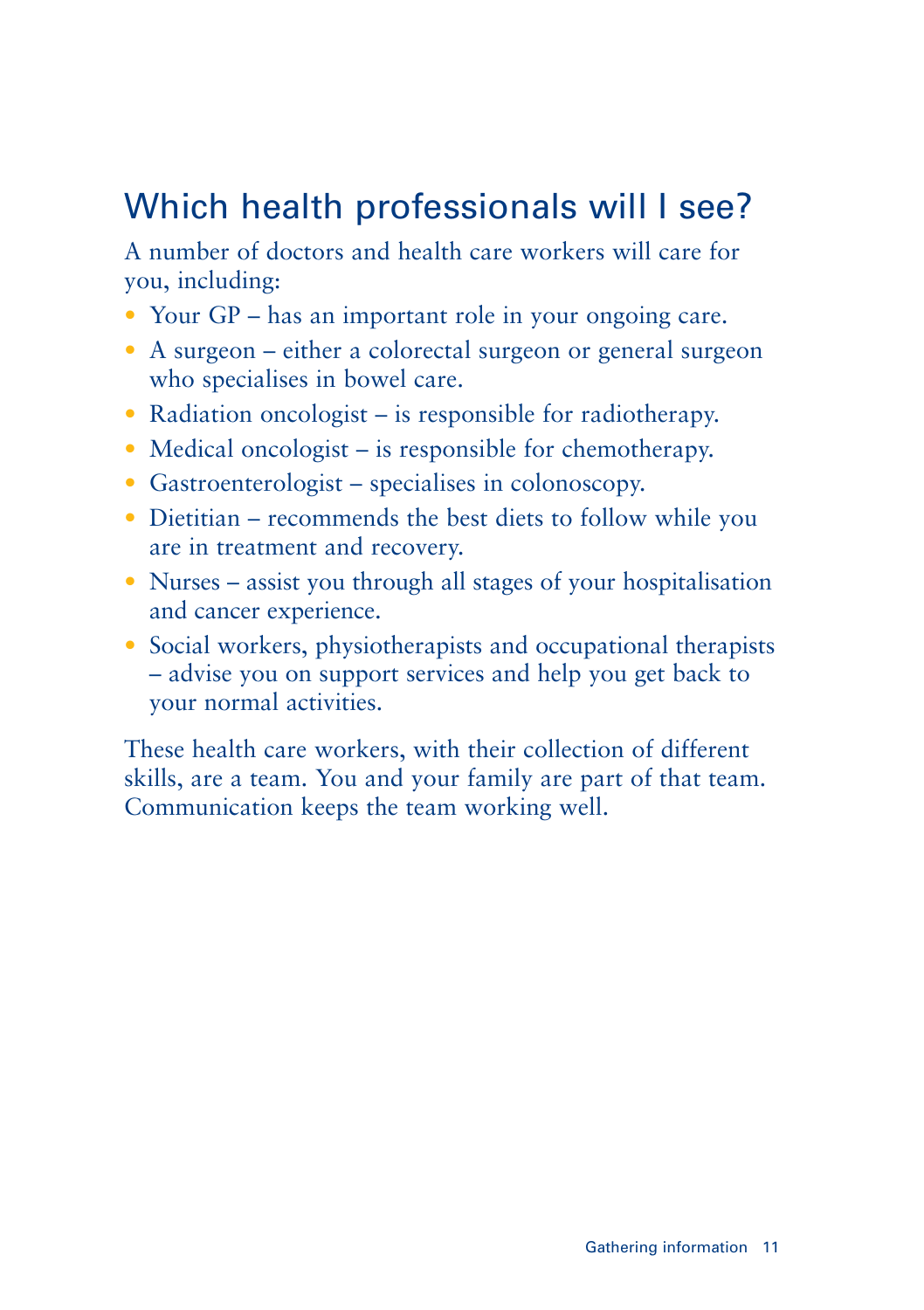# A second opinion

You may want to ask for a second opinion from another specialist. This is understandable and can be a valuable part of your decision-making process.

Your specialist or GP can refer you to another specialist and you can ask for results to be sent to the second-opinion doctor.

You can ask for a second opinion even if you have started treatment or still want to be treated by your first doctor.

# Making a plan

Once you have all the information you need – and a second opinion if you wish – you and your doctor will make a treatment plan. This can spell out issues like order of treatment, tests and maintaining communication with your doctor.

But it won't be possible to plan everything until you have had an operation.

rl wasn't th<br>ficult time.<br>**"** When I<br>
alone be<br>
frighteni<br>
medical<br>
learnt th<br>
such a d When I learnt I had bowel cancer, I felt very alone because not even my husband knew how frightening it was. Thanks to the very caring medical staff and other patients I spoke to, I learnt that I wasn't the only one going through such a difficult time.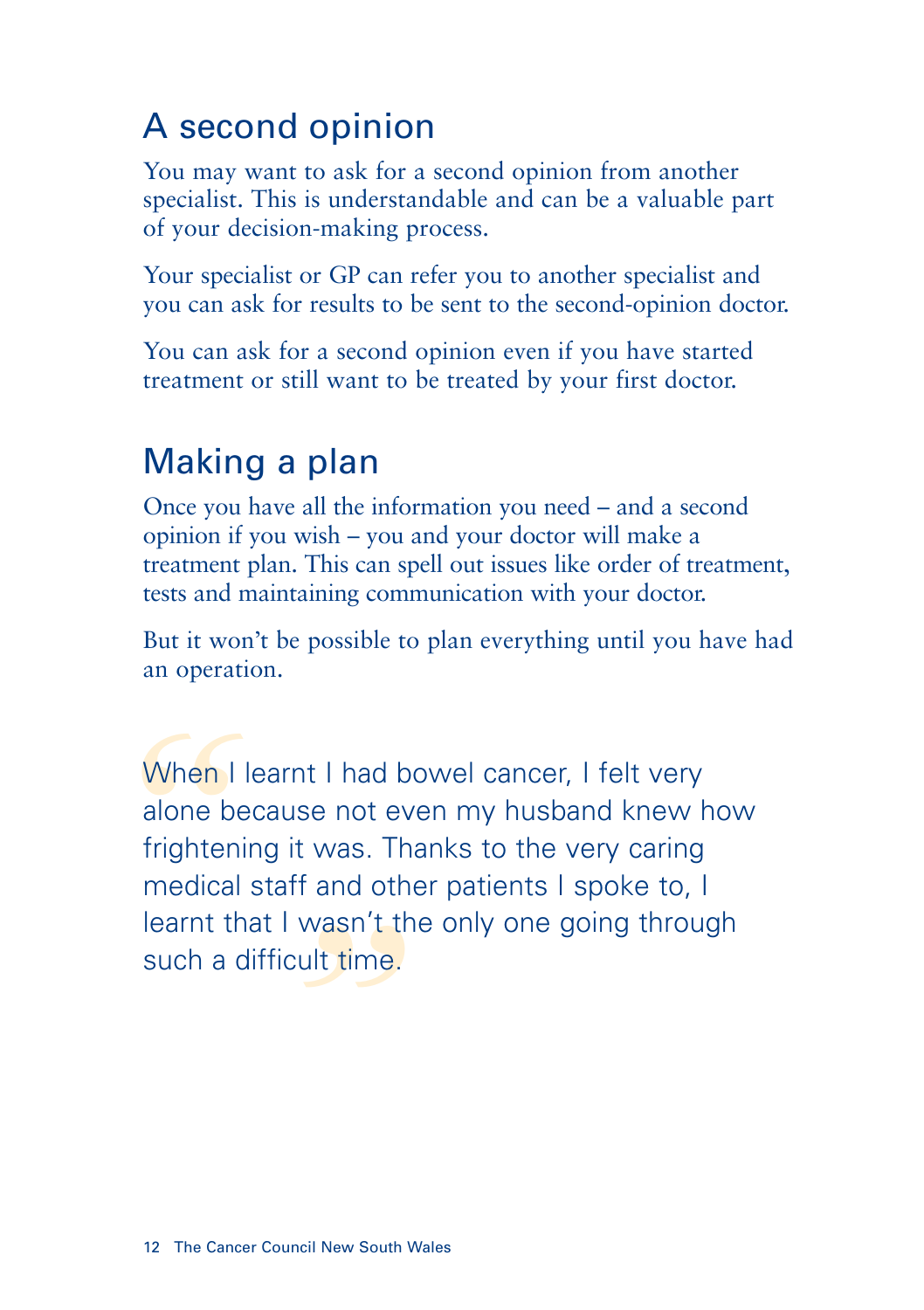# **Diagnosis**



This chapter lists the tests and procedures you might have. You may have already had some, while others may still be to come.

The three types of tests are:

- General tests: include simple procedures such as blood tests to check your body functions.
- Tests to look at the cancer: include a rectal examination, sigmoidoscopy, barium enema, colonoscopy, computerised tomography (CT) scan, magnetic resonance imaging (MRI), and an endorectal ultrasound. These tests help doctors to look at the position of the cancer in the bowel and are explained in this chapter.
- Tests to look for cancer that may have spread: the process to find out if your cancer has spread and how far is called staging. Most staging is done after surgery and involves the removed cancer and bowel. Other tests involve the liver and lungs, where bowel cancers tend to spread first.

### Sigmoidoscopy

This test involves your doctor putting a rigid or flexible tube into your anus to examine your rectum and lower colon for cancer. The test only takes 10 minutes and may be uncomfortable but should not cause severe pain.

A gastroenterologist or surgeon usually performs a rigid sigmoidoscopy after a rectal examination. Flexible sigmoidoscopy might be done in a specialist's rooms or in a hospital day surgery unit.

This test may involve a bowel preparation called an enema, which cleans out your bowel before the test, so any unusual areas can be seen clearly. It involves drinking a large amount of special drink, which gives you a watery diarrhoea that empties out your bowel.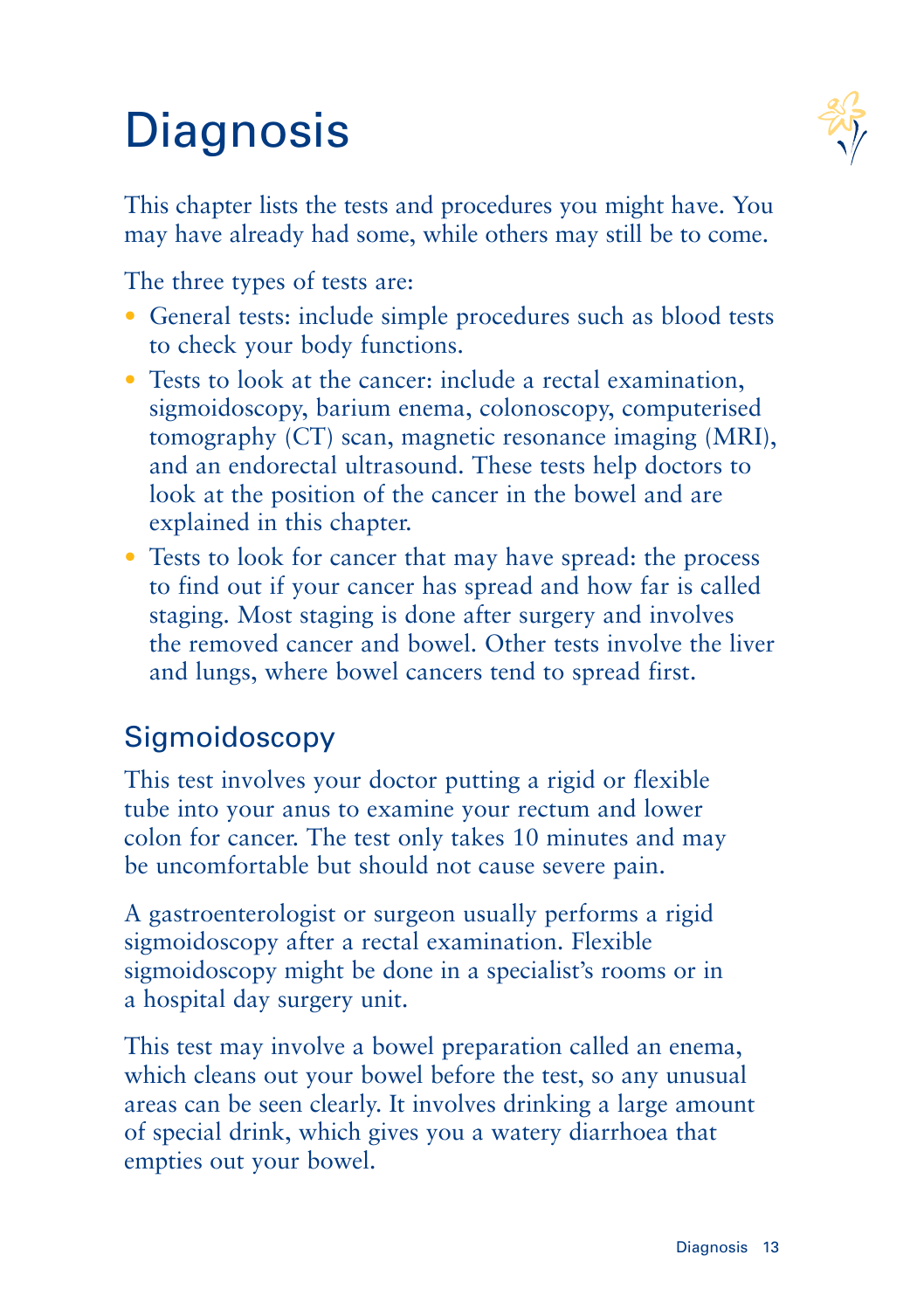### Rectal examination

Your doctor will examine your rectum by inserting a gloved finger into your anus to feel around the inside of your rectum for any abnormalities. A rectal examination is an essential test used to examine the lowest 6-8cm of the bowel. The test is a little uncomfortable and feels like you are going to open your bowels, but you won't lose control.

### Barium enema

A barium enema is a type of x-ray investigation. Before the examination, you will have a bowel preparation to clean out your bowel. A small tube is inserted through your anus and up into your colon. White liquid, called barium, is inserted, then air is pumped in to make the barium go into the creases in the bowel wall and show up the bowel lining clearly when x-rays are taken. This can be a little uncomfortable. The test takes about 30 minutes.

Like all tests, it is not always accurate. It detects about 90% of bowel cancers, but can easily miss small growths in the bowel known as polyps. It is less accurate than colonoscopy for small cancers. Most patients should have a sigmoidoscopy and a barium enema to fully examine the rectum.

Patients who have a barium enema should be sure to have a rigid sigmoidoscopy to look at the lowest part of the rectum, which is not well shown by a barium enema.

### **Colonoscopy**

A colonoscopy involves inserting a long, flexible tube, with a tiny lens on the tip, through your anus and rectum then around your colon to its beginning at the small bowel. It is used to look for cancer. Before the test, you will have a bowel preparation to clean your bowel.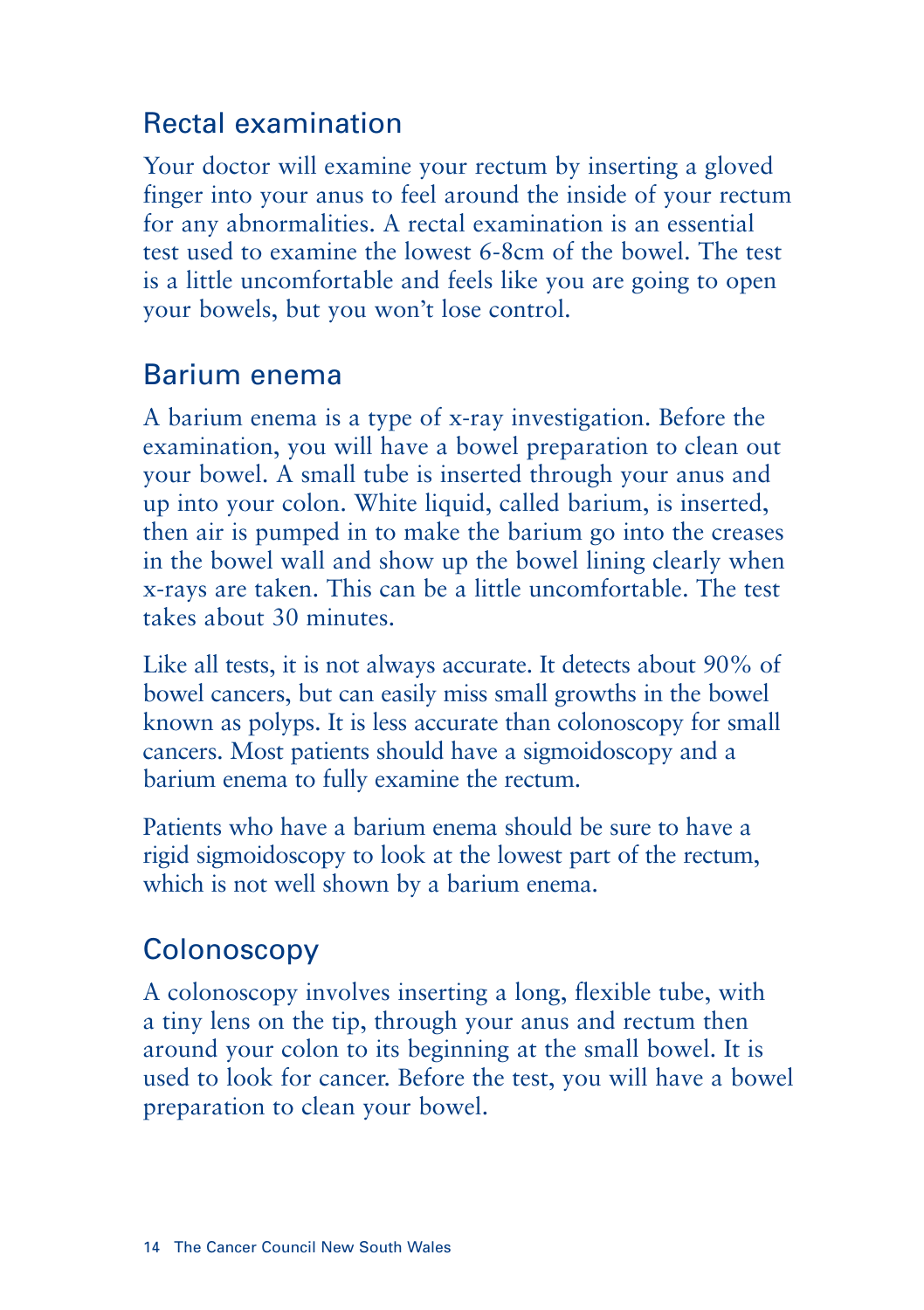You will be given a sedative that will make you feel drowsy and comfortable. You may feel some discomfort during or after the procedure but this should settle quickly. The test takes about 20 to 30 minutes. During the colonoscopy, the doctor can remove polyps and take out tissue (a biopsy) to test for cancer.

Colonoscopy is more accurate than a barium enema, but it can still miss about 5% of cancers and polyps.

Doctors who do a lot of colonoscopies are more likely to see more of the bowel than doctors who don't do them as frequently.

### Chest x-ray

A chest x-ray is a precaution before any surgery to check for lung or heart disease. Chest x-rays are also used to see whether bowel cancer has spread to the lungs.

### Computerised tomography (CT) scan of the abdomen

The CT scan is a special type of x-ray that gives a picture of the organs and other structures in your body. CT scans are useful for providing information about the extent or stage of the cancer and if it has spread.

This painless test usually takes 10 to 40 minutes. You will lie flat on a table that moves in and out of the scanner, which is a large machine shaped like a doughnut. The CT scan picks up 70% to 80% of secondary cancers in the liver or abdomen.

### Virtual colonoscopy

A virtual colonoscopy is a type of CT scan that gives a picture of the colon. It does not allow polyps or cancer to be removed or biopsied. If a virtual colonoscopy shows a problem, more tests may be needed.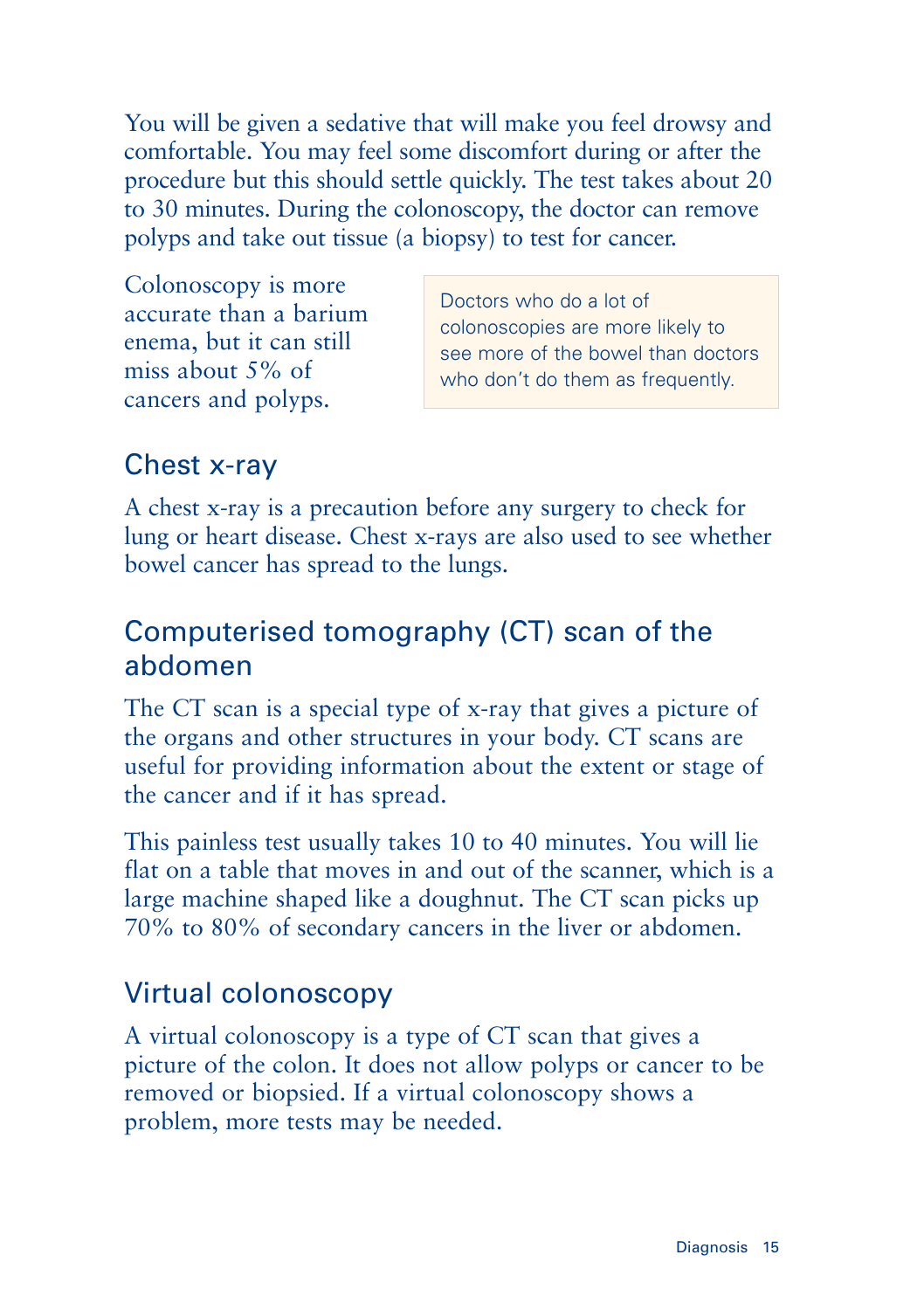### **Ultrasound**

An ultrasound uses high-frequency sound waves to build up images of structures in the body. In an abdominal ultrasound, a technician will pass a probe over your stomach several times to check the structure of the liver and other organs and to look for any signs that cancer has spread to the liver.

An endorectal ultrasound uses sound waves to form a picture to look at cancer in the rectum. A short probe inserted into the rectum detects the sound waves and allows the surgeon to assess the size and spread of the cancer. The procedure, which takes about 10 minutes, is not painful but can be uncomfortable.

The test can also help the surgeon plan the surgery and to see whether any extra treatment, such as radiotherapy, is needed. An endorectal ultrasound is more accurate than a CT scan or MRI to determine the spread of a cancer in the rectum.

### Liver function test

This blood test measures chemicals that are normally found in your liver or made there. An abnormal result can be a sign that a cancer has spread to the liver.

### Carcinoembryonic antigen (CEA) test

Carcinoembryonic antigen is a molecule produced by your bowel and some cancer cells. The level of CEA in your blood can reflect the number of cancer cells you have in your body but it is not a very reliable marker. A CEA test is most likely to be used after surgery to see if the cancer has come back.

### Magnetic resonance imaging (MRI)

MRI is a diagnostic test that uses a combination of magnetism and radio waves to build up detailed cross-section pictures of your body. The test involves lying on a couch inside a metal cylinder – a large magnet – that is open at both ends.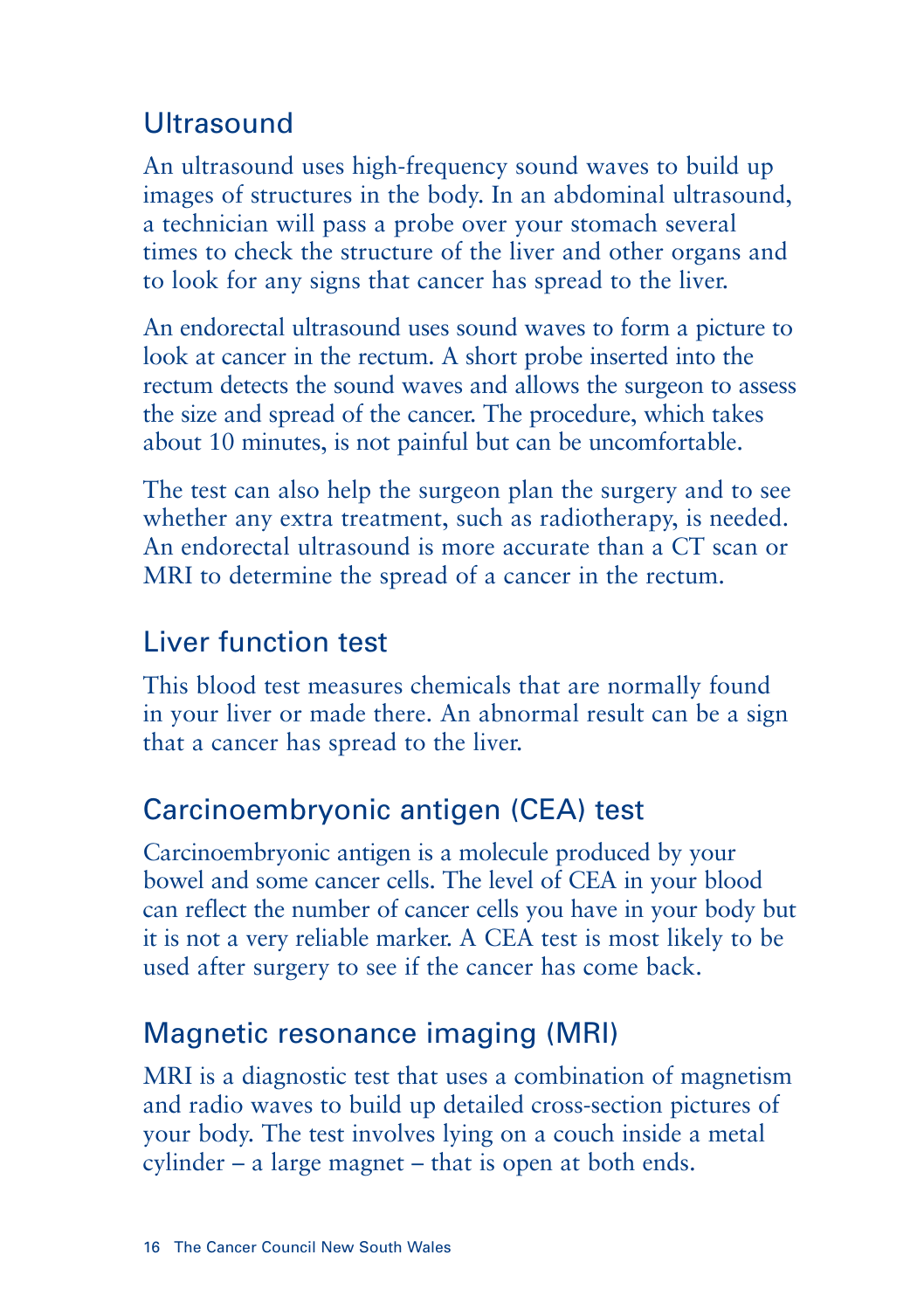# Treating bowel cancer



The choice of treatment will depend on whether the cancer has spread or is at risk of spreading. While surgery is the main treatment for bowel cancer, chemotherapy and radiotherapy can also help. Chemotherapy uses drugs, and radiotherapy uses x-rays, to kill or slow the growth of cancer cells.

## Know your options

As a patient, you should be involved in decision-making about your treatment. You should ask your doctor whether the treatment planned for you has any risks. Your doctors should explain everything they know about your cancer and you should be asked whether you agree with the proposed treatment. Take your doctor's advice but know your options.

The first step is to find out as much as you can about the cancer. Where is it? How big is it? Has it spread? If so, where to? The next step is to work out whether a cure is possible. Your doctor can advise you of this.

Armed with your doctor's opinion, you can decide whether you should:

- Have treatment that will try to cure you.
- Have treatment that will help ease problems, without trying to cure you.
- Do nothing for now.

gs, I<br>ery quickly.<br><sup>ating bowel cancer</sup> After the<br>weeks...<br>slotted k After the surgery I was back to normal in 3-4 weeks. As long as I didn't overdo things, I slotted back into my normal routine very quickly.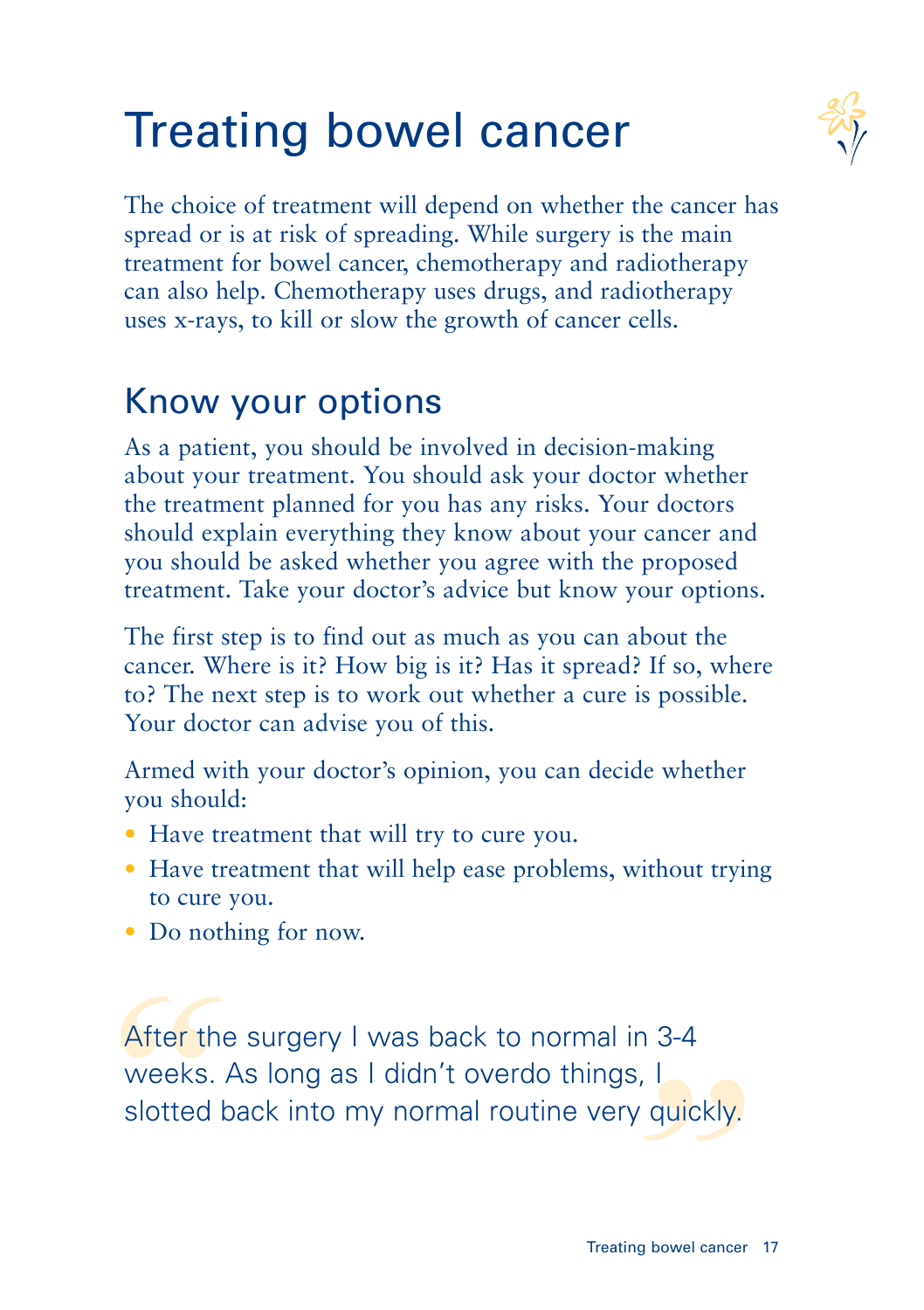# **Surgery**

The aim of an operation for bowel cancer is to remove the cancer and enough of the nearby tissue to make sure that no part of the cancer is left behind. This is major surgery and you will need time to recover from it.

### Will it cure me?

If your cancer has not spread outside the bowel, surgery can remove the cancer and cure you. About 70% to 80% of people with colon cancer with no cancer in the lymph nodes are alive five years later.

If your rectal cancer does not involve the full thickness of the bowel wall and has not spread to the lymph nodes, you have a good chance of surviving (more than 70%).

Unfortunately, surgery is unlikely to cure most people whose cancer has spread to other organs such as the liver, but it might ease some problems the cancer is causing. However, in a small percentage of people where the cancer has spread only to the liver, surgery to remove that part of the liver may cure them.

### Who should do the operation?

Research has shown that surgeons who have a lot of experience in treating bowel cancer may produce fewer complications during surgery, and their patients may have a lower death rate, compared to less experienced surgeons. Likewise, if you are having surgery for rectal cancer, you should see a surgeon with specialist training and experience in cancer of the rectum.

You should ask about the surgeon's expertise in colon and rectal surgery separately because they are different operations.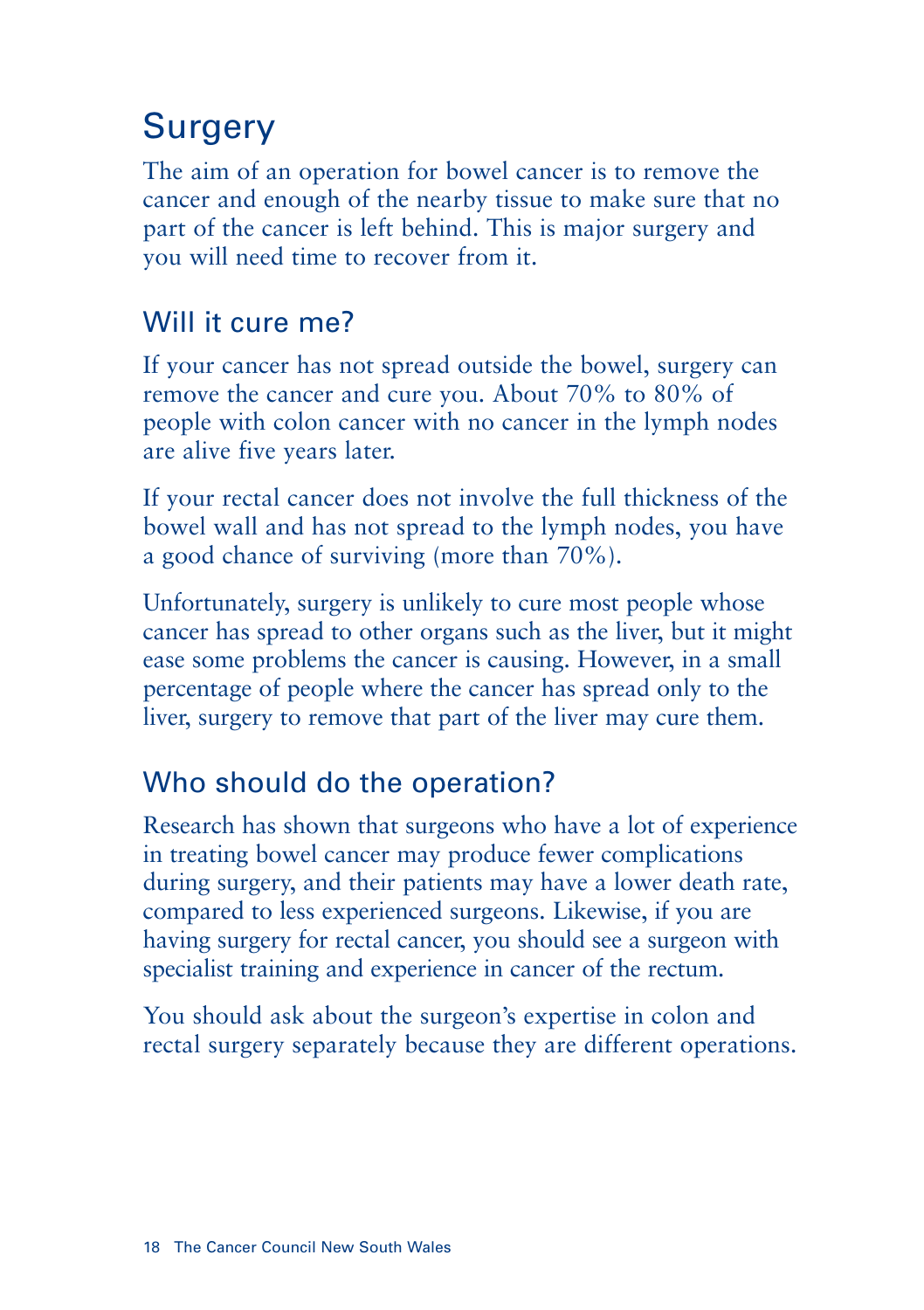### Informed consent

Before surgery, you must agree in writing to have the operation. This involves giving informed consent, which involves understanding:

- The reasons for the operation.
- The risks of the operation and the anaesthetic.
- What may happen if you don't have the operation.
- The likely outcome after the operation.
- Anything else you want to know.

### When things go wrong

Your doctor will explain things that could go wrong during your treatment. A leak from the bowel, bleeding and infection and other things can occur. It is good if your relative or support person can be at this meeting. The doctor explains these things because they know they can happen. Sometimes one of your team can make a mistake. Keep this in mind; cross-checking and reminding can help keep you safe. Say something if you think things might be going wrong. You or your family may well be the first to notice.

### Preventing blood clots

People with cancer and people having abdominal surgery are vulnerable to getting blood clots in their legs. So if you are having surgery for bowel cancer, you have a much higher risk of getting blood clots. The clots can travel through the bloodstream, lodging in your lungs or heart where they can be life-threatening.

Surgeons may reduce your risk of getting blood clots by:

- Giving you regular injections of a blood-thinning substance called heparin, or a similar substance.
- Compressing your calves during surgery.
- Encouraging movement soon after surgery.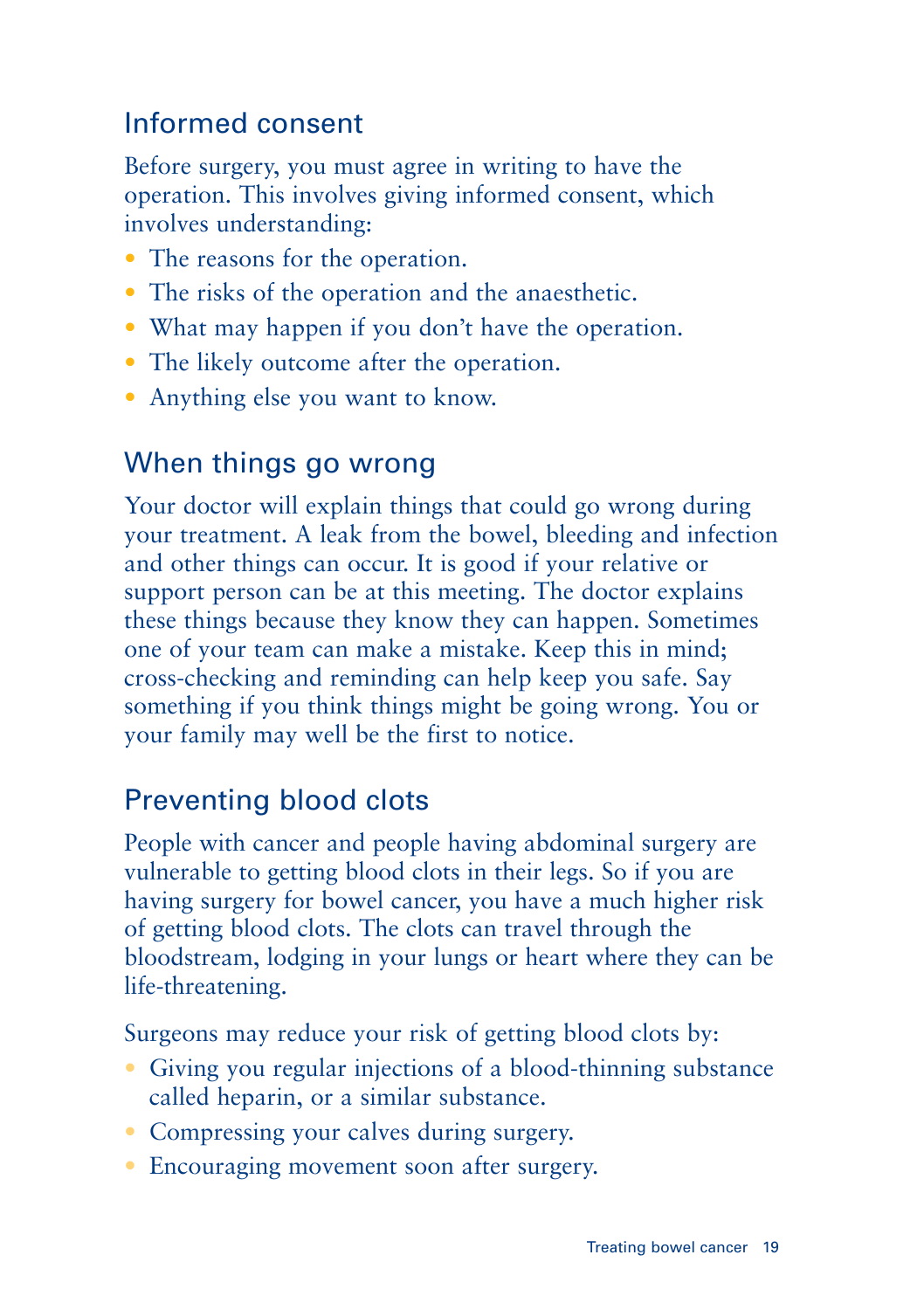# Types of surgery

Your doctors and surgeon will decide the best type of surgery to remove your cancer. This will depend on where the cancer is and how far it has spread.

In some cases, surgeons may have to perform additional surgery if they operate and find something different to what they expected. Tests do not always tell surgeons all they need to know about your cancer, and only when they can see inside you can they make these decisions.

### Surgery for colon cancer

A colectomy is the most suitable surgery for cancer in the colon. This type of surgery involves removing the section of the bowel containing the cancer, and rejoining the two ends of the bowel.

You will end up with a scar across your lower abdomen, a temporary catheter (tube) to collect urine until your wound begins to heal, and a shorter colon.

Depending on how much bowel is removed, you may have to open your bowels more often or you may have diarrhoea. You may also need a temporary colostomy (see *Having a stoma*, page 24).

There are four types of colectomies, depending on the position of your cancer. If your cancer is:

- On the right side of your colon a right hemicolectomy.
- On the left side of your colon a left hemicolectomy.
- In the middle of your colon a transverse colectomy.
- In the sigmoid colon a sigmoid colectomy.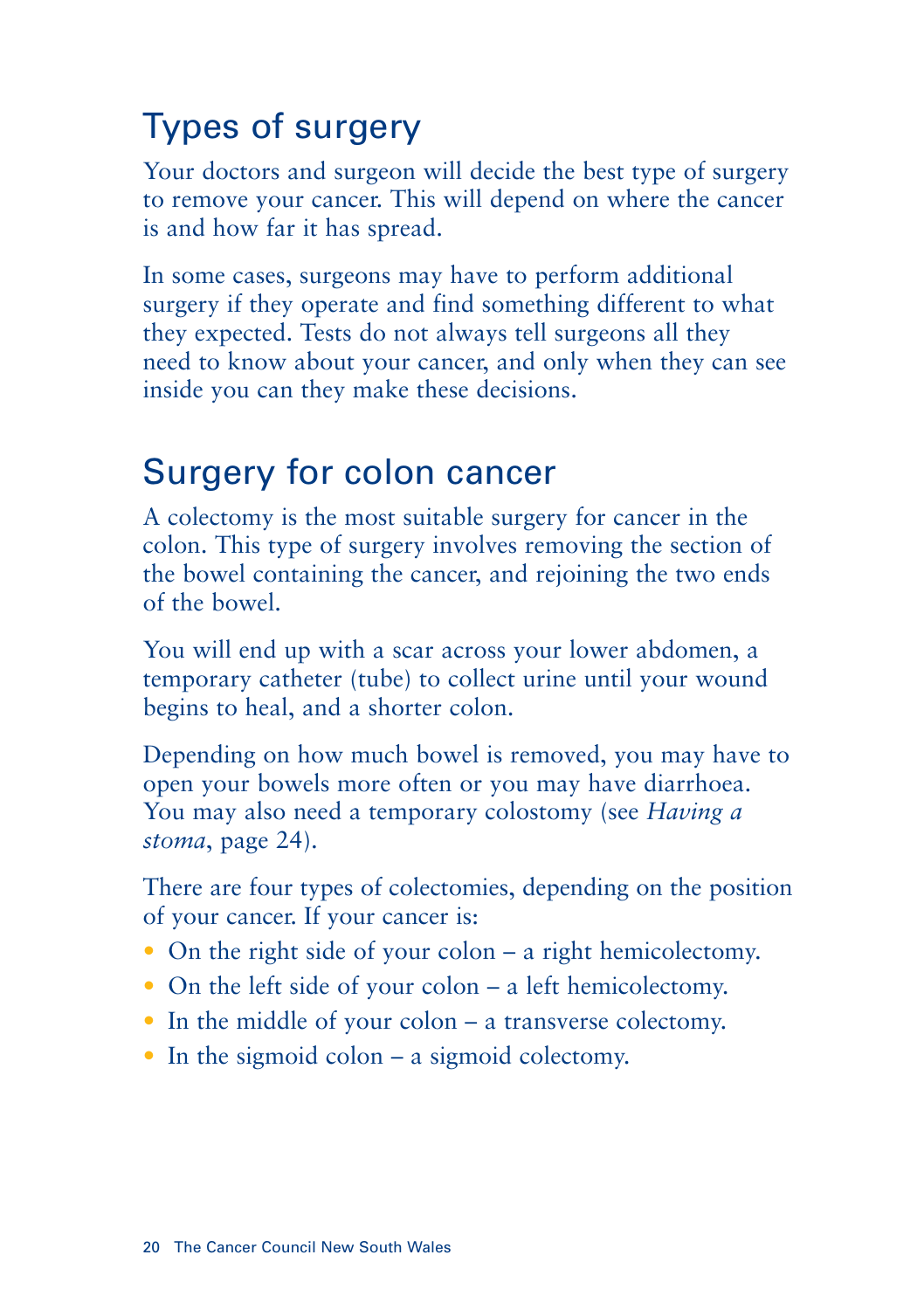If your cancer is low in the sigmoid colon or close to the rectum and sigmoid, another type of surgery you might have is a high anterior resection. This type of surgery involves removing a section of bowel and rejoining the bowel together in the upper area of the rectum.

### Types of colectomies for colon cancer



Right hemicolectomy Left hemicolectomy





Transverse colectomy



Sigmoid colectomy

A colectomy may be done anywhere within the shaded areas of the diagrams.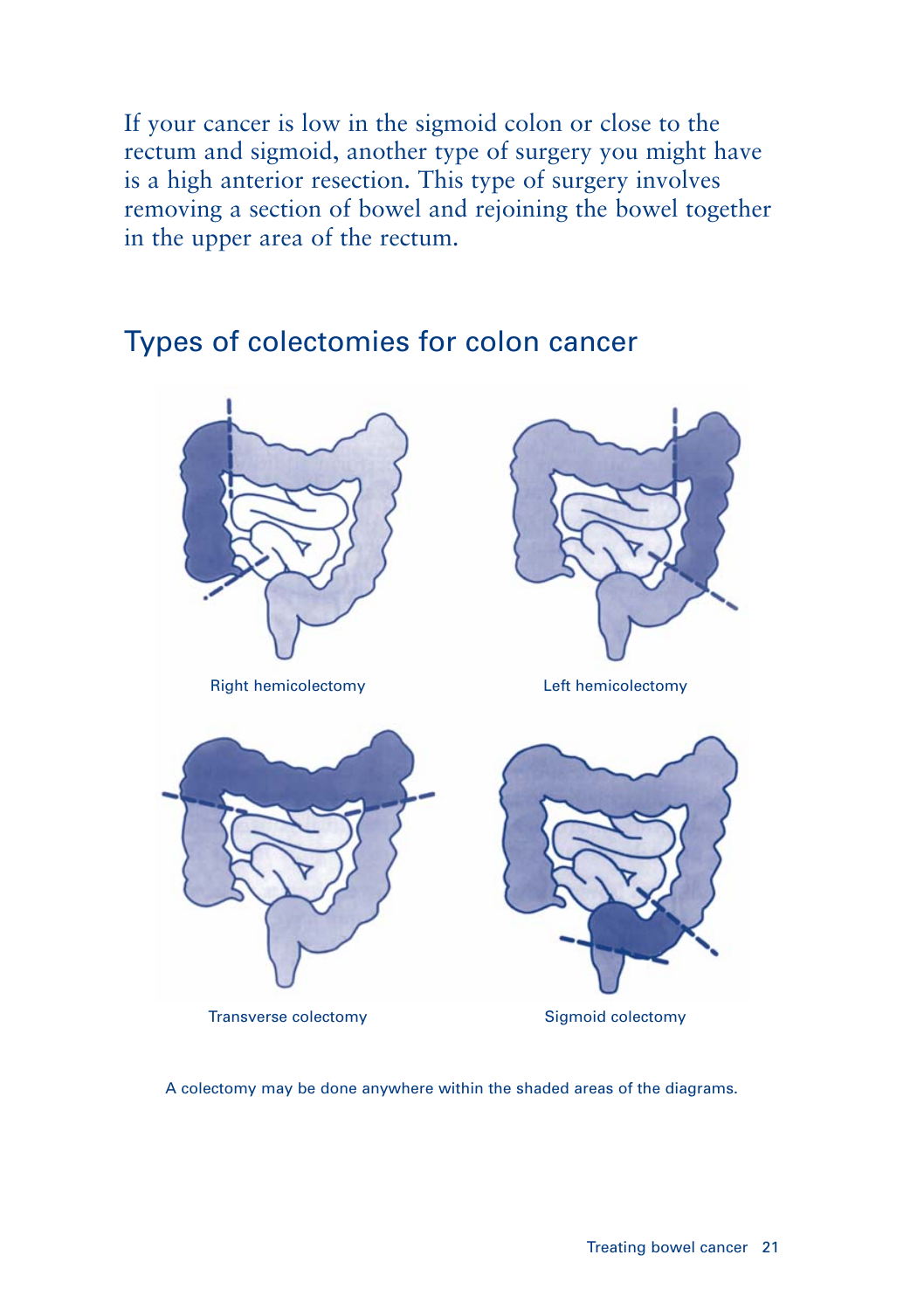# Surgery for rectal cancer

There are two types of surgery for cancer in the rectum, depending on the position of the cancer.

### Anterior resection

Most patients with rectal cancer are able to have a low or ultra-low anterior resection to remove their cancer. These operations produce only one wound and a permanent stoma is not needed. The muscle that controls the opening and closing of the anus (anal sphincter) is not touched.





Anterior resection Abdominoperineal (AP) resection

### Abdominoperineal (AP) resection

A less common type of rectal surgery is an abdominoperineal (AP) resection. In this operation, you will have two wounds – one on your abdomen and one where your anus has been removed. You will need to have a permanent stoma because both your rectum and anus have been removed (see *Having a stoma*, page 24).

There is no difference in survival between people having the different types of surgery. Low anterior resection is not always possible, particularly if the cancer is near the anal sphincter.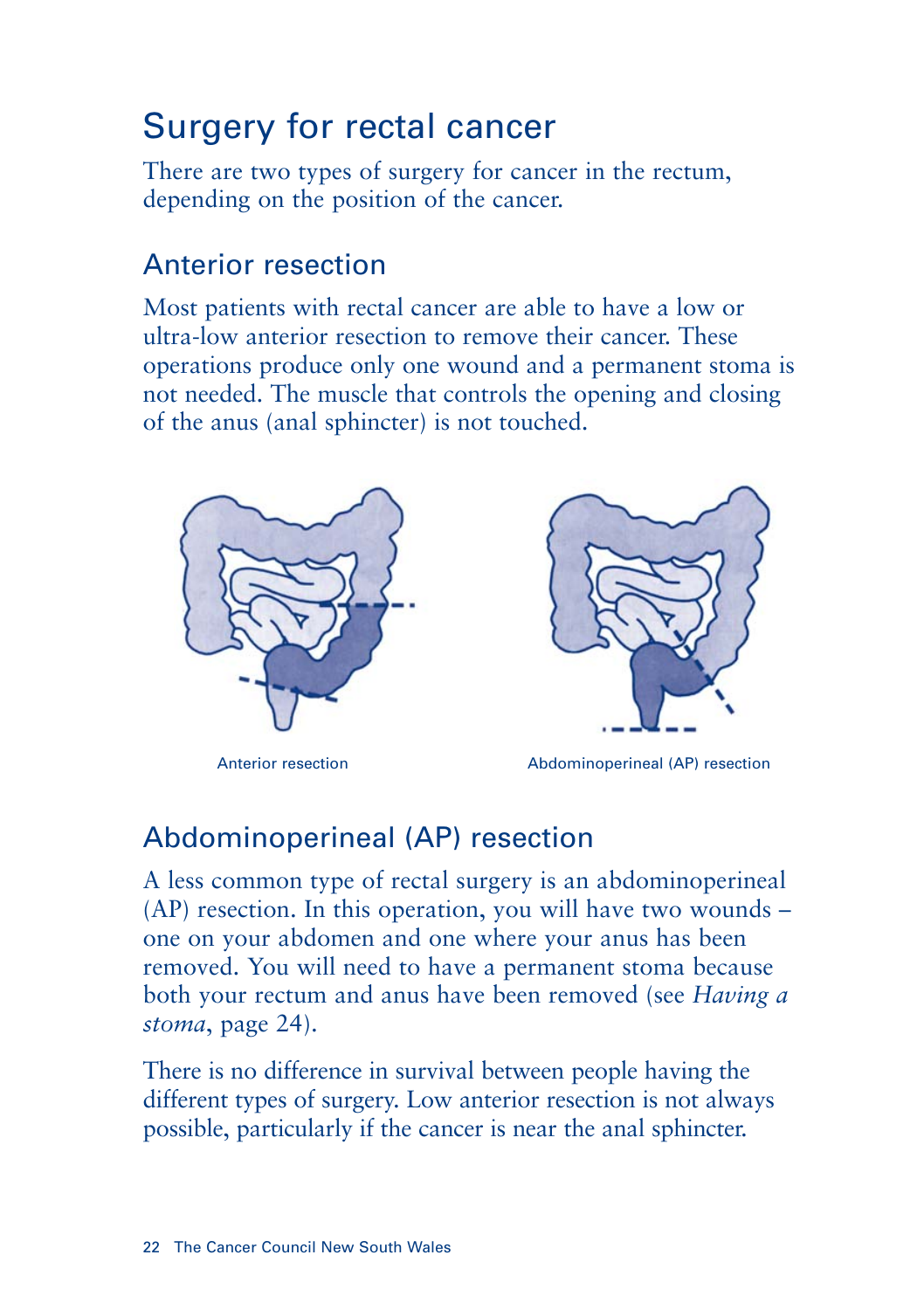### Attachment to another organ

In about 10% of people who have bowel cancer, the cancer seems to be attached to another organ, such as the uterus or bladder.

In half of this group, this is because the cancer has invaded that organ and joined it to the bowel, but in other people the apparent attachment is only due to inflammation.

Research shows that the best thing for surgeons to do is to remove the attached organ with the bowel. A woman who has her uterus removed is no longer fertile, so women who want to have children should talk to their doctor or a fertility counsellor.

### Surgery for two cancers

About 5% of people with bowel cancer have two separate cancers in their bowel at the same time. This can be discovered before or during surgery. In general, it is important to have a colonoscopy before surgery to check for a second cancer.

If you have two cancers, there are three options for surgery:

- 1. Remove the two smaller sections and rejoin all the bowel.
- 2. Remove one larger section containing both cancers.
- 3. Remove the whole colon to prevent any chance of another cancer forming.

There is no research yet to show which choice is best. People who have had two cancers at the same time need to have regular colonoscopies for the rest of their lives because their chances of developing another cancer are higher than average.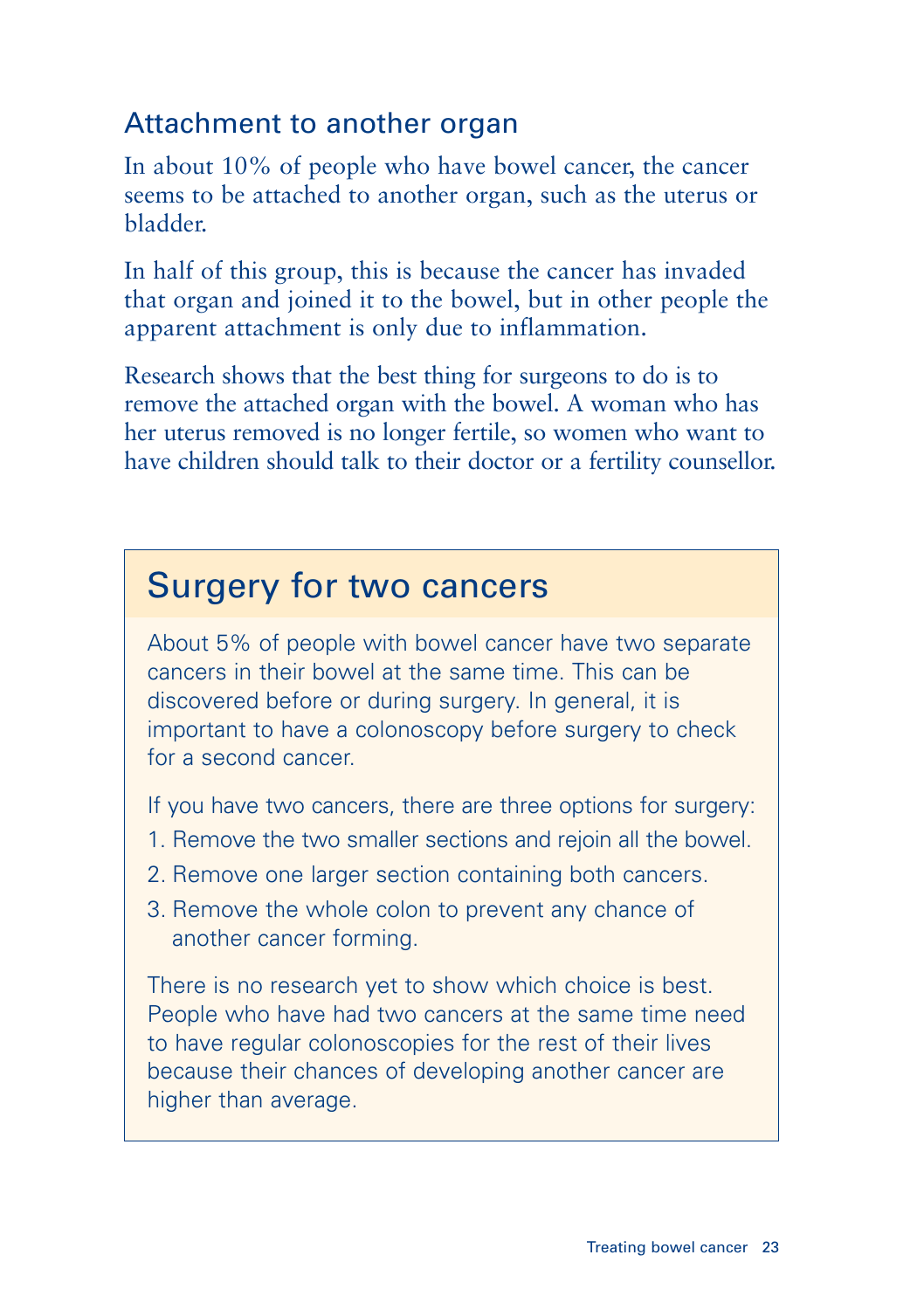### Secondary ovarian cancer

About 5% of women with bowel cancer have secondary cancers in the ovaries, usually found during the operation. If cancer is found in one ovary, it is recommended that both be removed.

Some doctors have suggested taking out both ovaries as a precaution to protect against developing ovarian cancer later on, even if there are no signs of cancer. There is no evidence to support this idea and it is not recommended.

In postmenopausal women, the ovaries can be removed with few side effects. However, in premenopausal women, the issue of removing the ovaries is more complicated and should be discussed with a doctor or a fertility counsellor.

# Having a stoma

Sometimes after bowel cancer has been removed, it is not possible to reconnect the bowel as it was before. The body still needs to remove waste material, so the surgeon may make a small hole in the abdominal wall and bring one end of the bowel out through that hole and sew it to the skin. This creates an ostomy or stoma (from the Greek word meaning 'mouth').

If it is an opening from the colon (large bowel), it is called a colostomy. If it is an opening from the ileum (small bowel), it is called an ileostomy.

A stoma is roughly the size of a  $20¢$ coin and is usually located on the front of the abdomen, half way between the navel and the hip bone. It is soft, moist and red in colour and is made of the same type of tissue as the inside of the mouth.

A permanent stoma is needed in less than 10% of cases. Usually it is a temporary measure for about three months.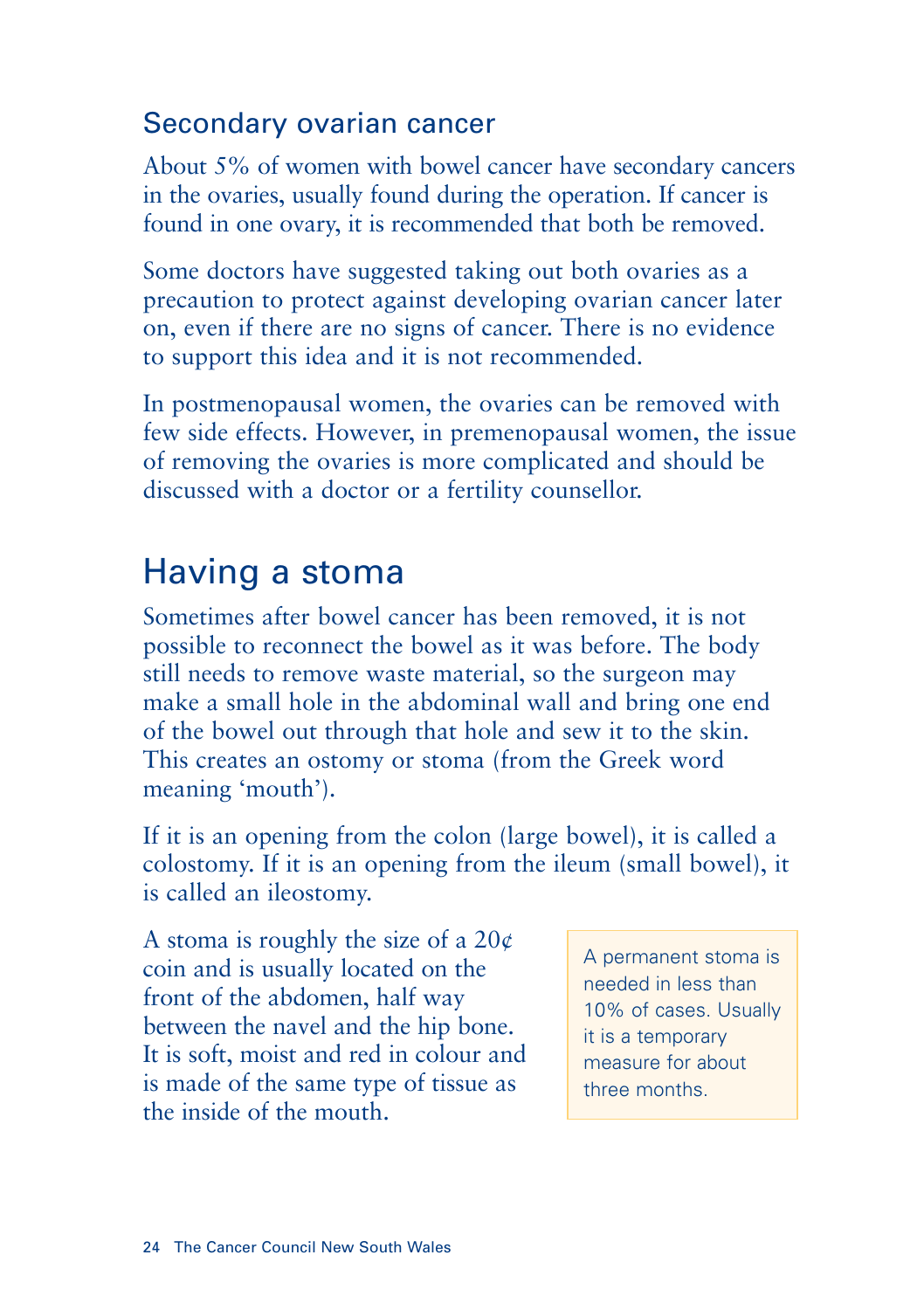Photo courtesy of Carol Stott, CNC, Stomal Therapy, Prince Henry and Prince of Wales Hospitals Photo courtesy of Carol Stott, CNC, Stomal Therapy, Prince Henry and Prince of Wales Hospitals



There is no feeling in the stoma itself but the skin around it has feeling. The stoma may be at skin level or raised a little so it forms a spout. When the bowel acts, wind and waste material come out through the stoma so a small, disposable, flat plastic bag – often called a colostomy bag – is worn over the stoma to catch the waste.

The back of the bag has an adhesive on it that sticks firmly to the skin around the stoma and provides a leak-proof, odourproof system. When a bag has been used, it is discarded and a new one is fitted.

Some people don't like to wear bags and may be taught how to manage by giving themselves a type of enema into the colostomy daily or every other day. Some people are able to wear a type of tampon or plug in their colostomy to stop wind and waste escaping at inconvenient times. These methods are not suitable for an ileostomy because its output is more fluid.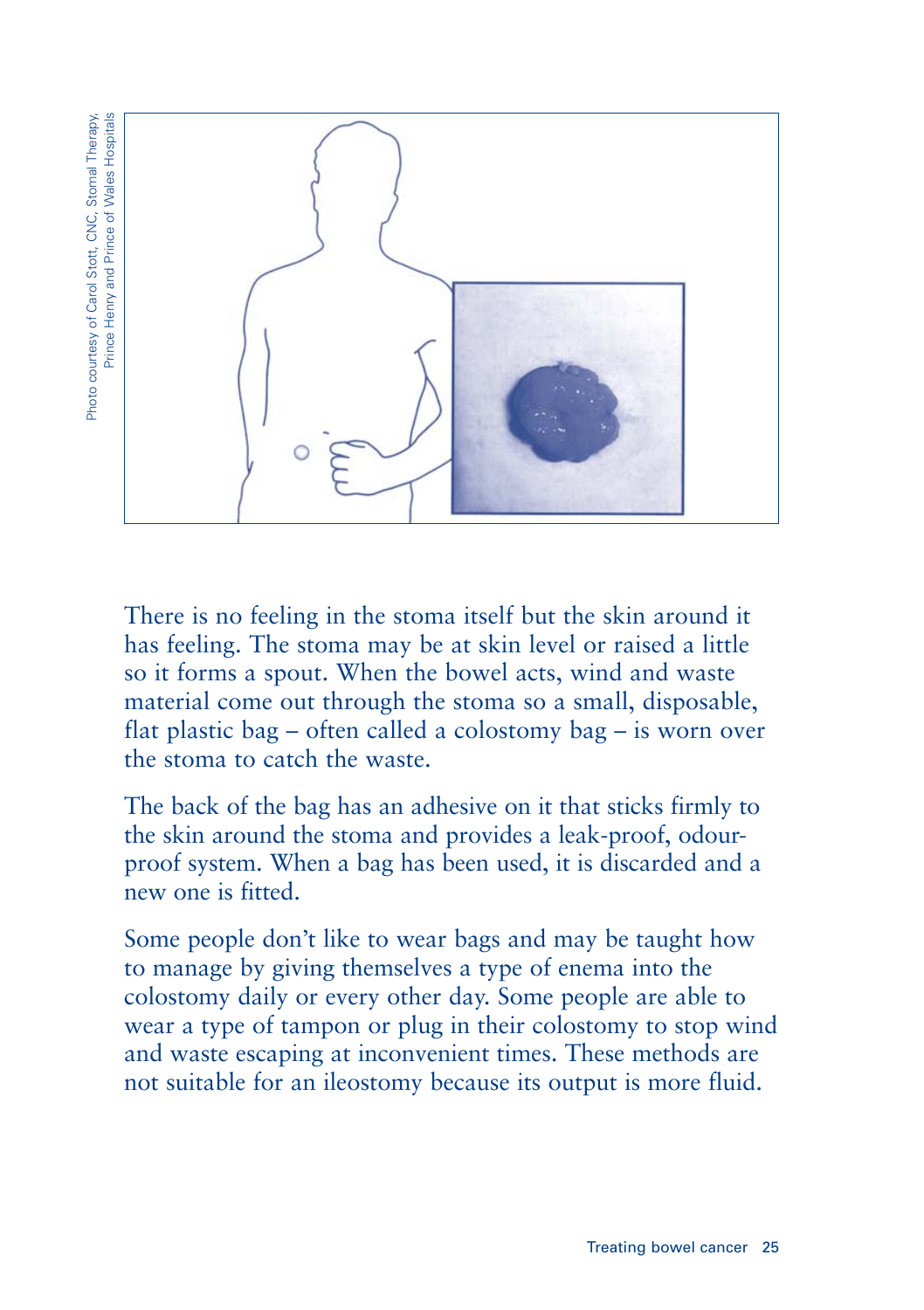## Stomal therapy nurses

If there is a chance you could need a stoma, the surgeon will probably ask a stomal therapy nurse to see you before the operation, to discuss the best place for it to be located.

Stomal therapy nurses have specialist training and will answer your questions about the surgery and management of the stoma. They will help you adjust to having a stoma and regain confidence. They can give you ongoing care and support after discharge from hospital.

Stomal therapy nurses work in many city public and private hospitals, in country base and large private hospitals. In the community, some nursing services have stomal therapy nurses. Many ostomy associations, which supply the bags, can put you in touch with a stomal therapy nurse. Your surgeon, GP and the Cancer Helpline (13 11 20) can all help you find a stomal therapy nurse.

### Coping with a stoma

Having a stoma, even temporarily, is a big change in a person's life and takes some adjustment. Your stomal therapy nurse will discuss all aspects of living with a stoma and provide you with written material, booklets and videos. You will also be able to speak to another person with a stoma.

Your family may also need information and support, and the stomal therapy nurse will be happy to include them in these discussions.

About 20,000 people have a stoma in Australia and most enjoy a normal family, social and work life. You will be advised to join an Ostomy Association so you can obtain free bags and related products. Each State has a separate support group for young people up to the age of 35. Call the Cancer Helpline on 13 11 20 for contact numbers.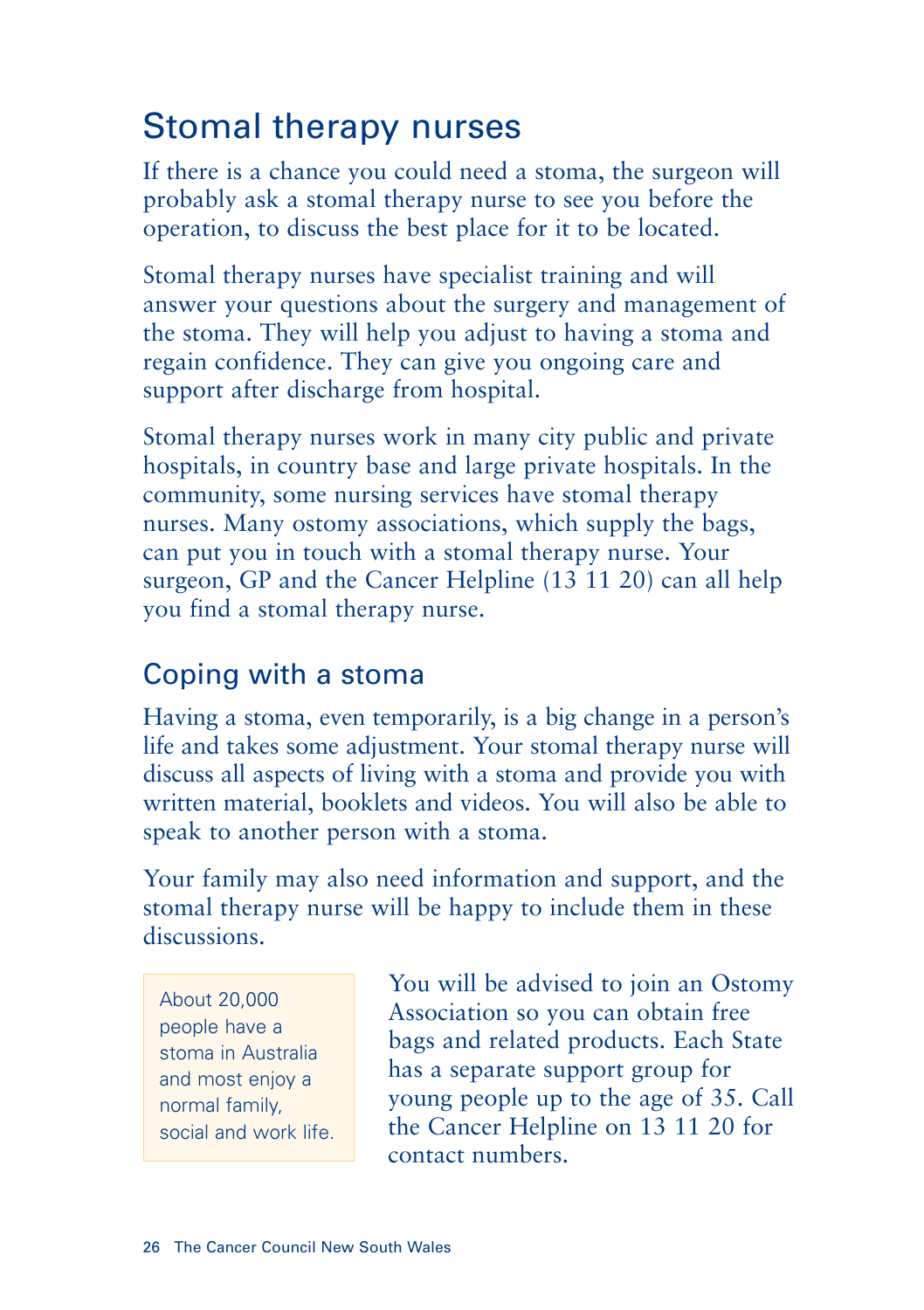# **Chemotherapy**

Chemotherapy is the treatment of cancer with anti-cancer drugs. The aim of chemotherapy is to kill cancer cells while doing the least possible damage to your normal cells.

Chemotherapy can be given either before or after surgery and is usually given by injecting the drugs into a vein (intravenous treatment). There are other ways of having chemotherapy, including tablets.

Some drugs used in chemotherapy can cause side effects, including diarrhoea, vomiting, feeling off colour and tired, and some thinning or loss of hair. Some people have mouth problems such as ulcers, and some people find their skin becomes red and itchy. These side effects are temporary and can be prevented or reduced.

### Chemotherapy for colon cancer

Chemotherapy is often effective for people whose cancer has spread into the lymph nodes but no further (stage C cancer). If your cancer has spread into the liver and bones (stage D cancer), chemotherapy can help reduce some symptoms and prolong life but will not cure your cancer.

People whose cancer has not spread from the inside of the bowel (stage A colon cancer) are not commonly advised to have chemotherapy.

There is a chance that a few people whose cancer involves the whole of the bowel wall (stage B cancer) may benefit from chemotherapy. Chemotherapy usually starts four to six weeks after surgery. This gives you a chance to recover from the surgery and for your wounds to heal.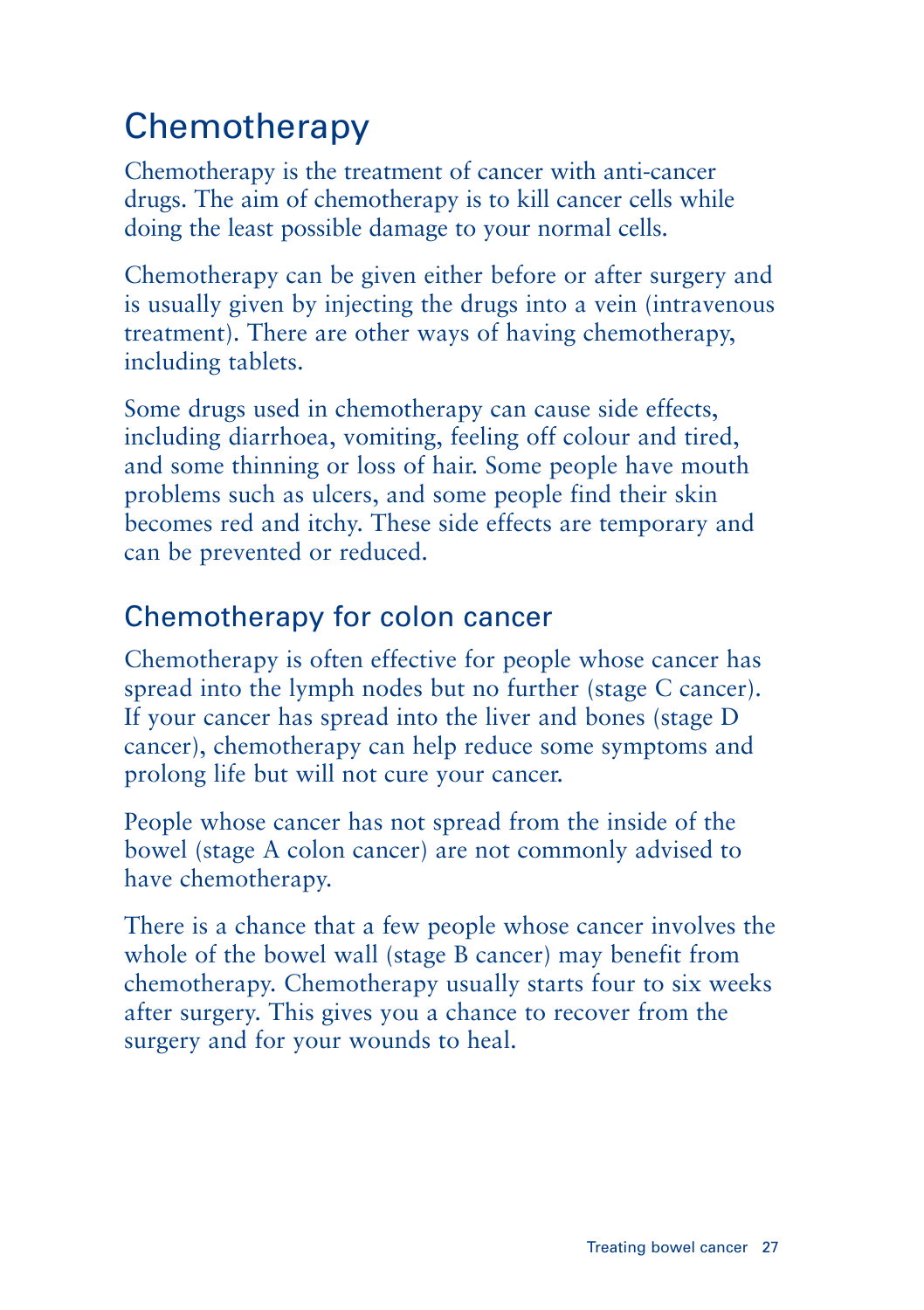# Radiotherapy

Radiotherapy treats cancer by using x-rays to kill or injure cancer cells. Treatment is carefully planned to do as little harm as possible to your normal body tissues.

The treatment is given over a number of weeks, with a small dose of radiation each day from Monday to Friday. Each treatment only takes a few minutes. Chemotherapy may be used in addition to radiotherapy.

Radiotherapy can cause temporary side effects, including diarrhoea, nausea, tiredness and mild headaches. The treatment area may become red and sore. You will need to take care washing and avoid shaving the area or wearing clothing that can rub. Ask a member of your radiotherapy treatment team before using any skin preparations.

For more information on radiotherapy and chemotherapy, call the Cancer Helpline on 13 11 20 for free booklets.

Radiotherapy to the pelvis may cause infertility in some men and menopause in some women. Also, it can occasionally cause permanent bowel problems, such as bleeding, narrowing of the small bowel or rectum, inability to absorb food and nutrients properly, and bowel or urinary incontinence.

## Alternative therapies

There are many alternative therapies available. If you are considering an alternative therapy, always discuss it with your doctor first as these therapies can affect the treatment your doctor orders.

The Cancer Council has an information sheet on making an informed decision about alternative therapies. Call 13 11 20 for a free copy.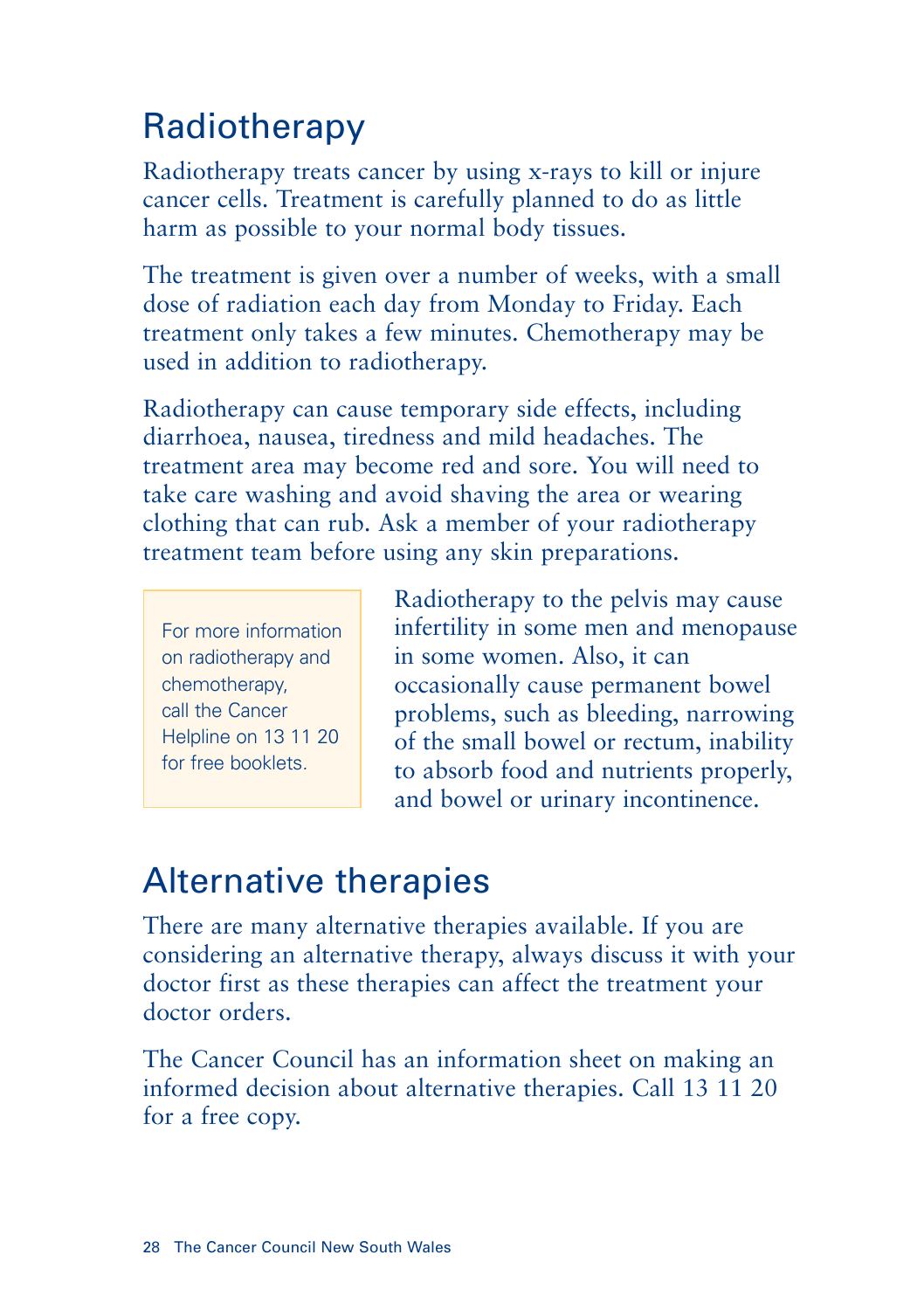## Clinical trials

Your doctor may suggest you consider taking part in a clinical trial. Clinical trials are a vital part of the search to find better treatments for cancer. They test new or modified treatments and see if they are better than existing treatments.

Clinical trials are conducted under strict ethical supervision. Your doctor will only suggest you consider taking part if all the possible treatments in the trial are suitable for you.

The decision to take part in a clinical trial is always yours. Before deciding whether or not to join the trial, you may wish to ask your doctor:

- What treatments are being tested and why?
- What extra tests will I have?
- What are the possible risks or side effects?
- How long will the trial last?
- Will I need to go into hospital for treatment?

If you decide to join a clinical trial, you will be given either the best existing treatment or a promising new treatment.

If you do join a clinical trial, you have the right to withdraw from a clinical trial at any time. Doing so will not jeopardise your treatment for cancer.

For more information about clinical trials, call the Cancer Helpline on 13 11 20 for a free copy of Understanding Clinical Trials.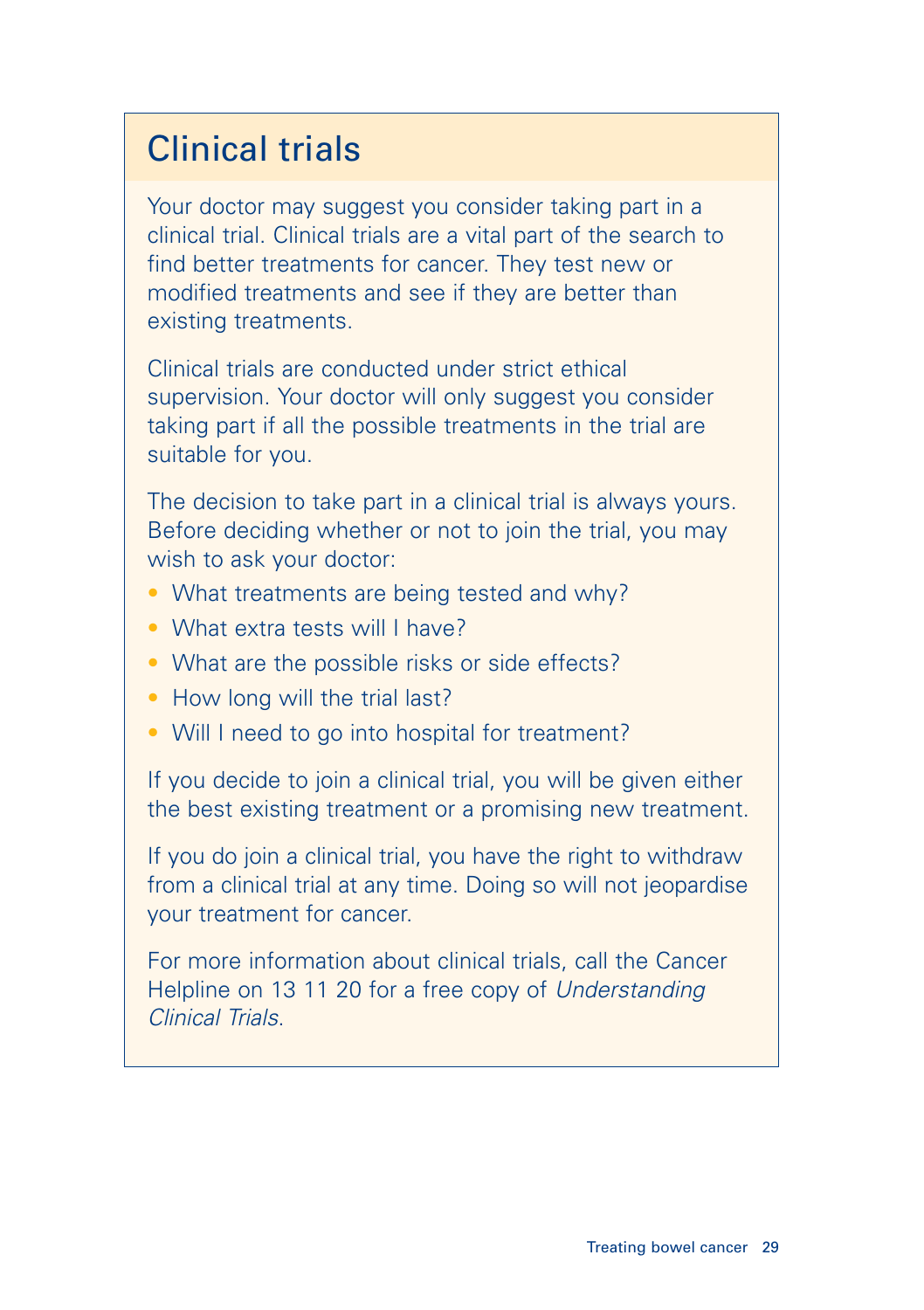

# Secondary liver cancer

People treated for bowel cancer may develop secondary cancers in their liver. The main signs and symptoms are:

- pain on the right side of the abdomen
- shoulder pain
- bloating and nausea
- jaundice (a yellowish discolouration of the skin)
- dark urine.

If you have secondaries in your liver, there are two important questions. How many cancers are there in your liver? Do you have cancer anywhere else?

To work this out, your doctors will talk to you about how you feel, examine you and arrange a number of tests including blood tests, a liver scan and, depending on your progress, bone scans, CT scans of your abdomen and x-rays.

# Treatment options

The treatment options for secondary liver cancer include:

- surgery
- standard chemotherapy
- hepatic arterial infusion
- cryotherapy, alcohol injection, laser treatment
- do nothing for now.

**Surgery:** It may be possible to remove the part of the liver with the secondary cancers. This operation is suitable for people who have four or fewer small cancers in their liver, have no signs of cancer anywhere else and are reasonably healthy. In some cases it may be possible to do the operation again if the cancer returns to the liver and still has not appeared anywhere else.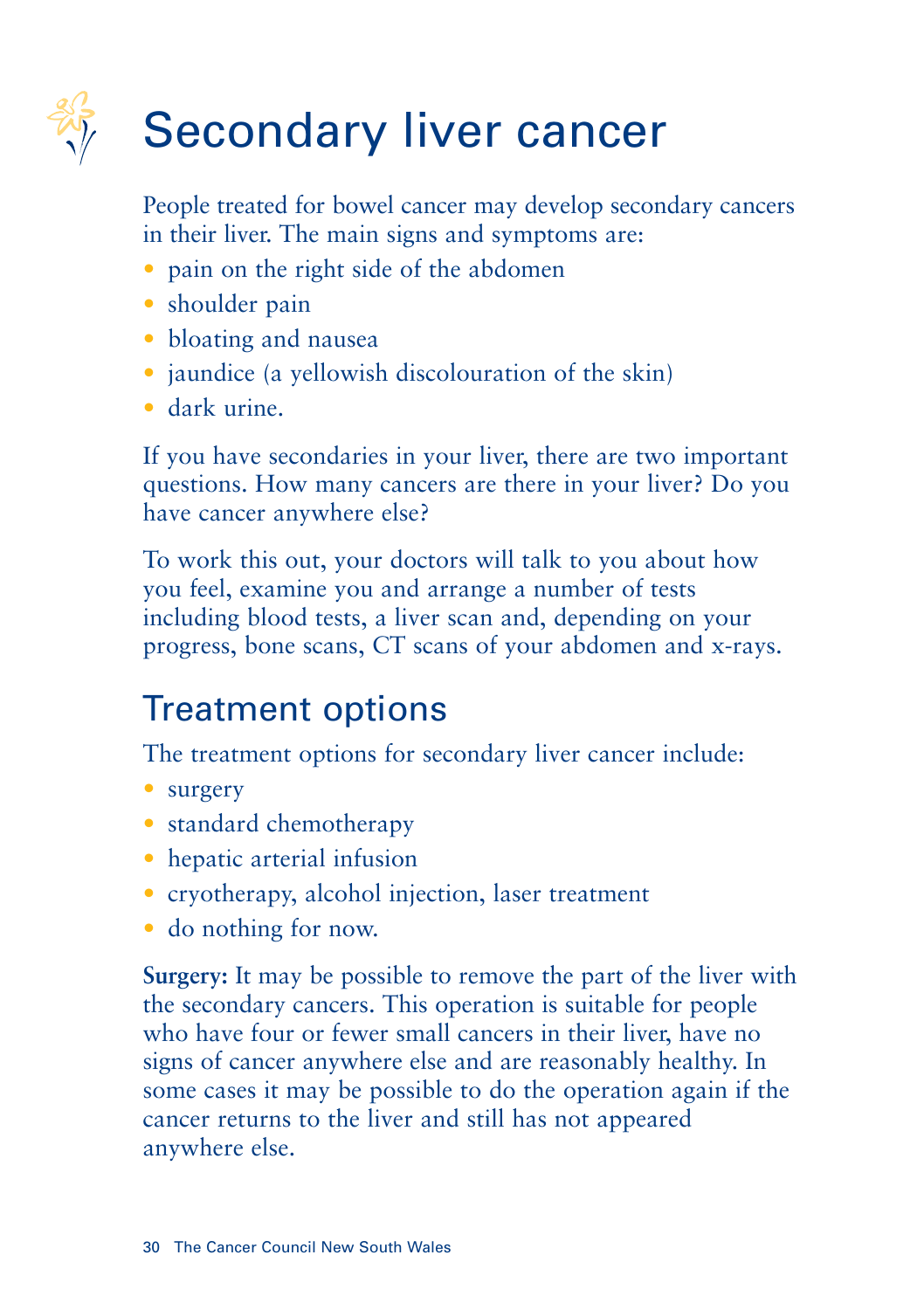**Chemotherapy:** Chemotherapy is given in most circumstances for secondary cancer in the liver. An alternative to standard chemotherapy is to have the chemotherapy injected directly into the liver. This is called hepatic arterial infusion.

**Cryotherapy:** This is an operation in which surgeons use a probe to freeze and kill cancers that have spread to the liver. Cryotherapy is a fairly new treatment. We don't know whether it is better or worse than surgery, or the other forms of treatments.

**Alcohol injection:** This is a less common form of treatment for liver metastases. Injecting alcohol into the cancer has been used successfully with small cancers that have started in the liver, rather than spread there from the bowel. It has also been used at times for people with small cancers that have come from the bowel.

**Laser treatment and radiofrequency treatment:** It may be possible to kill some cancers with laser treatment. This is a new technique that is not widely available. One benefit of this treatment is that it can be done through the skin rather than needing a full operation. There is little research to show how effective it is.

**Do nothing for now:** Having no treatment may be the right choice for some people with:

- Cancer in other parts of their body.
- A lot of cancer in the liver.
- Not many problems from the cancer in the liver.

The decision not to have treatment should only be made after talking to your doctor and family. You can always leave treatment for now, and have it later.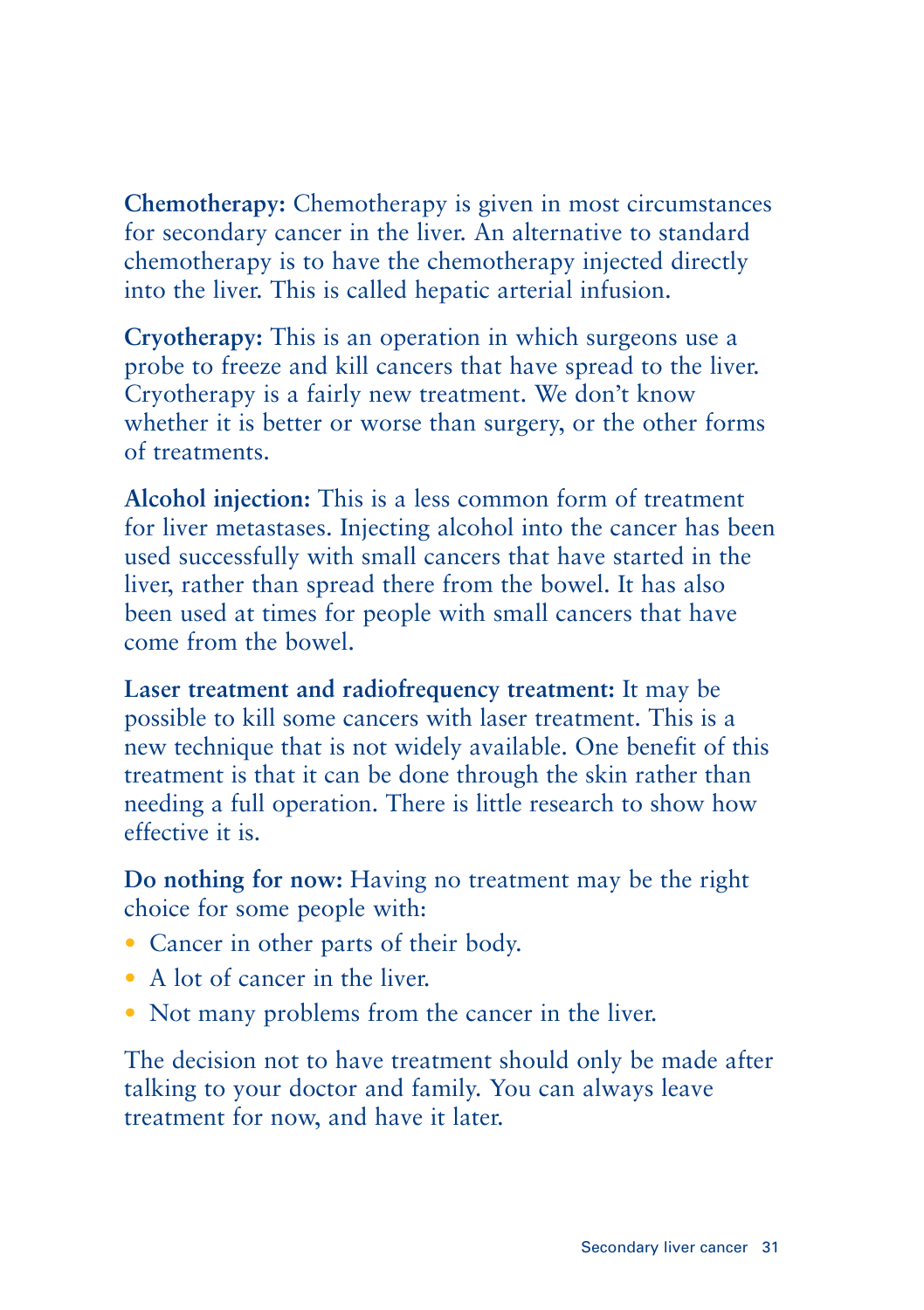

Probably the most important thing you can do after the treatment is to give yourself time. Finding out you have cancer and having treatment for it is tiring, apart from any other effects. Surgery, chemotherapy and radiotherapy are all tiring.

You need time to get your strength back. If you're responsible for the house, you'll need some help for a while. If you work, you'll need to ease back into it slowly, rather than rushing back the week after leaving hospital.

This means you might have to remind your family and friends that for a while you won't be fit enough to do all your usual activities.

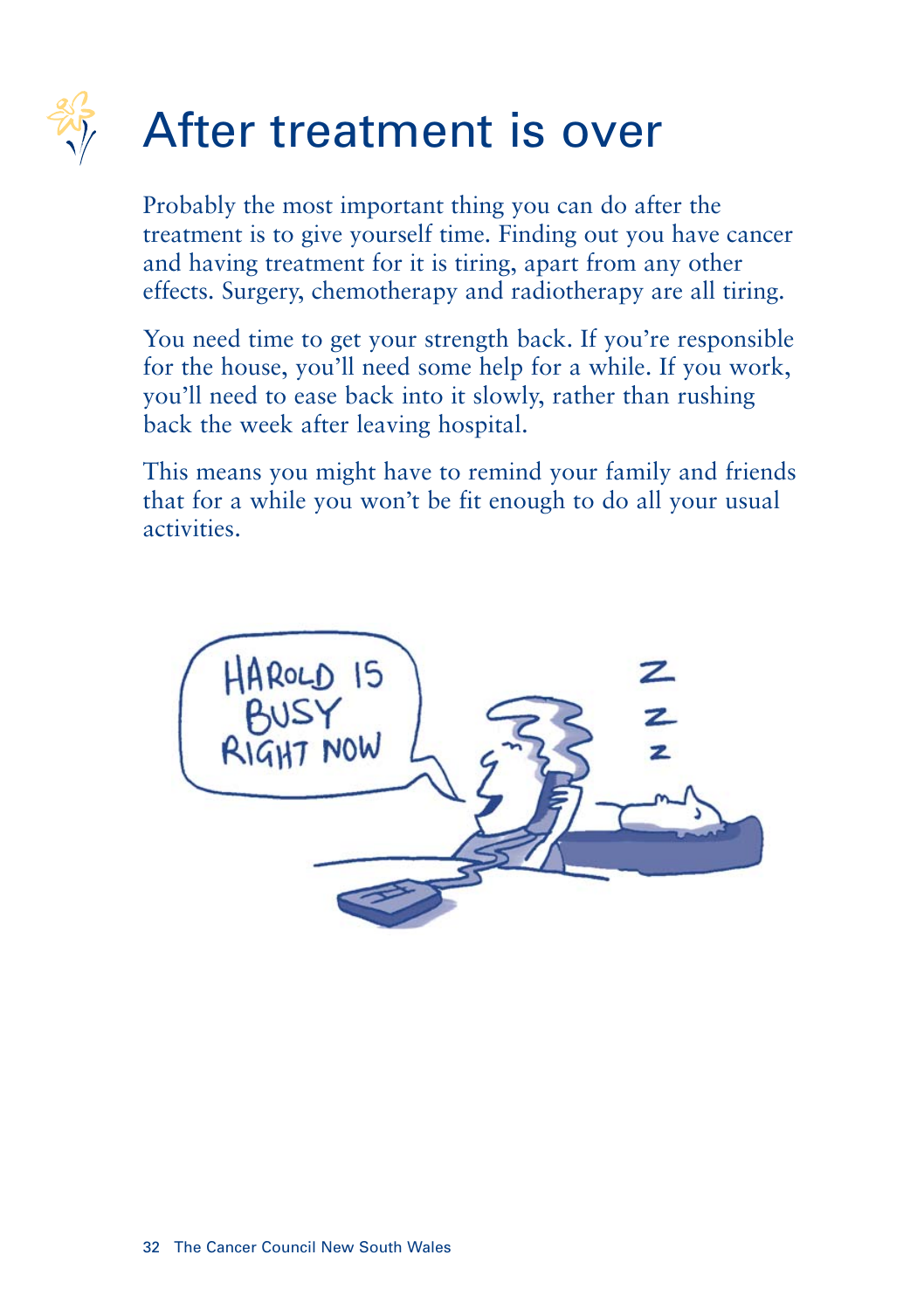## Can I stop the cancer coming back?

There is not much research about ways to prevent the cancer coming back. However, there is a lot of research that says the right sort of diet and regular exercise can reduce your risk of getting cancer in the first place.

An appropriate diet can help maintain your health in an attempt to prevent further bowel cancer developing. For more information about diet and cancer, contact the Cancer Helpline on 13 11 20.

## **Checkups**

People who have been treated for bowel cancer need regular checkups. This allows the surgeon and GP to monitor your health. You may find this reassuring after your treatment.

If your surgeon couldn't see your whole bowel at the time of the operation, you should have a colonoscopy within six months. If you had a colonoscopy before or soon after your surgery, you should have one every three to five years.

talking to a<br>*important.*<br>After treatment is Even the<br>cope with<br>treatmer<br>cancer c<br>former b Even though I found the chemotherapy easy to cope with, I really felt alone when the treatments were finished and worried about the cancer coming back. This is when talking to a former bowel cancer patient is so important.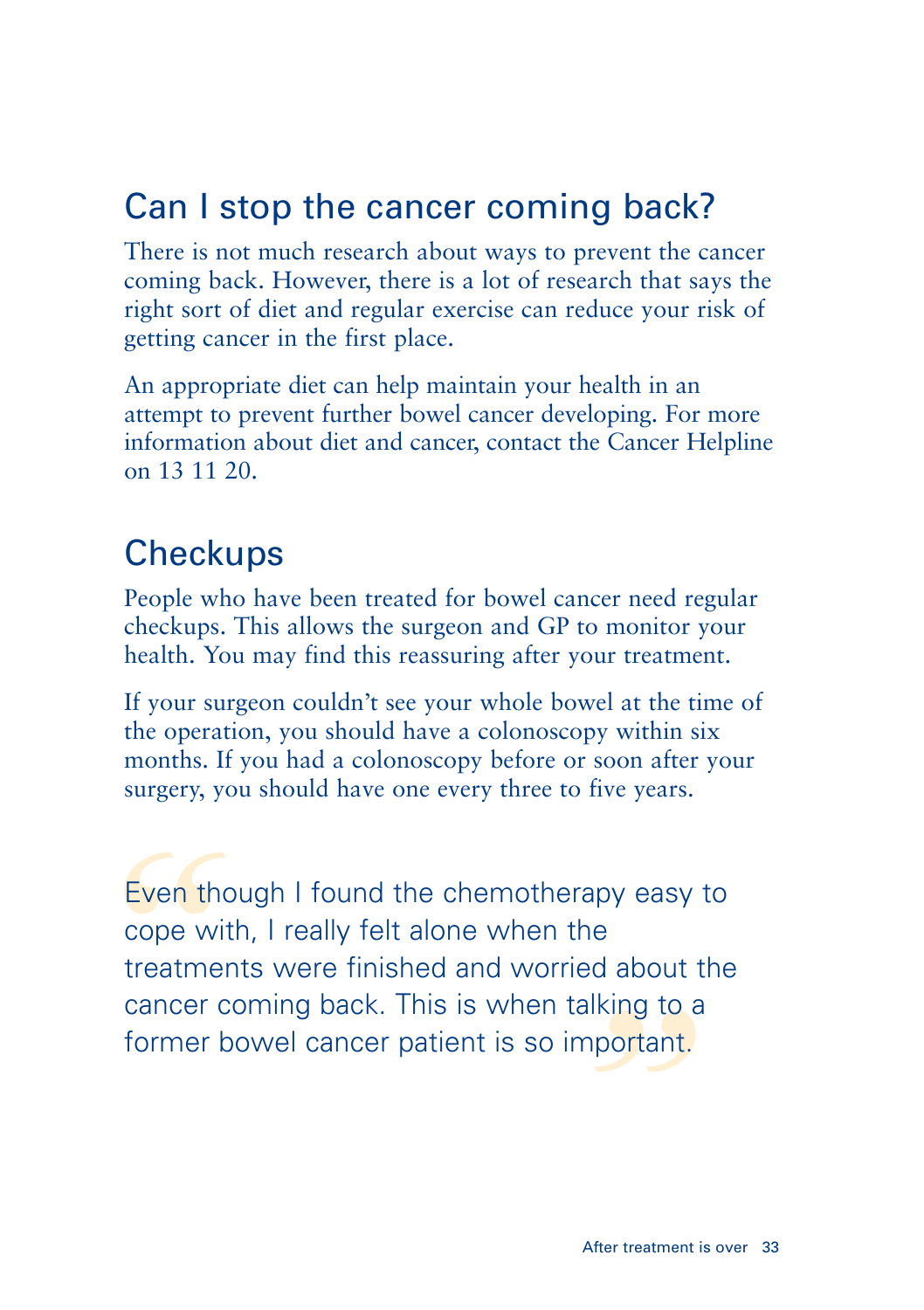## If the cancer comes back

If your cancer returns, you will have a number of tests to find out where it is. These tests will allow your doctor to tell you whether it is possible to have an operation to remove the cancer, or at least a large part of it. The tests may include a CT scan, MRI scan and/or endorectal ultrasound.

If it is possible for you to have an operation, it can be useful to help relieve some symptoms and delay others.

Radiotherapy and chemotherapy can also help people with a recurrence of bowel cancer. Having radiotherapy before

Sometimes an operation can remove all the cancer and give hope of a cure.

surgery can mean that the cancer shrinks enough to be taken out more easily. Chemotherapy after surgery might delay the return of the cancer.

## Treating symptoms of incurable cancer

Cancer that has spread beyond the liver is often incurable. In this circumstance, treatment is aimed at dealing with symptoms caused by the cancer.

If you have cancer that has spread beyond the liver, and the cancer is not causing any problems, you may decide to postpone treatment, although this decision should not be made without first consulting your doctor.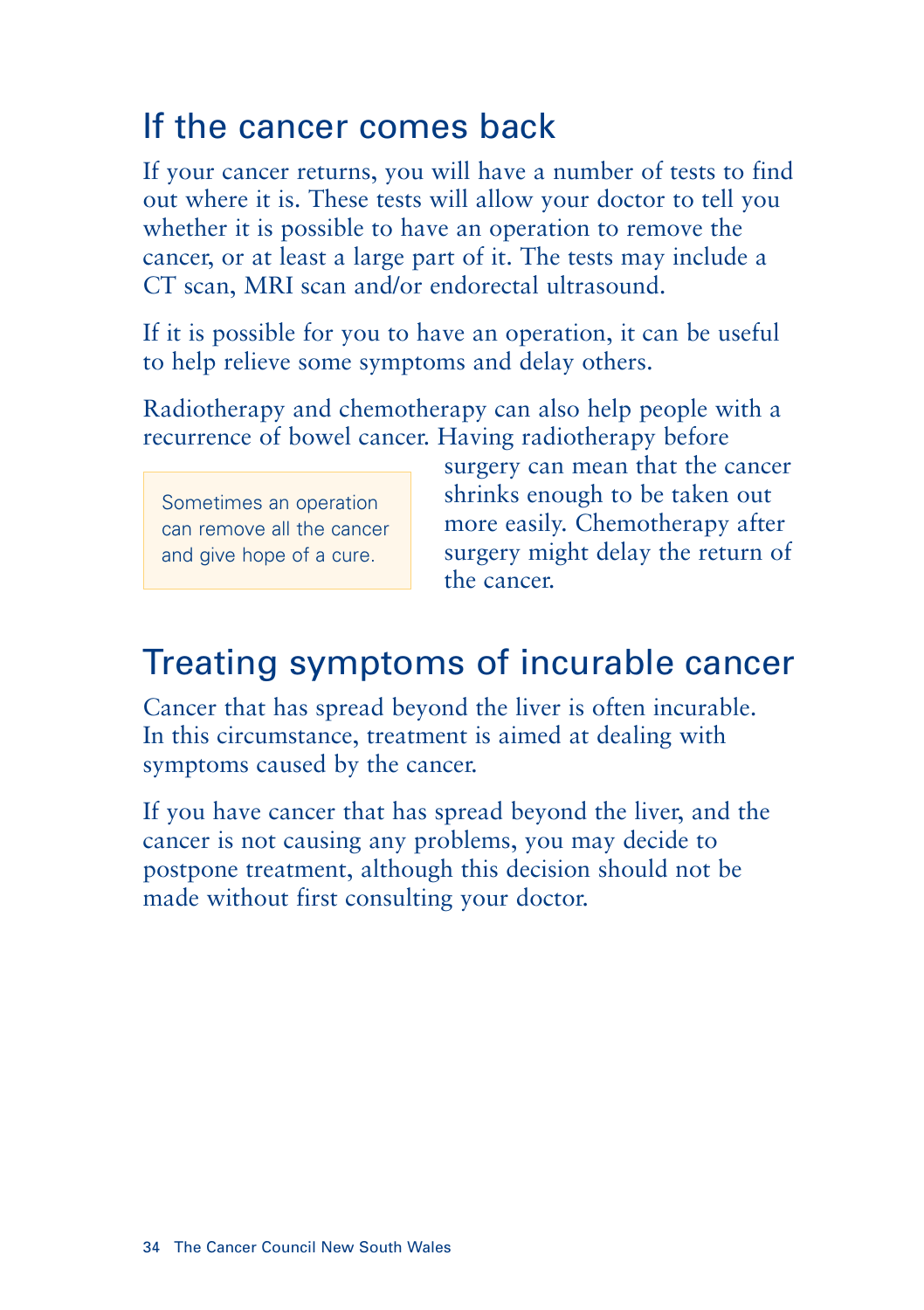# Seeking support



When you are first diagnosed with cancer, it is normal to experience a range of extreme emotions, such as fear, sadness, depression, anger or frustration. It will help to talk about your feelings with your partner, family members and friends or, if you prefer, talk to a hospital counsellor, social worker, psychologist, your religious or spiritual adviser, or a support group.

You may find that your friends and family don't know what to say to you. They may have difficulty with their feelings as well. You may feel able to approach your friends directly and

tell them what you need. You may prefer to ask a close family member or a friend to talk with other people for you.

Some people may feel so uncomfortable that they avoid you. They may expect you to 'lead the way' and tell them what you need. This can be very difficult to handle and can make you feel lonely. The Cancer Council's booklet, *Emotions and Cancer,* may help at this critical time. Ring 13 11 20 for a copy.

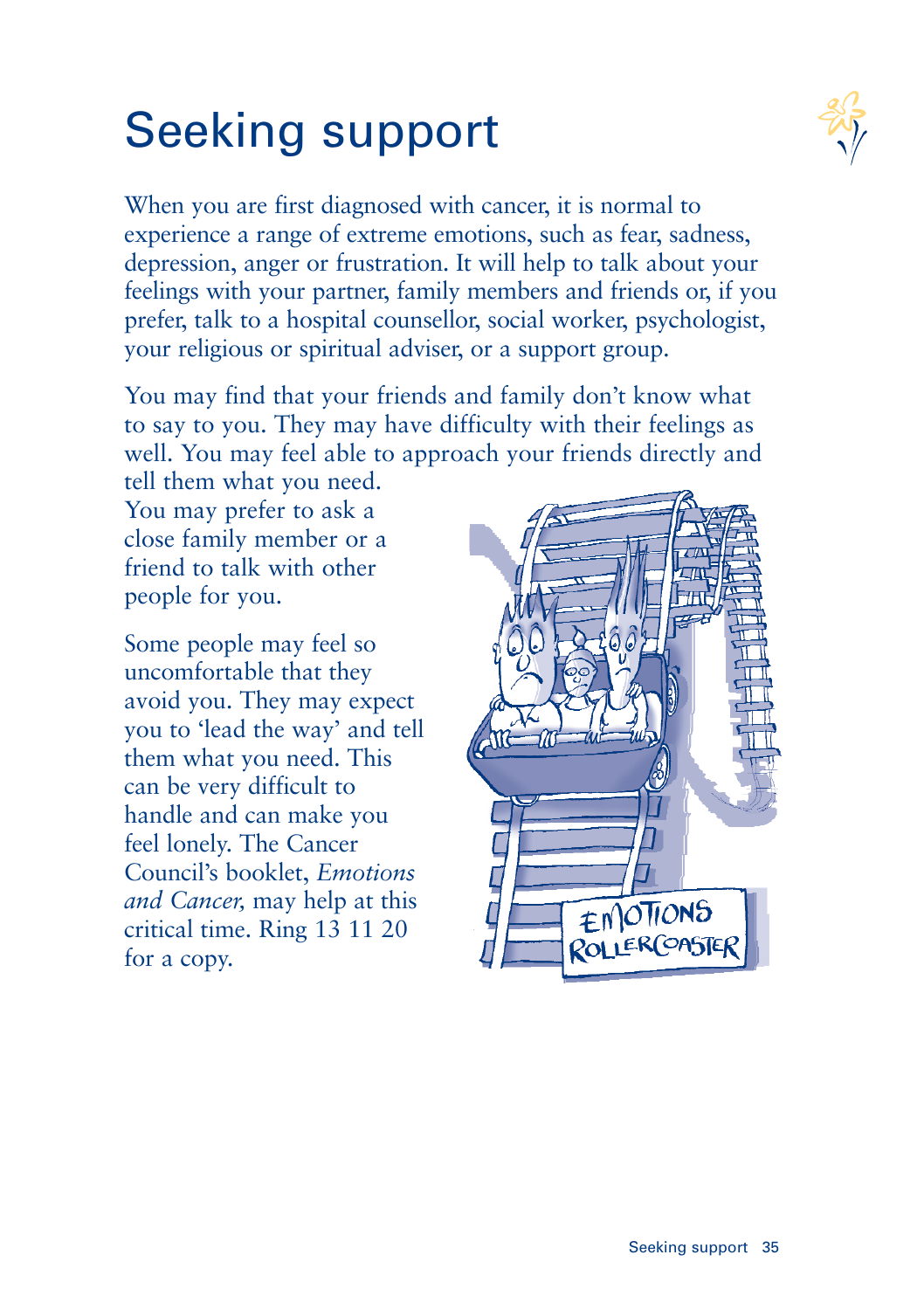## Practical and financial help

A serious illness often causes practical and financial difficulties. You don't need to face these alone.

Many services are available to help:

- Financial assistance, through benefits and pensions, can help pay for the cost of prescription medicines and for travel to medical appointments.
- Home nursing care is available through community nursing services, or through the local palliative care service.
- Meals on Wheels, home care services and aids and appliances can make life easier.

Contact the hospital social worker, occupational therapist or physiotherapist, or the Cancer Helpline for information.

# Healthy eating

Eating nutritious food will help you to keep as well as possible and cope with the cancer and treatment side effects. Depending on the kind of treatment you have had, you may have special dietary needs. A dietitian can help to plan the best foods for your situation – ones that you find tempting, easy to eat and nutritious.

The Cancer Council's booklet, *Food and Cancer*, has tips on diet during and after cancer treatment.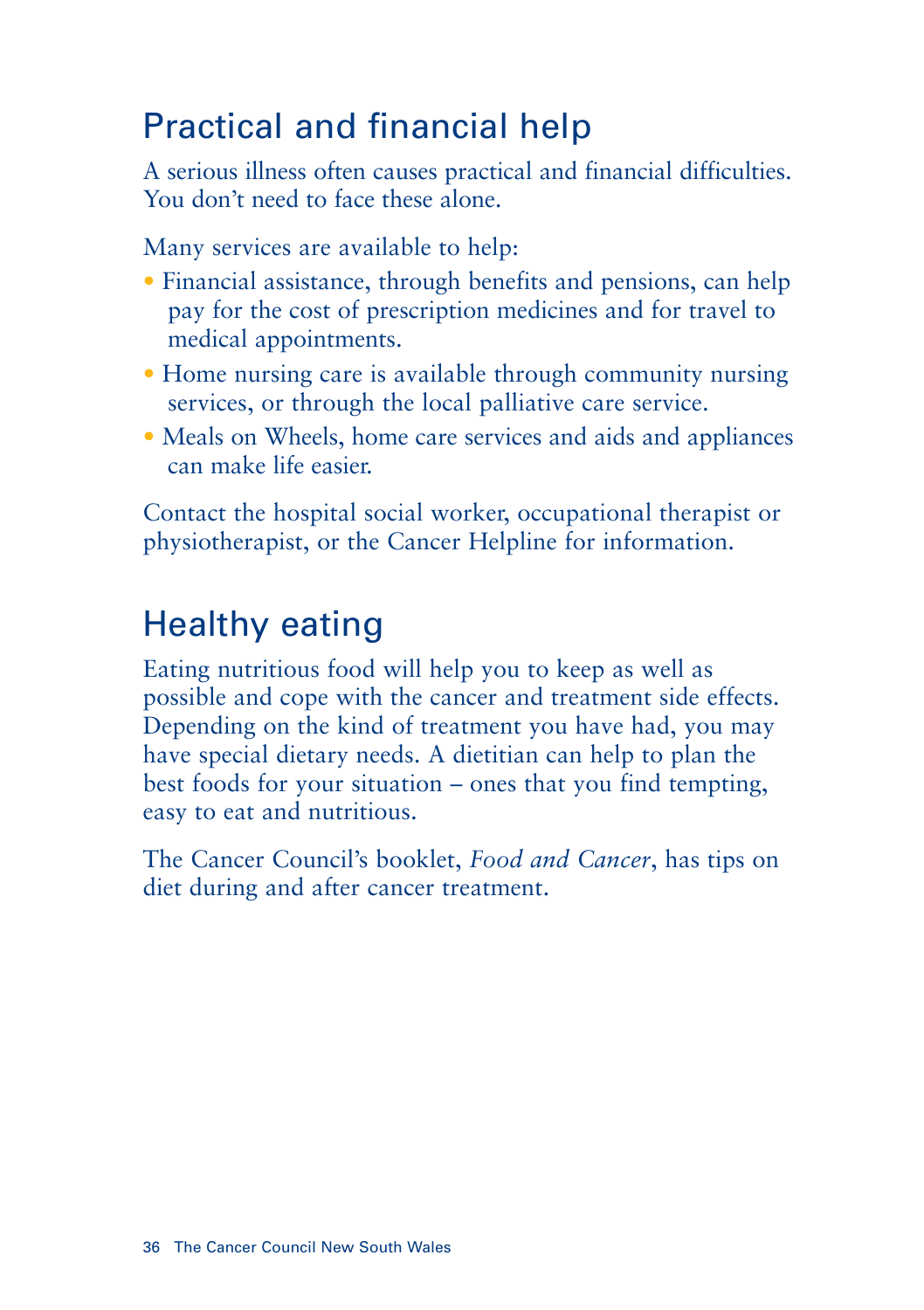## Exercise and relaxation techniques

You will probably find it helpful to stay active and to exercise regularly if you can. The amount and type of exercise will depend on what you are used to and how well you feel. Discuss with your doctor what is best for you.

Some people find relaxation or meditation helps them feel better by releasing tension and anxiety. The hospital social worker or nurse will know whether the hospital runs any programs, or may know about local community programs. Your community health centre may also be able to help.

## Cancer support groups

Cancer support groups offer mutual support and information to people with cancer and their families. It can help to talk with others who have gone through the same experience. Your hospital may run a support group: check with your doctor, nurse or social worker. Joining a consumer advocacy group can also be a rewarding experience for some people.

Call the Cancer Helpline on 13 11 20 for information on advocacy groups or support groups, such as the Bowel Cancer Support Network.

r I can be co<br>and fears.<br><u>That is a</u> Being ab<br>experien<br>feeling. \<br>honest v Being able to talk with someone who has experienced bowel cancer is the most marvellous feeling. With that person I can be completely honest with my feelings and fears.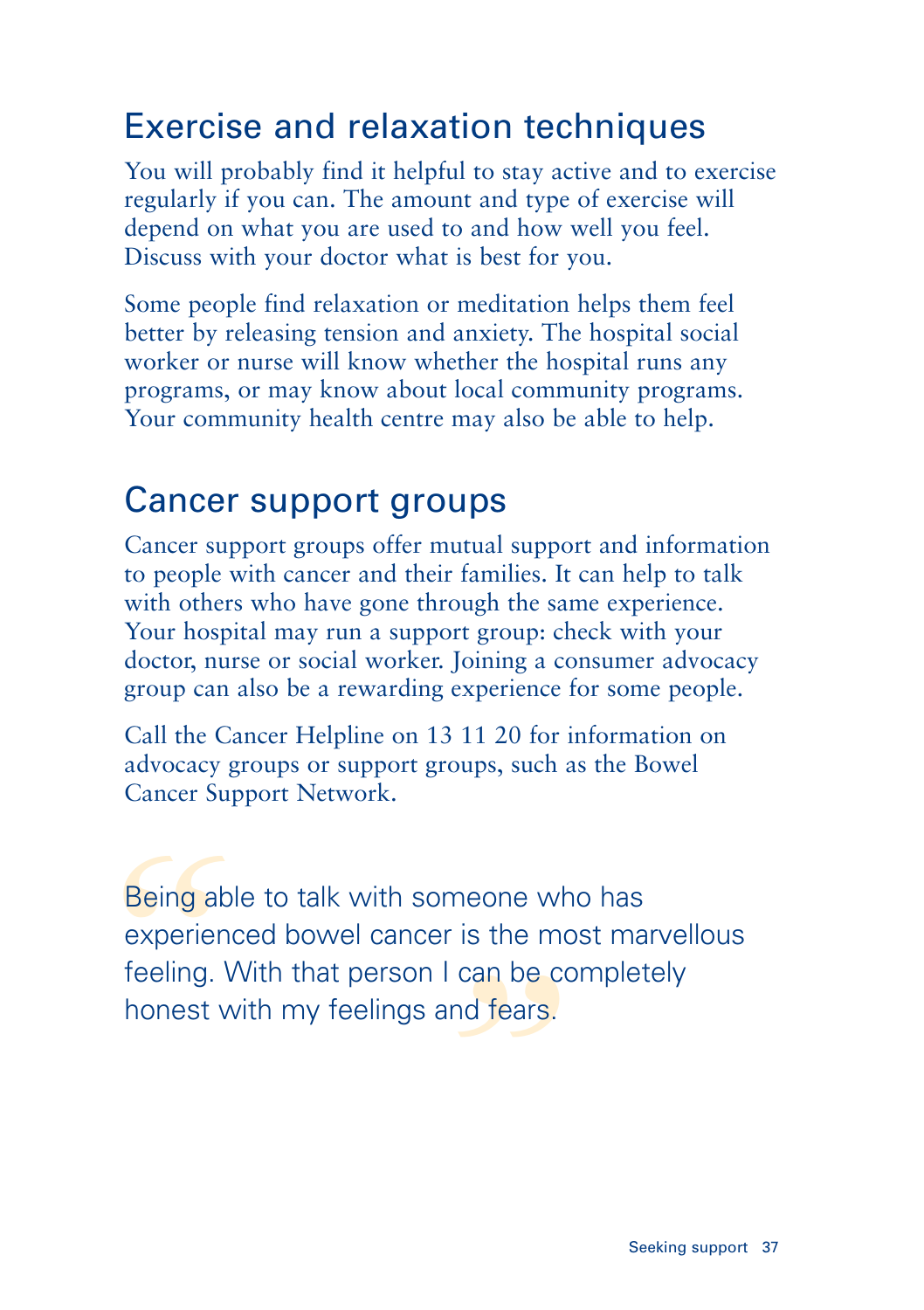### The Cancer Helpline

The Cancer Helpline is a service of The Cancer Council NSW. It is a telephone information and support service for people affected by cancer. It is a confidential service where you can talk about your concerns and needs with specialist cancer nurses. The nurses can send you written information and put you in touch with appropriate services in your own area.

You can call the Cancer Helpline on 13 11 20, Monday to Friday, 9am to 5pm, for the cost of a local call. The tele-typewriter (TTY) number for deaf or hearing-impaired people is (02) 9334 1865.

As well as English, the Helpline is offered in the following languages:

| <b>Cantonese and Mandarin</b> | 1300 300 935 |  |
|-------------------------------|--------------|--|
|                               | 1300 301 449 |  |
| Italian                       | 1300 301 431 |  |
| Arabic                        | 1300 301 625 |  |

To access the Cancer Helpline in languages not on this list, call the Translating and Interpreting Service on 13 14 50.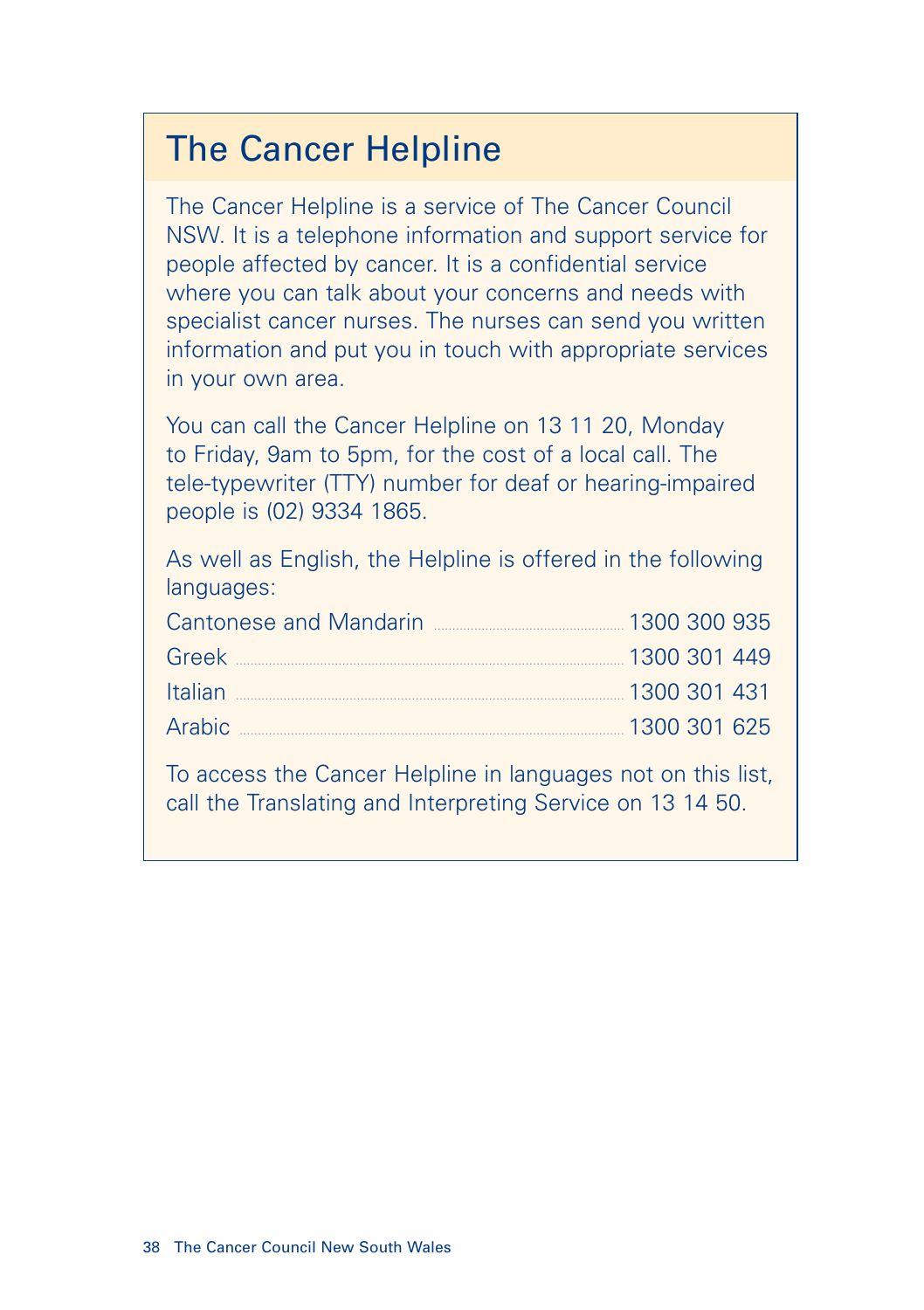## Sexuality and cancer

We are all sexual beings, and intimacy adds to the quality of our lives. Treatment and the psychological effects of cancer may affect you and your partner in different ways.

Some people may withdraw because of feelings of being unable to cope with the effects of chemotherapy and radiotherapy on themselves or their partner. Others may feel an increased need for sexual and intimate contact for reassurance.

Communication is essential to deal with concerns or problems that may arise. Talk about your feelings with your partner. Try different positions and practices to find out what feels right and is satisfactory for both of you.

If you have difficulties in continuing your usual sexual activities, discuss this with your doctor or with a counsellor.

## Living with Cancer Education Program

If you want to find out more about cancer and how to cope with it, you may find The Cancer Council's Living with Cancer Education Program helpful. The program runs for about two hours a week over eight weeks. Groups are small, with plenty of time for discussion. Courses are run by trained facilitators at hospitals and community organisations throughout NSW. Contact the Cancer Helpline for more information.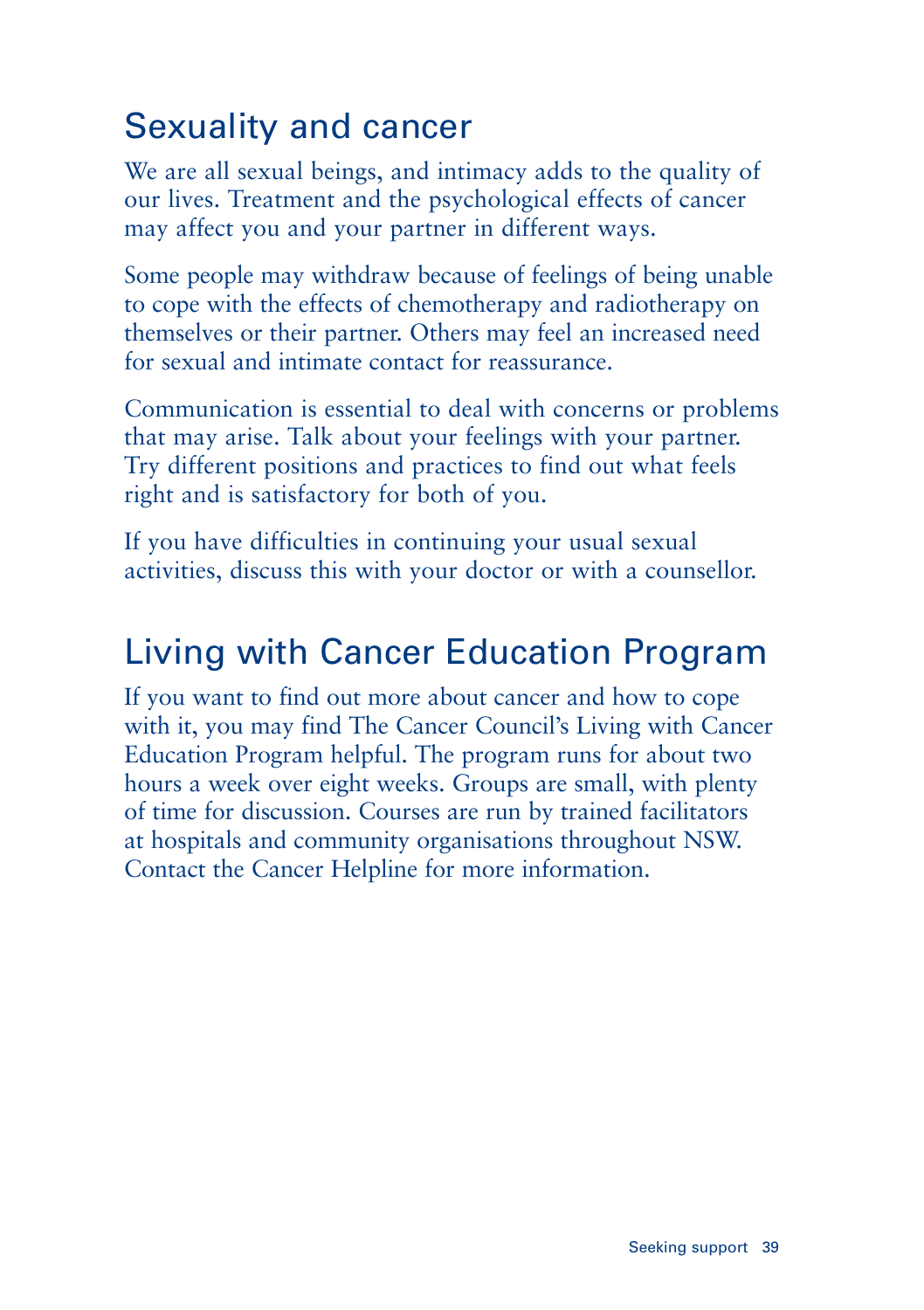## Caring for someone with cancer

Looking after someone with cancer can be very stressful, particularly when it is someone you care about. Try to look after yourself during this time. Give yourself some time out, and share your worries and concerns with someone.

You may have to make many decisions. You will probably have to attend many appointments with doctors, support services and hospitals. Many people have found it helpful to take another member of the family or a close friend with them.

There are a variety of support services, such as home help, Meals on Wheels and visiting nurses that can help you cope with treatment at home. Call the Cancer Helpline to find out about the services in your area.

The Carers Association offers support and information for carers. Call 1800 242 636.

### Information on the Internet

The Internet can be a useful source of information, although not all websites are reliable. The websites listed below are good sources of reliable information.

| The Cancer Council NSW  www.cancercouncil.com.au                           |
|----------------------------------------------------------------------------|
| The Cancer Council Australia <b>Marktan Australia</b> WWW.cancer.org.au    |
|                                                                            |
|                                                                            |
| American Cancer Society Manual American www.cancer.org                     |
| Canadian Cancer Society <b>Manual Accord Service Society</b> WWW.cancer.ca |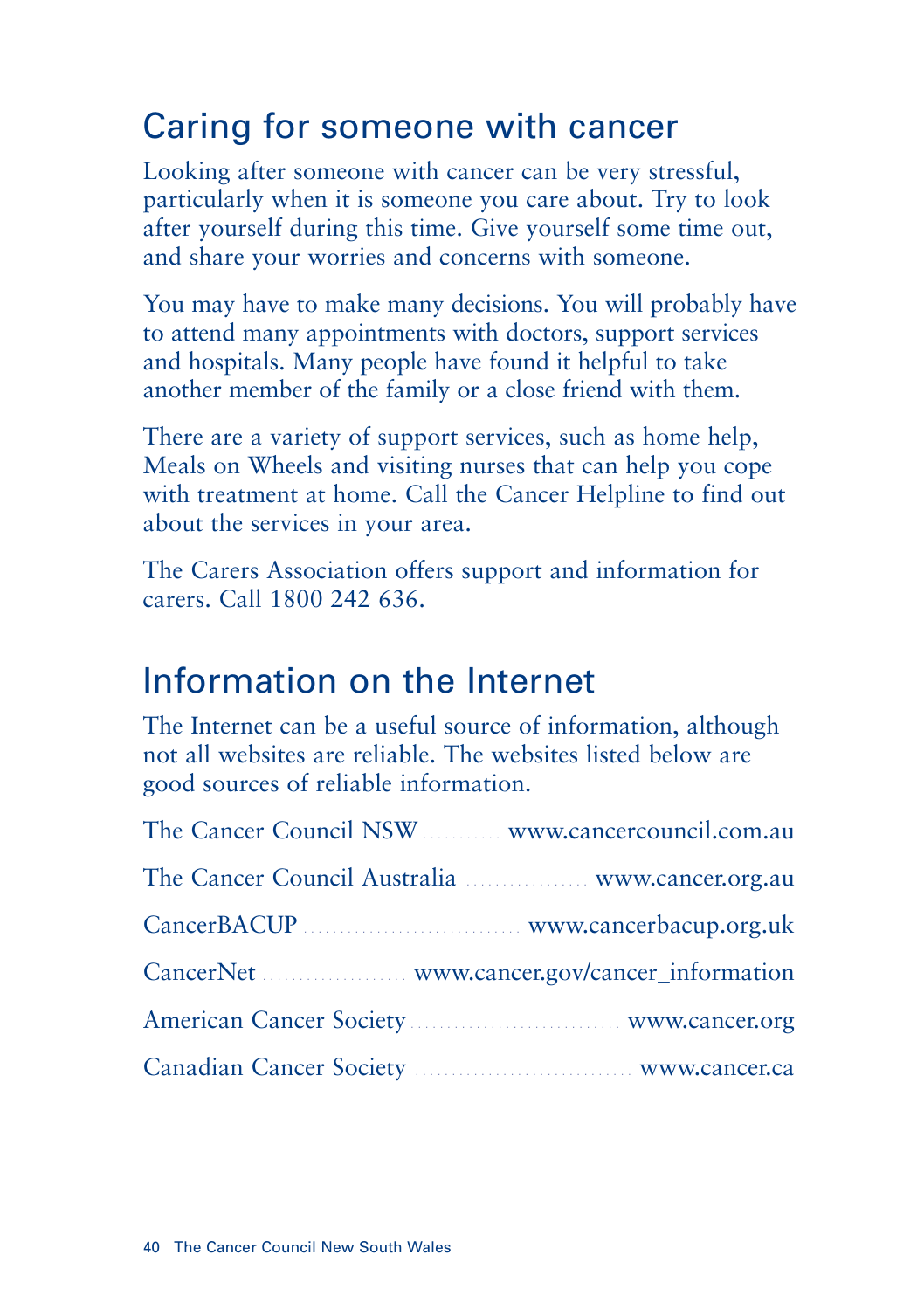# Information checklist



You may find this checklist helpful when thinking about the questions you want to ask your doctor. If there are answers you don't understand, it is OK to ask your doctor to explain again.

- Has my bowel cancer spread? If so, how far? 1
- What are my chances of cure? 2
- How will it affect me physically, mentally and socially? 3
- Will it affect my sex life and my fertility? 4
- What tests will I have? 5
- Is there a risk of complications? 6
- What are the options for treatment? 7
- What happens if I do nothing? 8
- What surgery will I have? 9
- How long will I be in hospital? 10
- How long before I can get back to my normal life? 11
- Do I need a stoma? 12
- How does radiotherapy work? What are the risks? 13
- How does chemotherapy work? What are the risks? 14
- How often do I need checkups? 15
- What if the cancer comes back? 16
- Is there anyone else with bowel cancer I can speak to? 17
- 18 Is my family a bowel cancer family?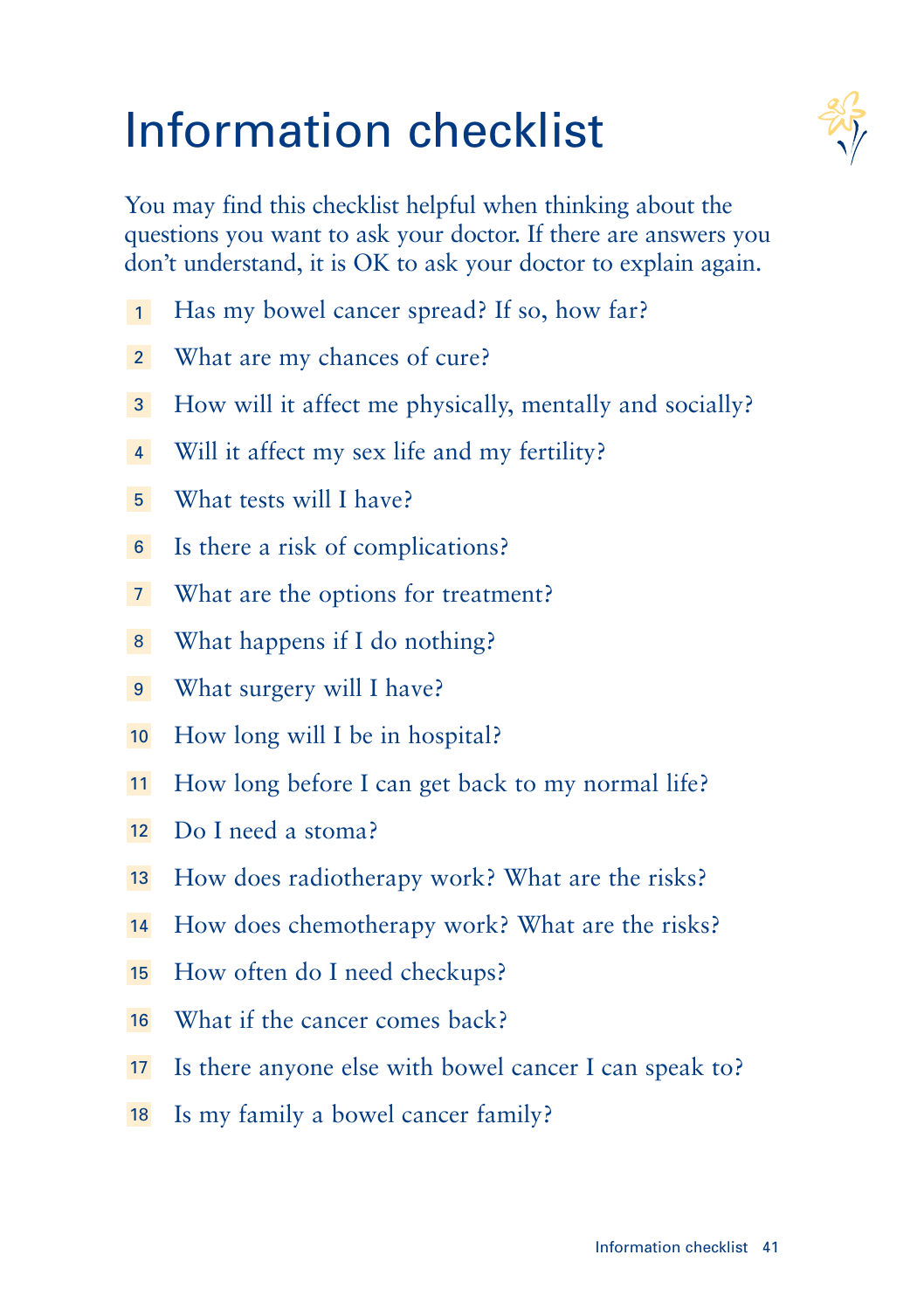

#### **abdomen**

The belly or tummy.

#### **abdominoperineal (AP) resection**

An extensive operation for rectal cancer, which involves removal of the rectum, sewing up of the anus and a permanent colostomy.

#### **advanced cancer**

Cancer that has spread past the site of origin to other organs.

#### **anaesthetic**

A drug that stops a person feeling pain during a medical procedure. A local anaesthetic numbs only a part of the body. A general anaesthetic puts a person to sleep for a period of time.

#### **anal sphincter**

The muscle used to control bowel motion.

#### **anterior resection**

A less extensive operation for rectal cancer, which involves an abdominal scar. The anus remains and there is no permanent colostomy.

#### **anus**

The entrance to the back passage, through which bowel motions are passed.

#### **ascending colon**

The part of the bowel on the right side.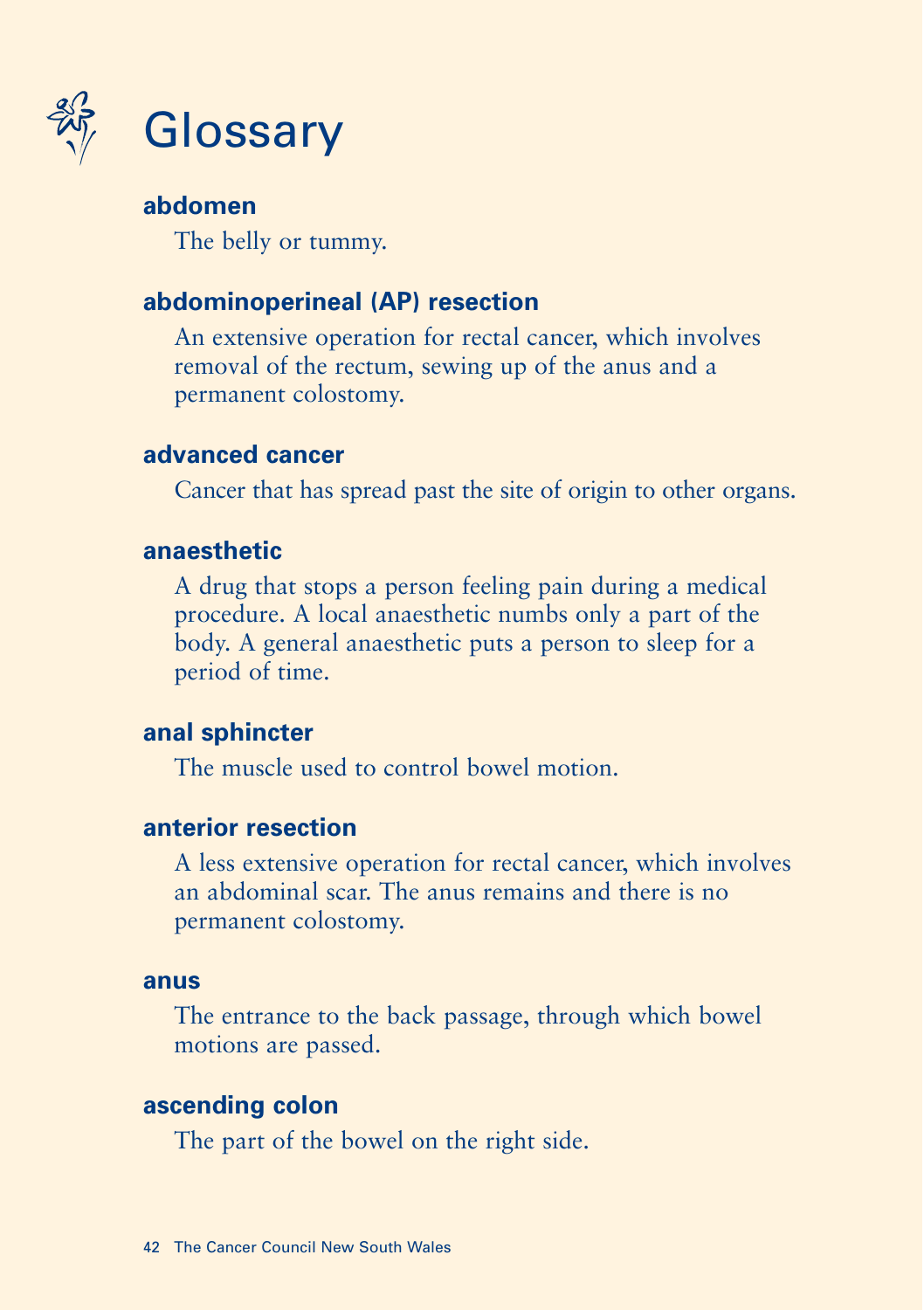#### **barium enema**

A test to look for cancer in the bowel. A white chalky liquid is put into your rectum and x-rays are taken.

#### **benign**

Not cancer. Not malignant.

#### **biopsy**

The removal of a small sample of tissue from the body, for examination under a microscope, to help diagnose a disease.

#### **bowel preparation**

An enema and/or oral medication to clean out the bowel.

#### **carcinoembryonic antigen (CEA)**

A chemical in the blood which, in part, reflects the amount of cancer cells in your body.

#### **catheter**

A tube passed into the bladder (or other organ) to remove fluid.

#### **chemotherapy**

The use of special (cytotoxic) drugs to treat cancer by killing cancer cells or slowing their growth.

#### **colectomy**

An operation to remove the colon or part of the colon.

#### **colon**

Part of the large bowel.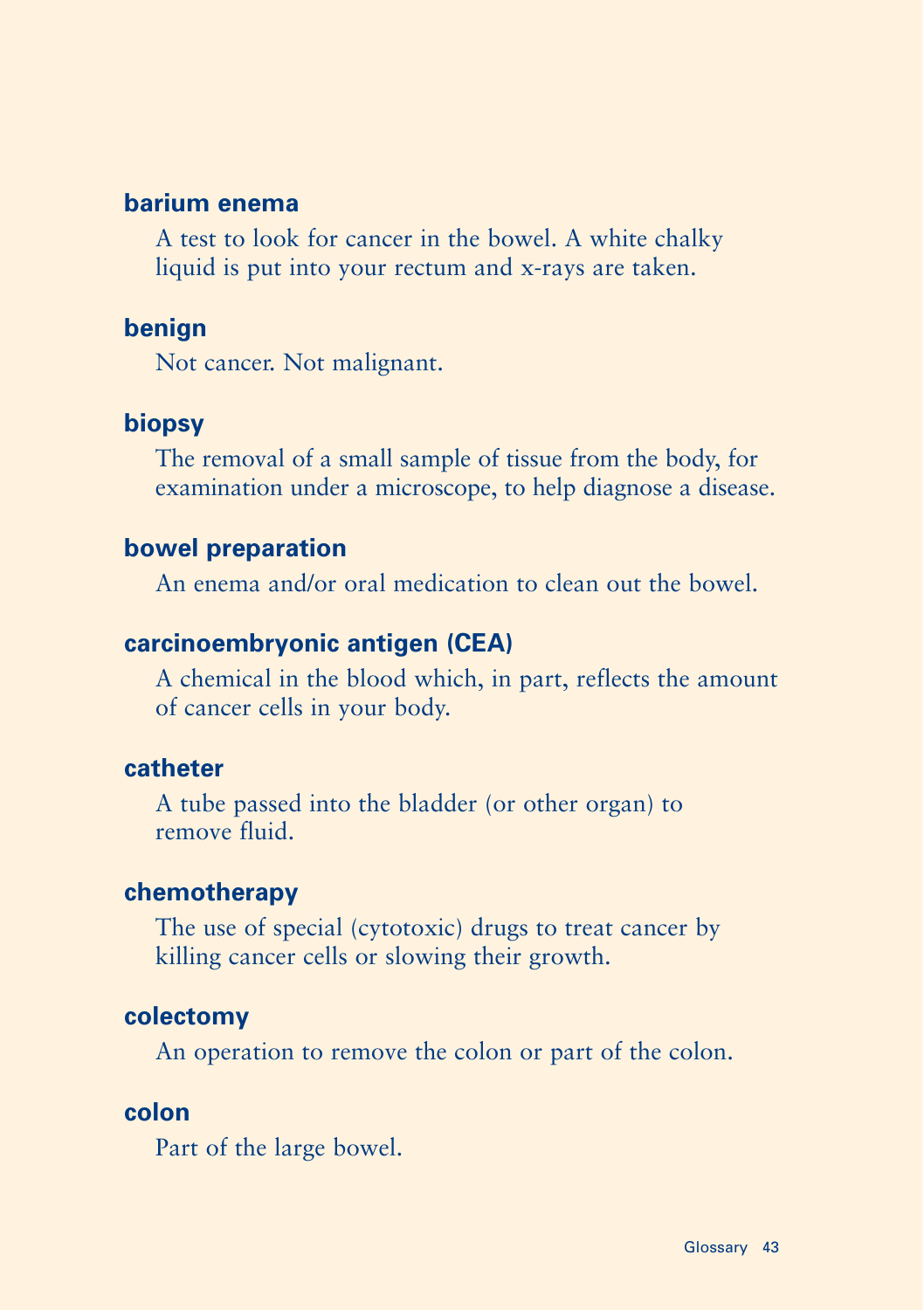#### **colonoscopy**

A test to examine the bowel. A long, slim, flexible tube with a light attached is inserted through the anus, and examines the bowel.

#### **colostomy**

An operation where the colon is attached to an opening on the abdomen.

#### **computerised tomography (CT) scan**

A technique that uses x-rays to build a picture of the body.

#### **descending colon**

The part of the bowel on the left side of the abdomen.

#### **endorectal ultrasound**

An imaging test to measure rectal cancer.

#### **faecal occult blood test**

A test for the presence of blood in bowel motions.

#### **faeces**

Bowel motions or stools.

#### **familial adenomatous polyposis coli (FAP)**

A hereditary condition that causes hundreds of small growths (polyps) in the bowel. FAP always turns into bowel cancer if left untreated.

#### **gastroenterologist**

A doctor who specialises in diseases of the digestive system.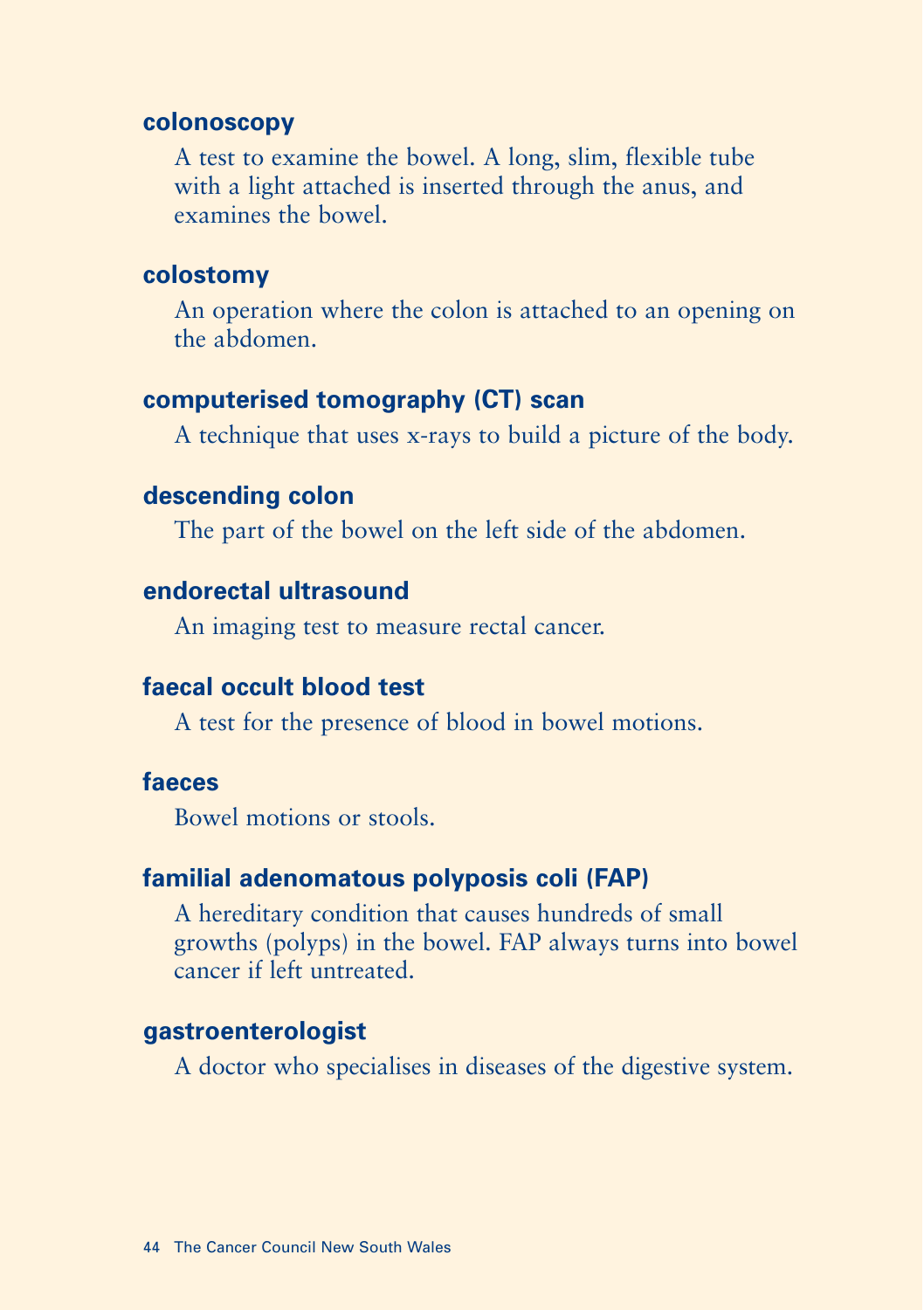#### **hepatic arterial infusion**

Chemotherapy delivered directly through a tube into the artery to the liver.

#### **hereditary non-polyposis colorectal cancer (HNPCC)**

A condition in some families where the tendency to develop bowel cancer is inherited. Up to 5% of all bowel cancer is due to HNPCC.

#### **ileostomy**

Similar to a colostomy, but the operation brings part of the small bowel to an opening in the abdomen.

#### **large bowel**

Lower part of the digestive tract, which consists of the colon and rectum. Also called the large intestine.

#### **lymph**

A clear fluid that circulates throughout the body by means of the lymphatic system and carries cells that help to fight disease or infection.

#### **lymph nodes**

Also called lymph glands. Small, bean-shaped structures that form part of the lymphatic system.

#### **magnetic resonance imaging (MRI)**

Similar to a CT scan, but this test uses magnetism instead of x-rays to build up pictures of the body.

#### **malignant**

Cancerous. Malignant cells can spread (metastasise) and eventually cause death if they cannot be treated.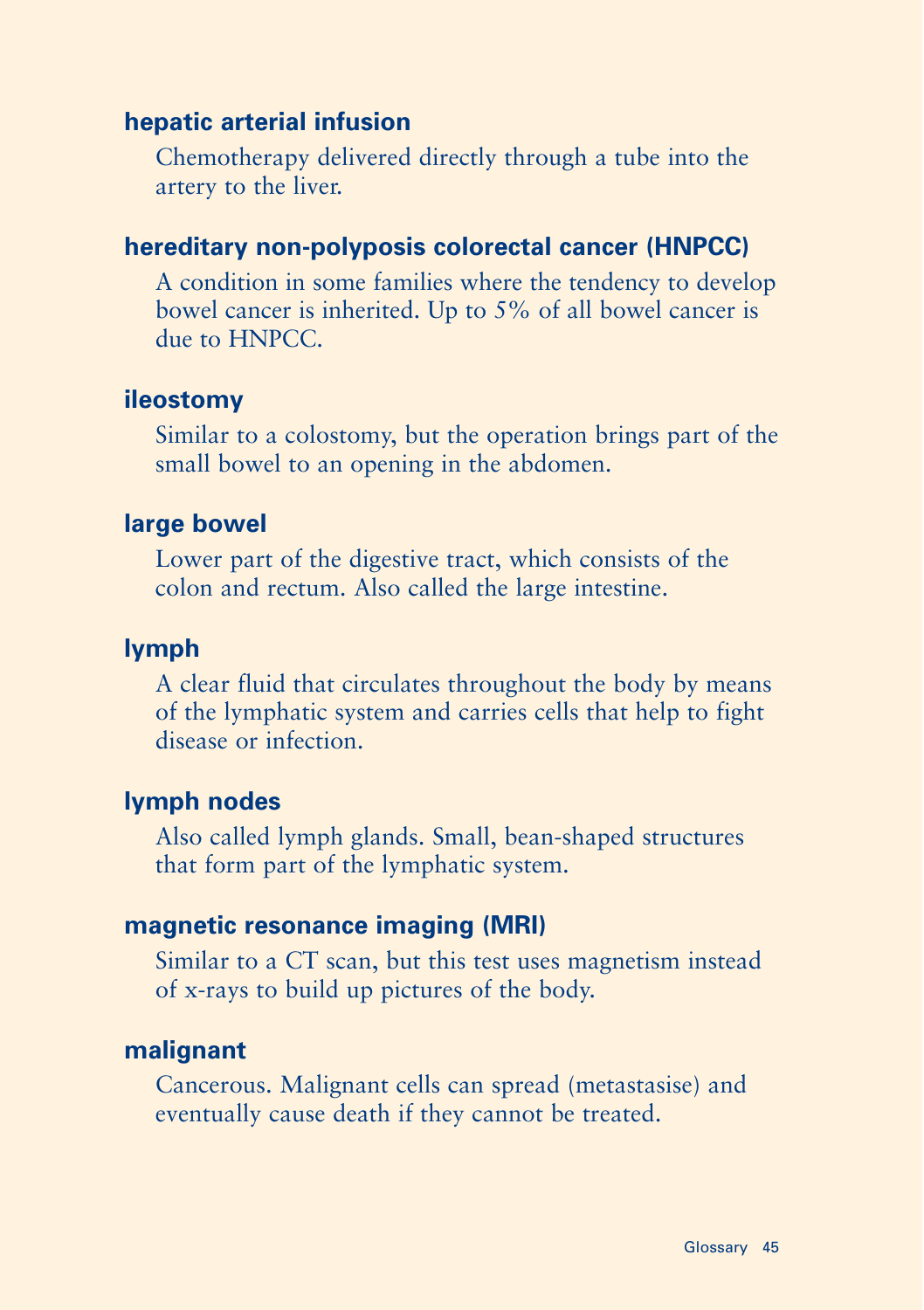#### **medical oncologist**

A doctor who specialises in treating cancer with chemotherapy.

#### **metastasis**

A cancer that has spread from another part of the body.

#### **oncology or oncologist**

Oncology is the study of tumours or cancer. An oncologist is a doctor who specialises in tumours or cancer.

#### **palliative care**

Controlling the symptoms of a disease rather than curing it.

#### **polyp**

A lump in the bowel. Polyps are usually benign but can become cancerous.

#### **polypectomy**

Removal of a polyp.

#### **primary cancer**

The site where the cancer began.

#### **prognosis**

The likely outcome of a disease.

#### **radiotherapy**

The use of radiation, usually x-rays or gamma rays, to kill cancer cells or injure them so they cannot grow and multiply.

#### **recurrent cancer**

A cancer that grows from cells of a primary cancer that has evaded treatment.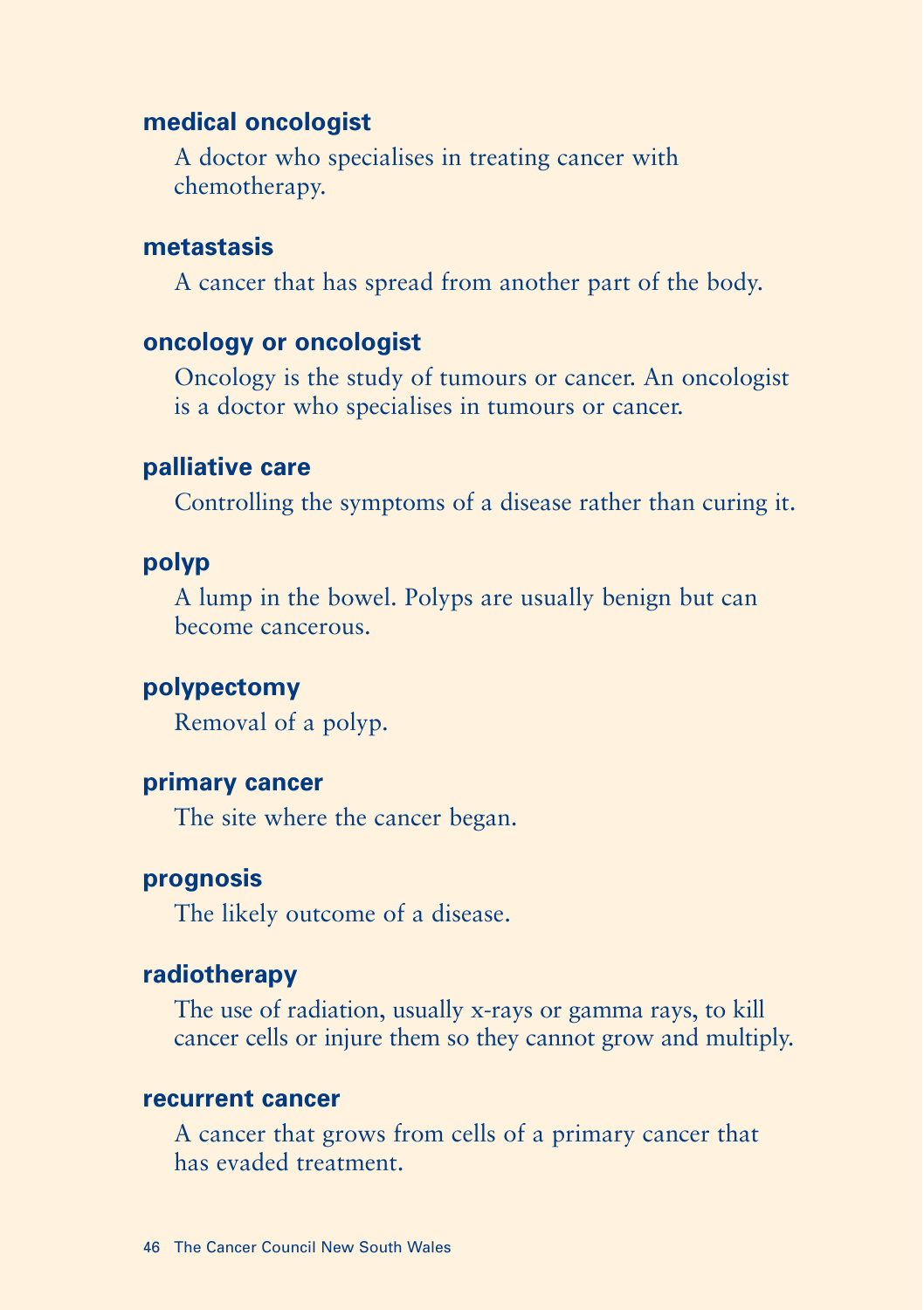#### **rectum**

Back passage

#### **relapse**

The return of a disease after a time when there has been an improvement.

#### **sigmoidoscope**

A straight tube used to look in as far as the sigmoid colon.

#### **staging**

Tests to find out how far a cancer has progressed.

#### **stoma**

An artificial opening in the body that has been created surgically.

#### **stomal therapist**

A registered nurse who specialises in caring for people who have stomas.

#### **tissue biopsy**

Examination of tissue that has been removed from the body under a microscope so any abnormalities can be seen.

#### **total mesorectal excision**

An operation to remove the rectum and surrounding tissue.

#### **tumour**

A new or abnormal growth of tissue on or in the body.

#### **virtual colonoscopy**

A type of CT scan which looks closely at the large bowel.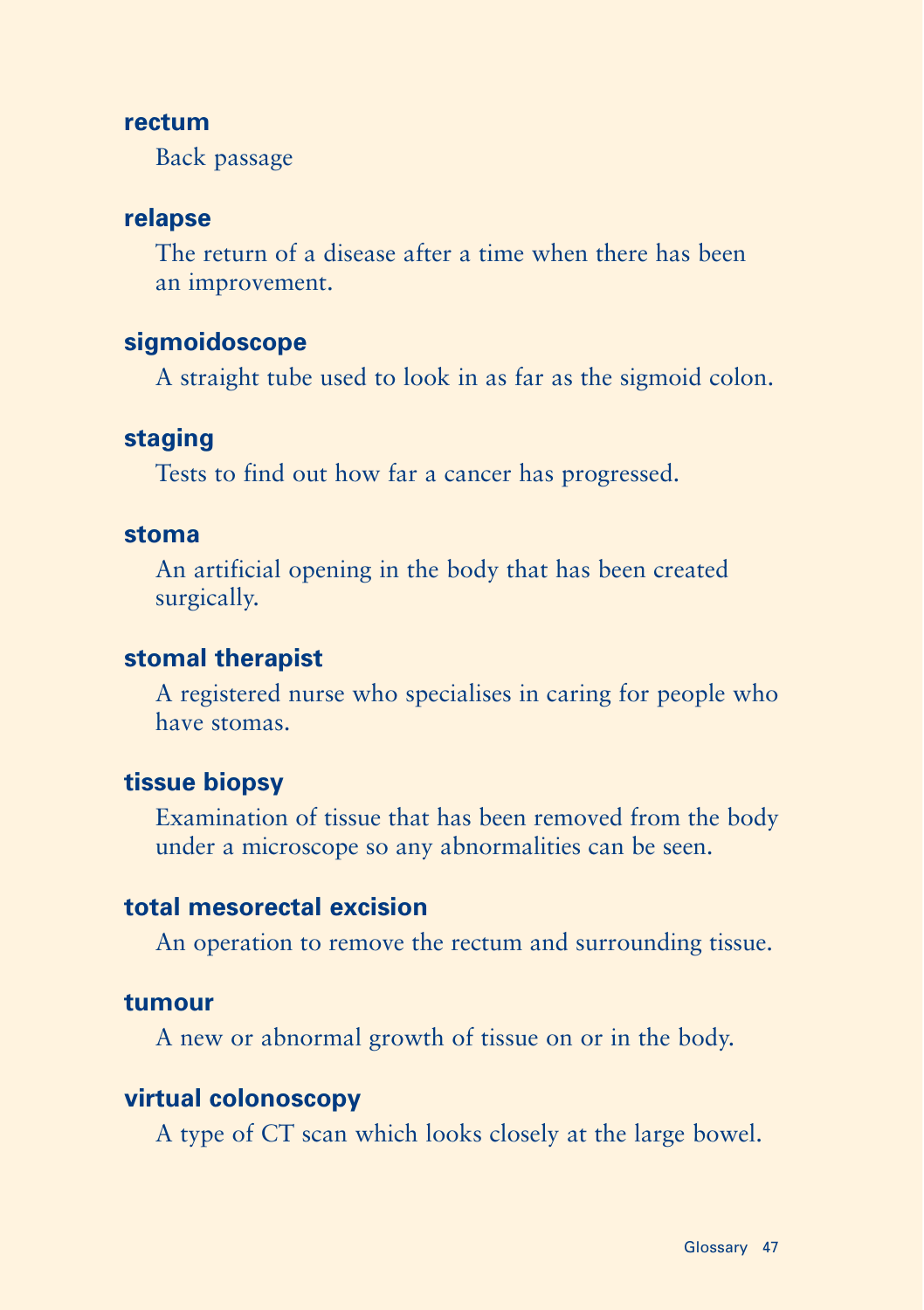

# Cancer Council stores, NSW

#### **Bondi**

Shop 5042 Westfield Bondi Junction Oxford Street Bondi Junction NSW 1355 Ph: (02) 9369 4199 Fax: (02) 9369 3199

#### **Chatswood**

Shop 442, Level 4 Westfield Shoppingtown Victoria Avenue Chatswood NSW 2057 Ph: (02) 9413 2046 Fax: (02) 9413 2051

#### **Hornsby**

Shop 3010 Westfield Shoppingtown Pacific Highway Hornsby NSW 2077 Ph: (02) 9987 0662 Fax: (02) 9987 1778

#### **Kotara**

Shop 106 Westfield Kotara Cnr Park Avenue and Northcott Drive Kotara NSW 2289 Ph: (02) 4965 5171 Fax: (02) 4952 2604

#### **Miranda**

Shop 3076, Upper Level Westfield Shoppingtown The Kingsway Miranda NSW 2228 Ph: (02) 9525 9209 Fax: (02) 9525 9593

#### **Shellharbour**

Shop 228 Shellharbour Square Lake Entrance Road Blackbutt NSW 2529 Ph: (02) 4297 4777 Fax: (02) 4295 1744

#### **Sydney – City**

Shop C35 Westfield Centrepoint Castlereagh Street entrance Sydney NSW 2000 Ph: (02) 9223 9430 Fax: (02) 9223 9437

#### **Warringah Mall**

Shop 349, Level 1 Warringah Mall Cnr Condamine Street and Old Pittwater Road Brookvale NSW 2100 Ph: (02) 9939 2668 Fax: (02) 9939 2208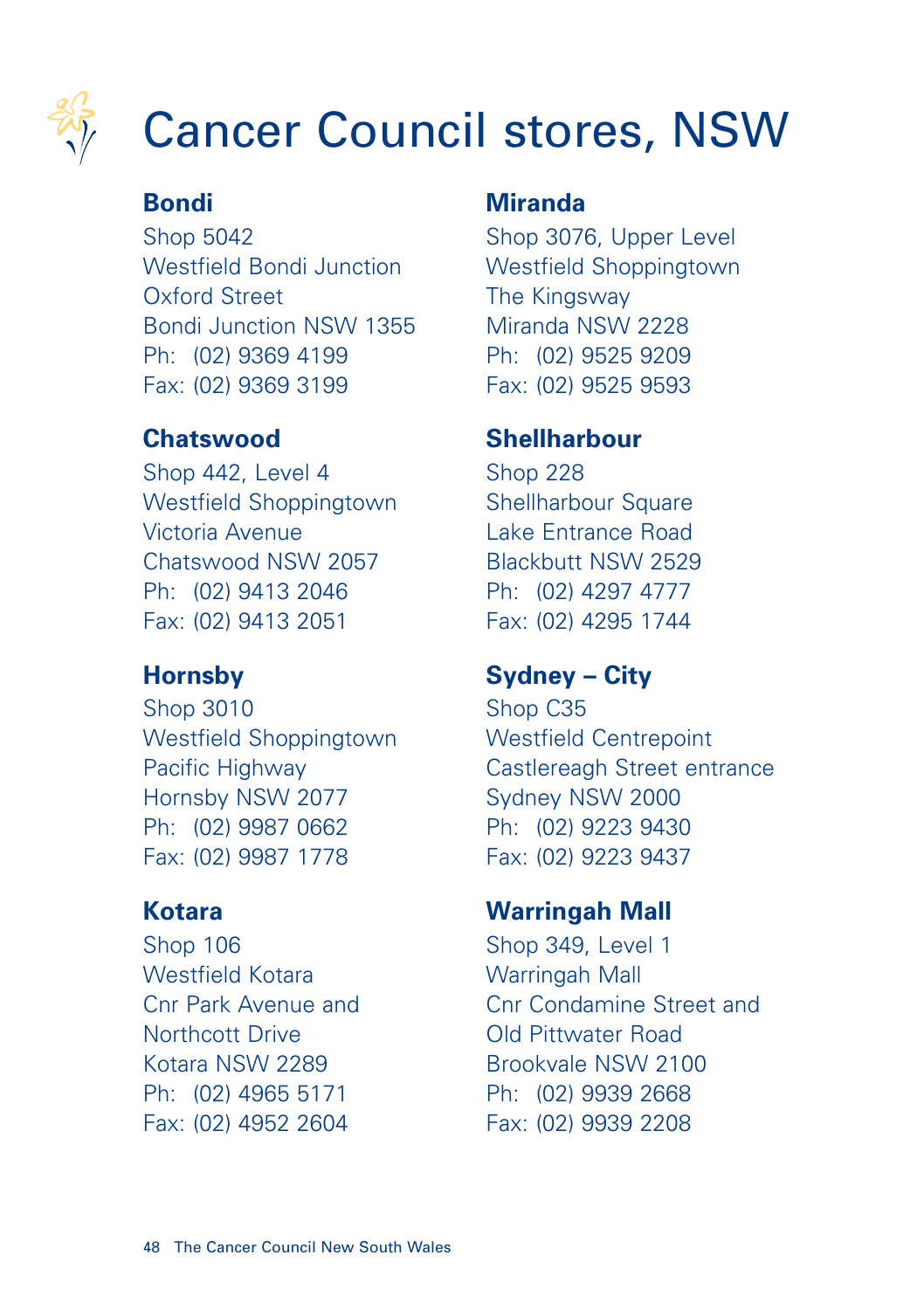# Regional offices

#### **Central Coast Region**

127 Erina Street Gosford NSW 2250 Ph: (02) 4325 5444 Fax: (02) 4325 5688

#### **Far North Coast Region**

120 Tamar Street Ballina NSW 2478 Ph: (02) 6681 1933 Fax: (02) 6681 1936

#### **Hunter Region**

22 Lambton Road Broadmeadow NSW 2292 Ph: (02) 4961 0988 Fax: (02) 4961 0955

#### **Mid North Coast Region**

121 High Street Coffs Harbour NSW 2450 Ph: (02) 6651 5732 Fax: (02) 6652 1530

#### **North West Region**

Shop 2 218 Peel Street Tamworth NSW 2340 Ph: (02) 6766 1164 Fax: (02) 6766 7053

#### **South West Region**

40 Morrow Street Wagga Wagga NSW 2650 Ph: (02) 6921 7760 Fax: (02) 6921 3680

#### **Southern Region**

1 Lowden Square Wollongong NSW 2500 Ph: (02) 4225 3660 Fax: (02) 4225 1700

#### **Sydney Metropolitan Region and Head Office**

153 Dowling Street Woolloomooloo NSW 2011 (PO Box 572 Kings Cross NSW 1340) Ph: (02) 9334 1900 Fax: (02) 9334 1739

#### **Western Sydney Region**

43 Hunter Street Parramatta NSW 2150 Ph: (02) 9687 1399 Fax: (02) 9687 1118

#### **Western Region**

84 Byng Street Orange NSW 2800 Ph: (02) 6361 1333 Fax: (02) 6361 1863